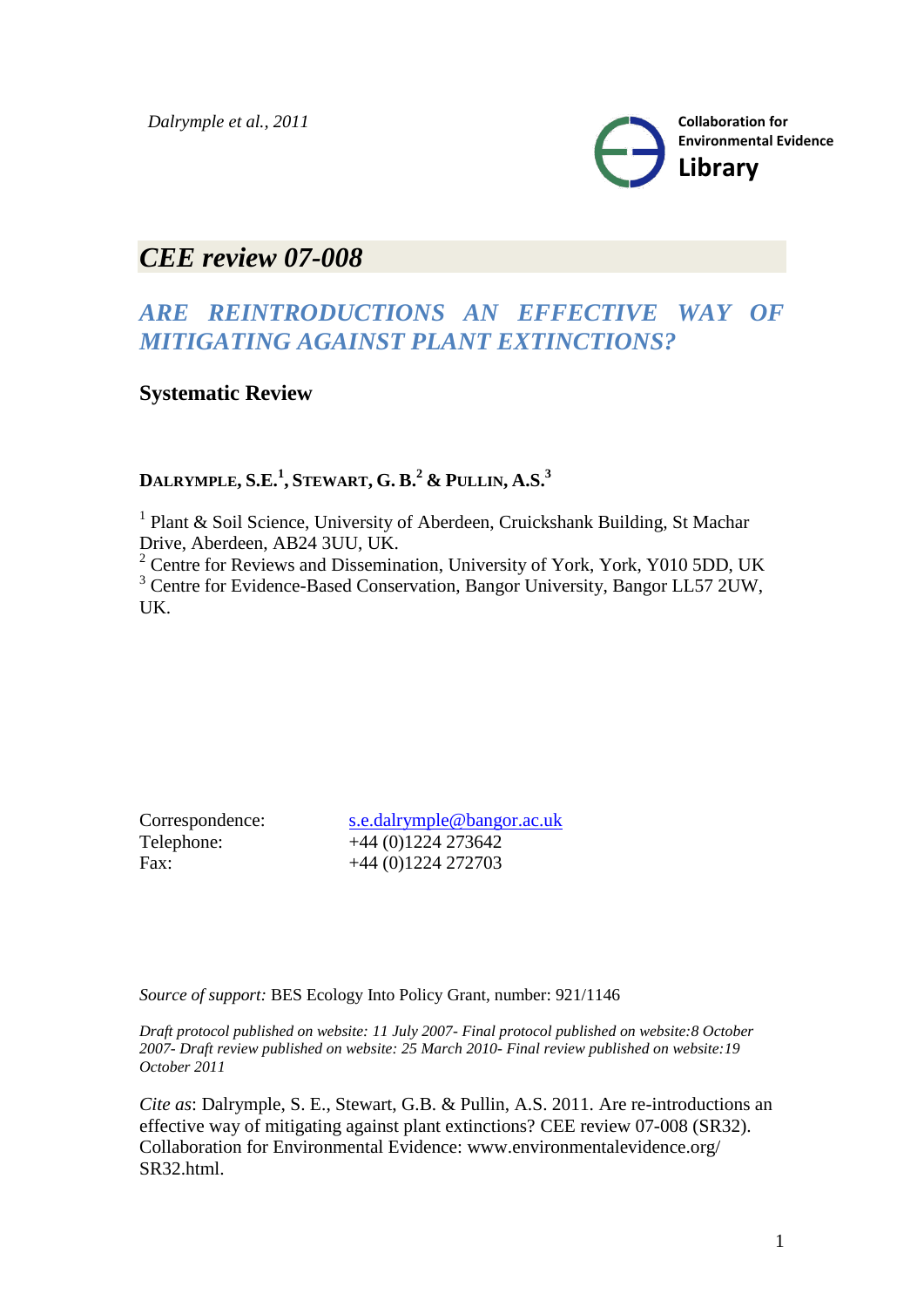# **Summary**

# **1. Background**

Re-introductions are considered by some conservation practitioners to be a controversial management option for mitigating threatened plant declines. The use of translocations (including re-introductions) has been criticised for the lack of monitoring and central recording, inappropriateness of the action due to genetic considerations, a lack of knowledge of the demography of the donor populations and inadequate information on the habitat requirements of the species. Despite these arguably justified criticisms, re-introductions are growing in use as practitioners see no other option for meeting management plan targets. Re-introductions have been proposed as options for overcoming habitat loss, habitat fragmentation and reproductive isolation. An extension of this increasingly interventionist approach, often termed assisted colonisation, is being considered as a potential method for preventing extinctions due to climatic shifts too rapid to allow corresponding species" distribution changes.

This review evaluates the effectiveness of re-introductions as a conservation tool by using the available evidence to determine in what context plant translocations have improved the status of threatened species.

# **2. Objectives**

To evaluate the effectiveness of re-introductions as a method for mitigating extinctions of plant species by answering the following question: are re-introductions an effective method of increasing the viability of endangered or vulnerable plant species?

# **3. Methods**

Ten electronic databases were searched using ten sets of search terms. The library databases of the Joint Nature Conservation Committee, Natural England, Scottish Natural Heritage and the Countryside Council for Wales were searched on behalf of the review team by staff at each of the agencies using search terms provided. The IUCN"s Re-introductions Specialist Group and the Center for Plant Conservation have both published volumes on re-introductions which were used to identify cases for inclusion and practitioners that might be contacted for details on specific reintroduction attempts. The Botanical Society of the British Isles and Plantlife also provided databases on plant re-introductions in the UK.

# **4. Main results**

Using systematic review protocols, we identified peer-reviewed and grey literature that provided evidence that re-introductions (using various definitions which some practitioners might describe as conservation introductions) have been attempted, or are planned, for approximately 700 taxa in 32 countries. The USA is the biggest advocate and implementer of re-introductions (228 taxa) and when considered in combination with the high use of the technique in Europe (particularly the UK), this explains why more than 300 taxa are associated with temperate forest biomes. National conservation protection was afforded by 28 countries to 440 taxa although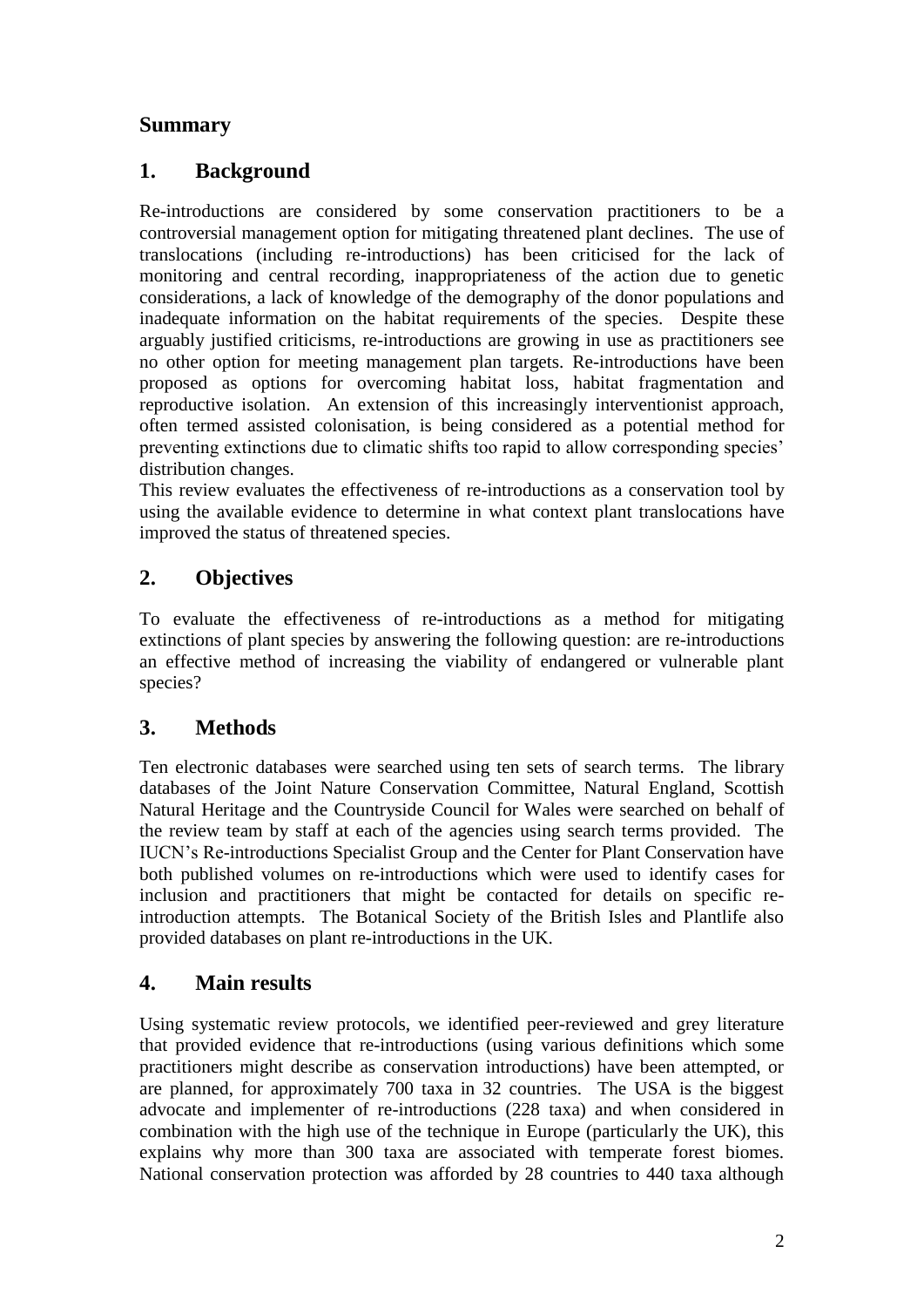we could not identify levels of protection for about 200 taxa and most (618) had not been evaluated using IUCN Red List protocols making it difficult to discern any links between the perceived extinction threat and use of re-introduction as a management strategy. Threats to target taxa were recorded and agriculture, grazing, competition from invasive or aggressive plants and urban or industrial development were most often cited accounting for 60% of stated causes of decline. When the level of endemism was used to categorise re-introduction targets, approximately one third could be classed as narrow endemics, one third had, at least formerly, wide distributions (cross-continental), and one third fell in between these extremes. This, together with the high level of national protection, indicates that many reintroductions are undertaken because the taxon is declining in part of its range rather than being undertaken as a "last resort" to mitigate species-level extinctions.

Metadata analysis of 301 attempted re-introductions of 128 plant taxa generated relative measures of re-introduction success based on propagule survival, population persistence and potential for recruitment of progeny. We found that attempting to summarise re-introduction success based on the results reported in the literature may erroneously imply that re-introductions are mostly successful. This is due to early reporting of outcomes in the literature: the average monitoring time prior to publishing the outcome of a study is about 3 years. Even for annual species this time period is insufficient to judge whether a re-introduction has been successful as populations may succumb to inter-annual variation over longer time scales. Our treatment of the data to discern population persistence (whether extant or extinct at specified time points) is a coarse measure, but illuminating: for those projects that were monitored for more than 10 years, most re-introduction attempts failed i.e. no plants had survived at the last survey. Further, the vast majority of projects initiated more than 5 years prior to this review are unknown in outcome indicating that there potentially exists a vast pool of data that could be used to better evaluate reintroductions if made publicly available.

We used covariates associated with the target organism and intervention (the methods used to re-introduce the target) to discern patterns in the success of re-introduction derived from the proportion of surviving propagules. We found that many factors that might be expected to confer lower risk to a project could not be linked to increased success of threatened plant re-introductions. These factors included removing the cause of original species decline from a site prior to propagule introduction, ensuring the site is within the historic range of the species and sourcing propagules from wild, rather than *ex situ*, populations.

# **5. Conclusions**

A narrative synthesis of speculative causes for failure and the absence of empirical evidence that the factors mentioned above can enhance success, are combined to support calls for amended guidelines for future re-introduction projects. Further monitoring and improved dissemination of results of existing re-introduction projects is needed. Plus, more rigorous project design using treatment and site replication in addition to improved monitoring of individuals and populations is required to conclusively elucidate the causes of failure in this increasingly utilised restoration technique.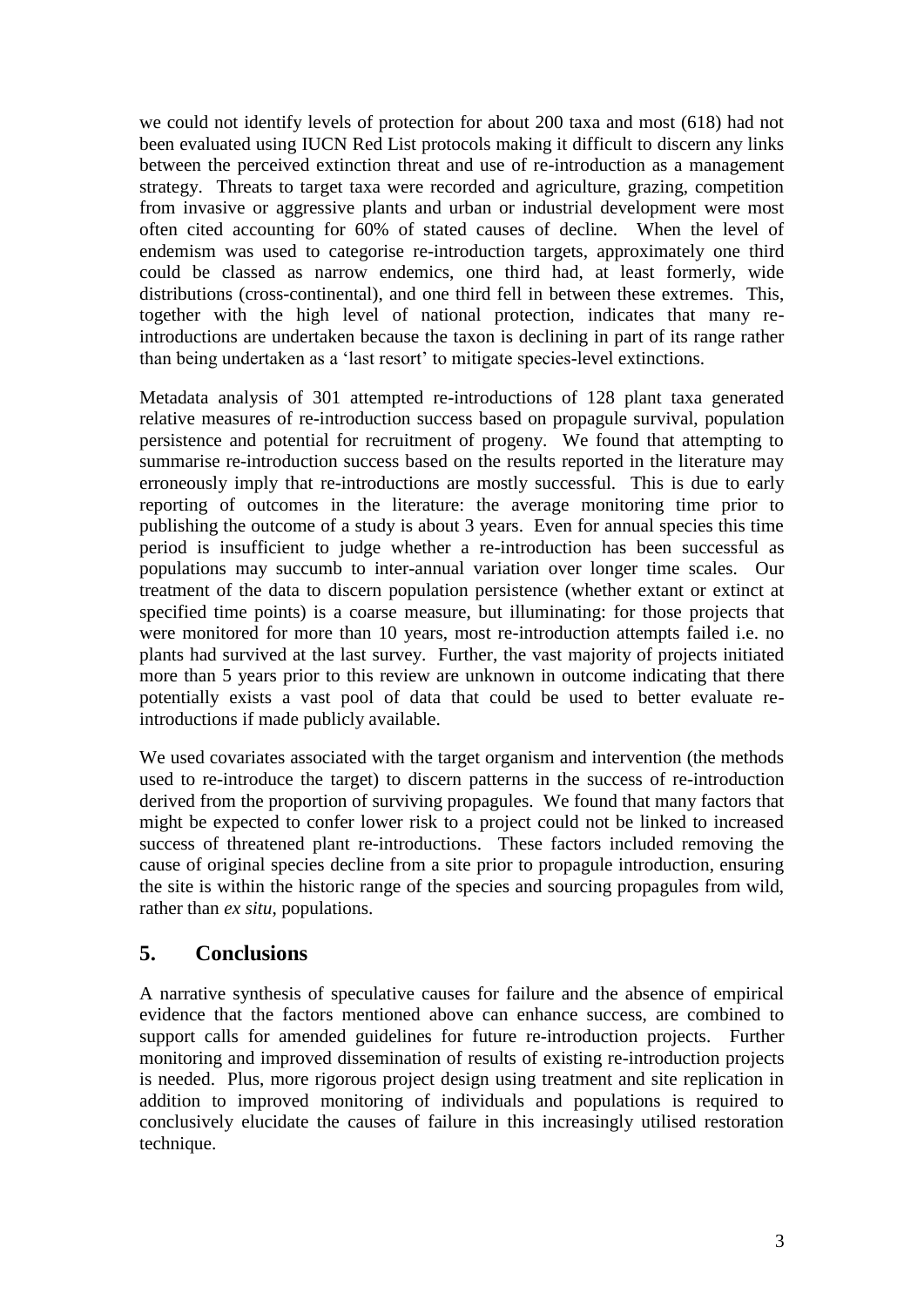# **1. Background**

Twenty years ago the IUCN"s Re-introduction Specialist Group devoted most of an issue of their newsletter "Re-introduction News" to plant re-introductions (Maunder, 1991). In the editorial, Maunder (1991) noted that compared with translocations of animals, plant re-introductions were "relatively under-studied and little debated". Today, this situation has changed greatly – translocations of plant seeds or individuals are now widely discussed in the scientific and conservation press and form the subject of an increasing volume of research work.

In the following year, Maunder (1992) wrote that plant re-introductions could "at present only be regarded as experimental". Again, there has been a significant change since then, as re-introductions have now been absorbed into the "toolkit" available to plant conservationists and population establishment (although not always by reintroduction) is advocated in 41 of the 63 species action plans for vascular plants under the UK Biodiversity Action Plan (UK Biodiversity Group, 1999). Reintroductions have been proposed as options for overcoming habitat loss, habitat fragmentation causing reproductive isolation (Quinn et al., 1994), and as a potential method for preventing extinctions of dispersal-limited species due to rapid climate change (Hulme, 2005).

Despite increased discussion and expansion out of the purely experimental domain into applied conservation, plant re-introductions are still questioned in the literature (e.g. Hodder and Bullock, 1997; Pearman and Walker, 2004; Strahm, 2003; Sutherland et al., 2006). The Botanical Society of the British Isles' 2006 conference highlighted the rise in application of plant introductions without an equivalent increase in success rate. The use of translocations, including re-introductions, has been criticised for the lack of monitoring and central recording, inappropriateness of the action due to genetic considerations, a lack of knowledge of the demography of the donor populations and inadequate information on the habitat requirements of the species.

This review aims to evaluate whether re-introductions should be advocated as a conservation tool by using available evidence to determine in what context plant translocations can improve threatened species" status and which situations the technique might be inappropriate.

# **2. Objectives**

The objective of this review is to evaluate the effectiveness of re-introductions as a method for mitigating plant species extinctions by answering the following question:

Are re-introductions an effective method for increasing the viability of endangered or vulnerable plant species?

To do this we have attempted to identify threatened plant species that have undergone translocation in order to mitigate further decline in individual or population numbers. We state the number of re-introduction successes and failures. The inclusion of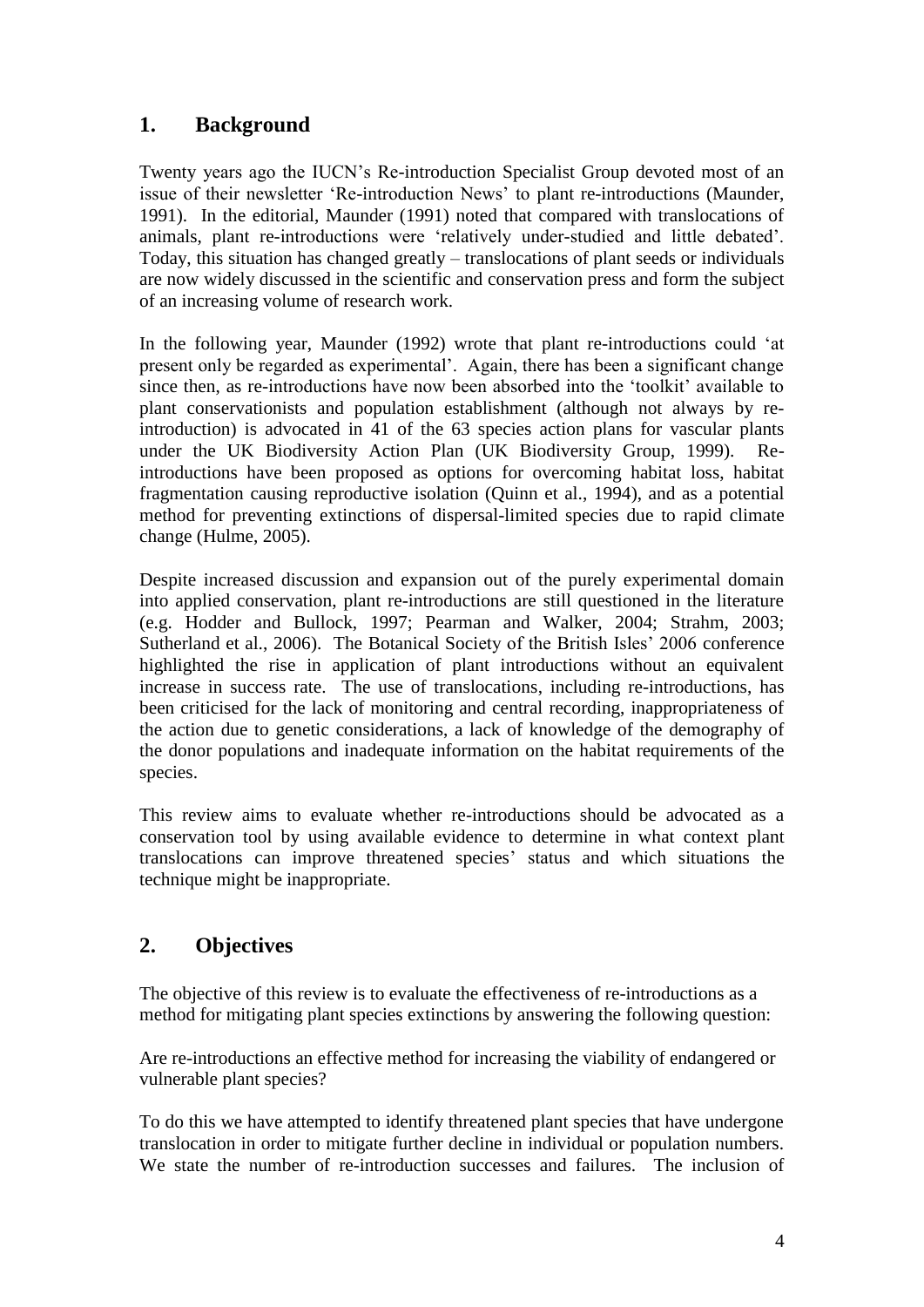covariates related to the species, its status and management intervention forms part of the evaluation process. We use these covariates to distinguish subgroupings within the dataset and identify patterns in the data that can form the basis of recommendations to practitioners embarking on re-introduction projects.

# **3. Methods**

## **3.1 Question formulation**

Question formulation was initially driven through a process of informal correspondence with plant conservation practitioners and instigated formally by distribution of the question setting proforma in August 2006. The proforma consisted of a set of standard questions asking respondents to comment on the utility of the proposed systematic review before asking for opinions on what subjects, interventions and outcomes should be included and what factors might be reasons for heterogeneity in the resulting dataset. The proforma also asked the respondents to suggest key sources of evidence and who they thought the stakeholders were. Draft review protocols were produced in response to the proforma and distributed to two reintroduction practitioners with experience in the UK and overseas. Their comments were incorporated into the final protocol and contributed to the formulation of the primary research question above.

### **3.2 Definition of terms**

Several terms have come to be associated with the technique of re-introductions and ambiguous use of words such as "translocation", "augmentation" and "reestablishment' is one of the contributing factors to some confusion around the ongoing debate. The following section explains the different usage of terms and defines what is meant by those which are used in the remainder of the report. It should be emphasised that due to the variable definitions that accompany each term, they are not necessarily mutually exclusive and often refer to specific stages or aspects of the intervention.

Translocation is an overarching term and has been used by the IUCN to refer to movement of living organisms from one area with free release in another (IUCN, 1987). It has been more precisely defined as deliberate and mediated movements of wild individuals or populations from one part of their range to another (IUCN, 1998). However, the term has been used more broadly by practitioners in the UK (pers. obs.) and Australia (Leonie Monks pers. comm.) to include movements of species via *ex situ* institutions as well as direct transport of wild-sourced individuals to recipient sites. American practitioners make the distinction between moving seeds and whole plants from an *in situ* site to recipient sites: translocations pertain to the latter and often refer to rescuing or salvaging plants from a localised threat which will destroy a population. This report uses the UK and Australian interpretation to mean movement of seeds or whole plants from wild and *ex situ* sources to any other sites. Translocations include the acts of introduction, re-introduction, and re-stocking.

Introduction is the intentional or accidental dispersal by human agency of a living organism outside its historically known native range (IUCN, 1987) and includes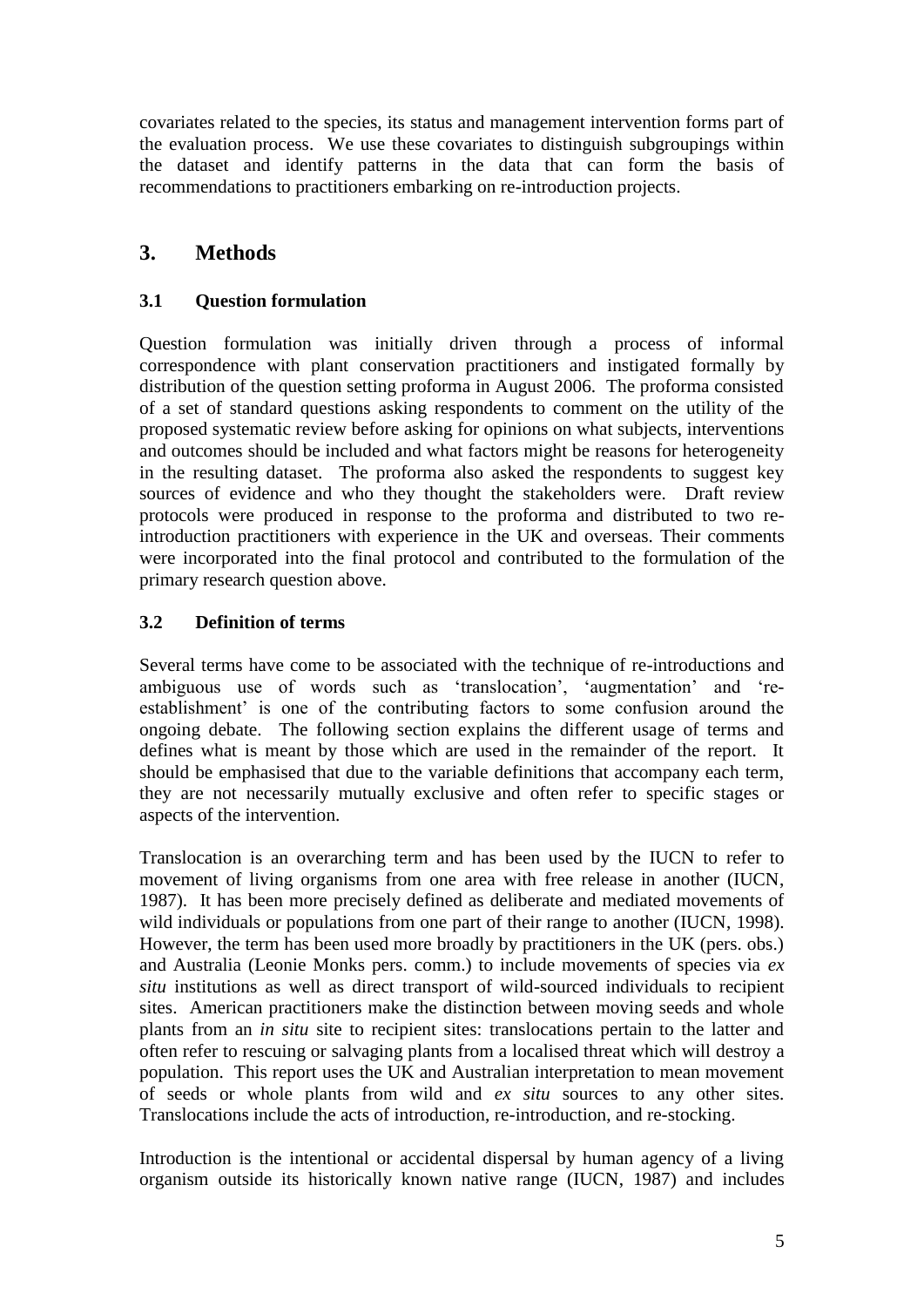translocations that have occurred for reasons associated with (for example) food provision, horticulture and biocontrol. The negative impacts of non-native introductions are well documented in the scientific literature and beyond the scope of this project.

Re-stocking and associated terms including enhancement, augmentation, supplementation and re-enforcement, refer to the addition of individuals to extant, but often threatened, populations of the same species (Falk et al., 1996; IUCN, 1987, 1995).

Re-introductions are defined here as elsewhere, as attempts to establish a species in an area which was once part of its historical range but from which the species has been made (at least, locally) extinct. The reason for the extirpation from a given site may be natural or anthropogenic, but the attempted re-establishment is entirely deliberate and with the intention of enhancing the long-term survival of the species. Reintroductions may be undertaken with other objectives in mind such as promoting conservation awareness or reinstating keystone species and the ecosystem-level processes they drive, but these objectives are typically secondary to enhancing the demographic status of a species. The literature of re-introductions includes references using the hyphenated and non-hyphenated form of the term; it is the reviewers' opinion that there is no difference in meaning between these versions.

Assisted migration, assisted colonisation, managed relocation and other similar terms refer to translocations that aim to mimic the expected range change a species may experience under current and predicted climatic fluctuations. It involves the movement of propagules (any plant material used for translocation, including whole plants) to a site not within the species' current or historic range and by definition, is treated as a form of conservation or benign introduction. For this reason it is not included in the scope of this study. There are however, many commonalities between the rationale and practicalities of re-introductions and assisted migrations; many of the lessons learnt through attempted re-introductions may have relevance to the growing field of climate-responsive conservation practice.

### **3.3 Search strategy**

The literature search strategy used the following electronic databases: ISI Web of Knowledge including ISI Web of Science (Science Citation Index expanded 1945 present) and ISI Proceedings (Science and Technology Proceedings 1990-present), JSTOR, Index to Theses Online (1970-present), Digital Dissertations Online, Dogpile Meta-search (internet search), Google Scholar (internet search), COPAC, Scirus, Scopus and ConservationEvidence.com. The following search terms were used (an asterisk denotes a wild card search term allowing for several permutations of each intervention type): plant\* AND re-introduc\*, plant\* AND reintroduc\*, plant\* AND introduc\*, plant\* AND translocation\*, plant\* AND establish\*, plant\* AND reestablish\*, plant\* AND restor\*, plant\* AND reinstat\*, plant\* AND regenerat\*, plant\* AND assisted migration.

The libraries of Natural England, Scottish Natural Heritage, the Countryside Council for Wales, and the Joint Nature Conservancy Council were searched, by sending the search terms to the libraries' curators. In the case of the Countryside Council for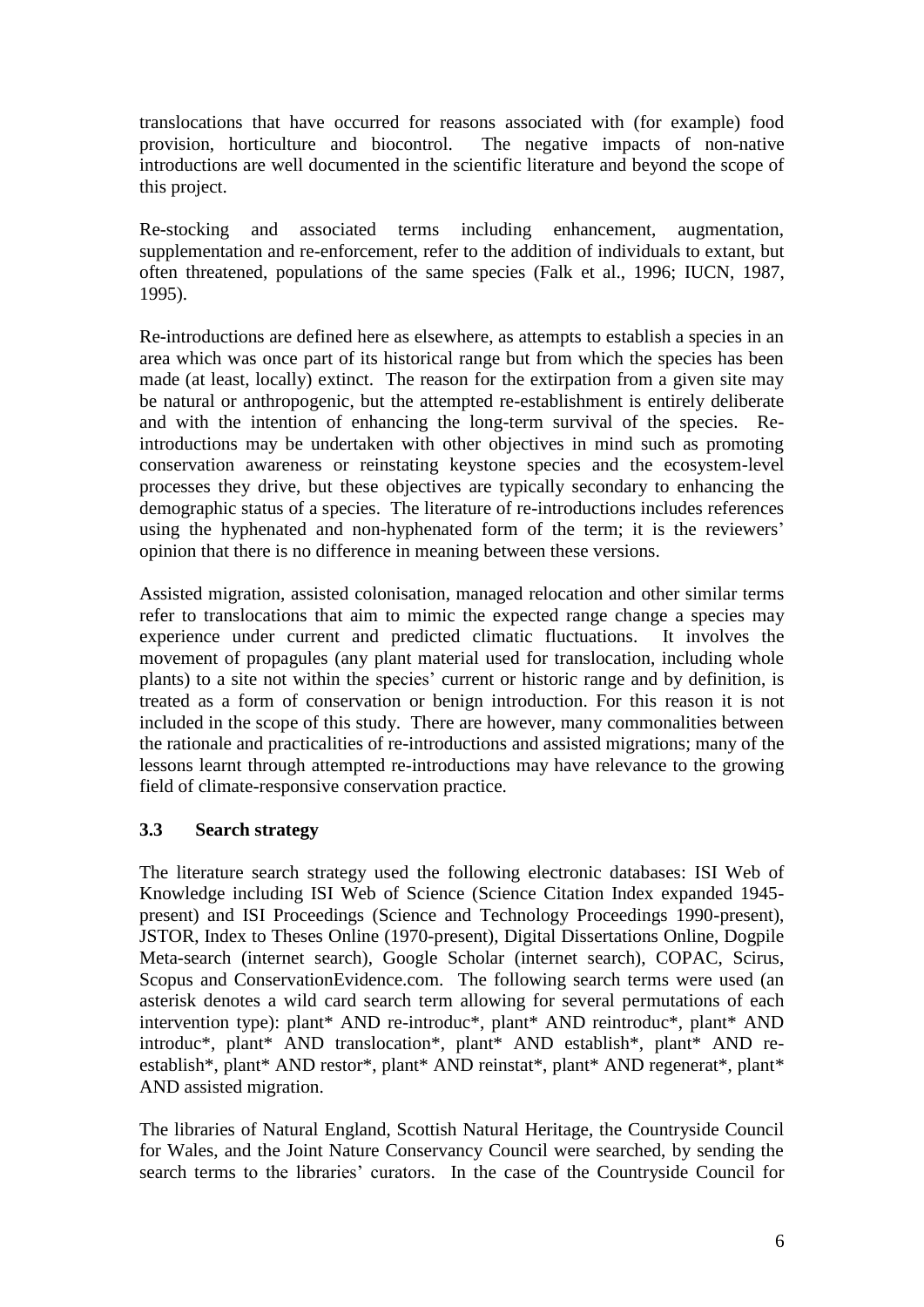Wales the authors were given remote access and conducted the search using the search terms described above before requesting any relevant literature. The (re-) introduction records of the Botanical Society of the British Isles (BSBI) and Plantlife were also kindly made accessible to the authors and were incorporated into the literature search.

The IUCN Species Survival Commission"s Re-introduction Directory (Soorae and Seddon, 1998) contains a list of practitioners that have undertaken re-introductions and the species they have worked with. This was used to identify studies and if literature could not be identified through the database search outlined above, the practitioners were contacted directly. The Center for Plant Conservation has produced a volume on re-introductions including chapters on particular aspects of practice and case studies (Falk et al., 1996). This was also used to identify suitable studies and practitioners.

# **3.4 Study inclusion criteria**

The literature search was used to identify studies suitable for addressing the question of re-introductions initially by title but if there was any doubt of the studies relevance, the abstract was also acquired and judged by the following criteria. The study subject had to be a vascular plant which had undergone a deliberate translocation of individual plants or seeds to sites that were unoccupied at the time of translocation but previously supported extant populations or were judged to be within the former or historic range of the species. Although there is some discussion as to whether this is a strict definition of a re-introduction, for the remainder of this document we refer to these studies as re-introductions. Augmentations of extant populations were only included if it was possible to follow the survivorship of the translocated individuals. Habitat translocations or species translocations for reasons of habitat restoration were not included.

Outcomes were identified in the systematic review protocol as follows: survival of translocated populations for more than 5 years (may be restricted by time lapsed since intervention, translocations less than 5 years old will still be included in the review but not necessarily in the meta-analysis) measured either as number of individuals per population and/or proportion of population reproducing, abundance of species expressed as numbers of individuals per population and numbers of populations, successful recruitment, increased genetic diversity of population (measured as proportion of heterozygosity or polymorphism in a population, or number of genotypes) as compared to that of the species as a whole.

Types of study which would be accepted for review were also described in the protocol: quantitative studies with pre-intervention comparators and/or site comparisons were pre-requisites for meta-analysis, field evidence in the form of descriptive studies/reports were also collated.

# **3.5 Study quality assessment**

Full text articles were considered for inclusion and if suitable, were included in a narrative review and quantitative meta-analysis based on the availability of data on propagule number and type (seed, juvenile or adult plant), number of propagules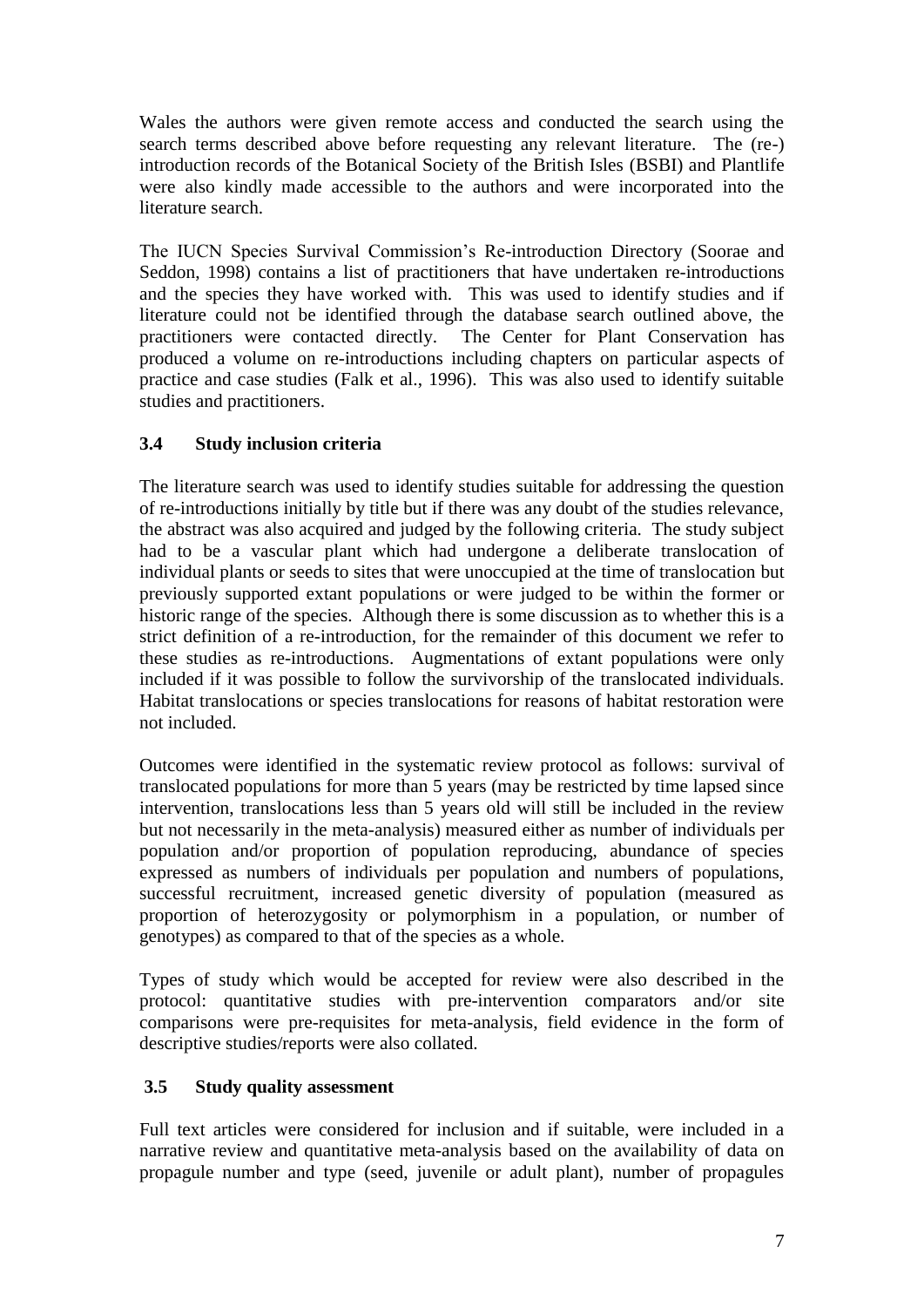translocated, and number surviving over a monitoring period described in the study. It was our intention to run sensitivity analyses separating "high" from "low" quality studies. A high quality study was expected to include re- introduced populations at multiple sites which had been surveyed after an appropriate time for the population to establish and stabilise. However, after a preliminary search yielded few studies that included monitoring periods over three years and even fewer containing data on comparative sites, this was abandoned. Therefore, all studies that were found to be yielding a measure of propagule survival over a reported time period were included in the review and meta-analysis. Instead of the score-based assessment described in the review protocol, the impact of specific reported quality co-variates (length of monitoring period and number of propagules translocated) were explored in sensitivity analyses (see section 3.7 for more detail).

### **3.6 Data extraction**

A single reviewer (SED) extracted information from all relevant studies; a summary of the species and intervention descriptors can be found in Appendix 4. The data were included in subsequent analysis if they met the study inclusion criteria and the minimum requirements for meta-analysis of propagule survival over time and/or the authors specified whether progeny recruited from the translocated plants had occurred. Propagule survival is derived from surveys of population size reported in the reviewed literature. It is here defined as the number of individuals at each survey expressed as a proportion of the number of propagules introduced. It can be a number greater than 1 as the study authors typically report the number of individuals within the population without discriminating between translocated propagules and their progeny. Proportional propagule survival and recruitment must therefore be aggregated into a combined measure and are referred to as "population size expressed as a percentage of propagule input".

### **3.7 Data synthesis**

Where appropriate data were available, the outcomes pertaining to proportional propagule survival (population size expressed as a percentage of propagule input), population persistence (i.e. whether any individuals have survived at a given time point), and potential for or achievement of recruitment were summarised in a narrative synthesis (see section 4.3). As discussed in section 3.6, where populations had undergone recruitment of progeny, these individuals were usually incorporated into surveys of population size, therefore measures of population size expressed as a percentage of the initial propagule pressure can provide an indicator of population growth or decline.

There were three deviations from the protocol with respect to data extraction and synthesis. It was initially intended that reproductive ability within each population could be expressed by the proportion of a population reproducing. However, this was often unreported and had to be adapted to instead report whether reproductive maturity and recruitment had been achieved. This outcome has therefore become a binary measure of recruitment presence or absence per attempt rather than a variable that could be placed on a scale of 0 to 1. The outcome describing the relative species" abundance before and after the intervention was not used at all as it proved too difficult to get data on the number of "wild" populations as a comparator. Genetic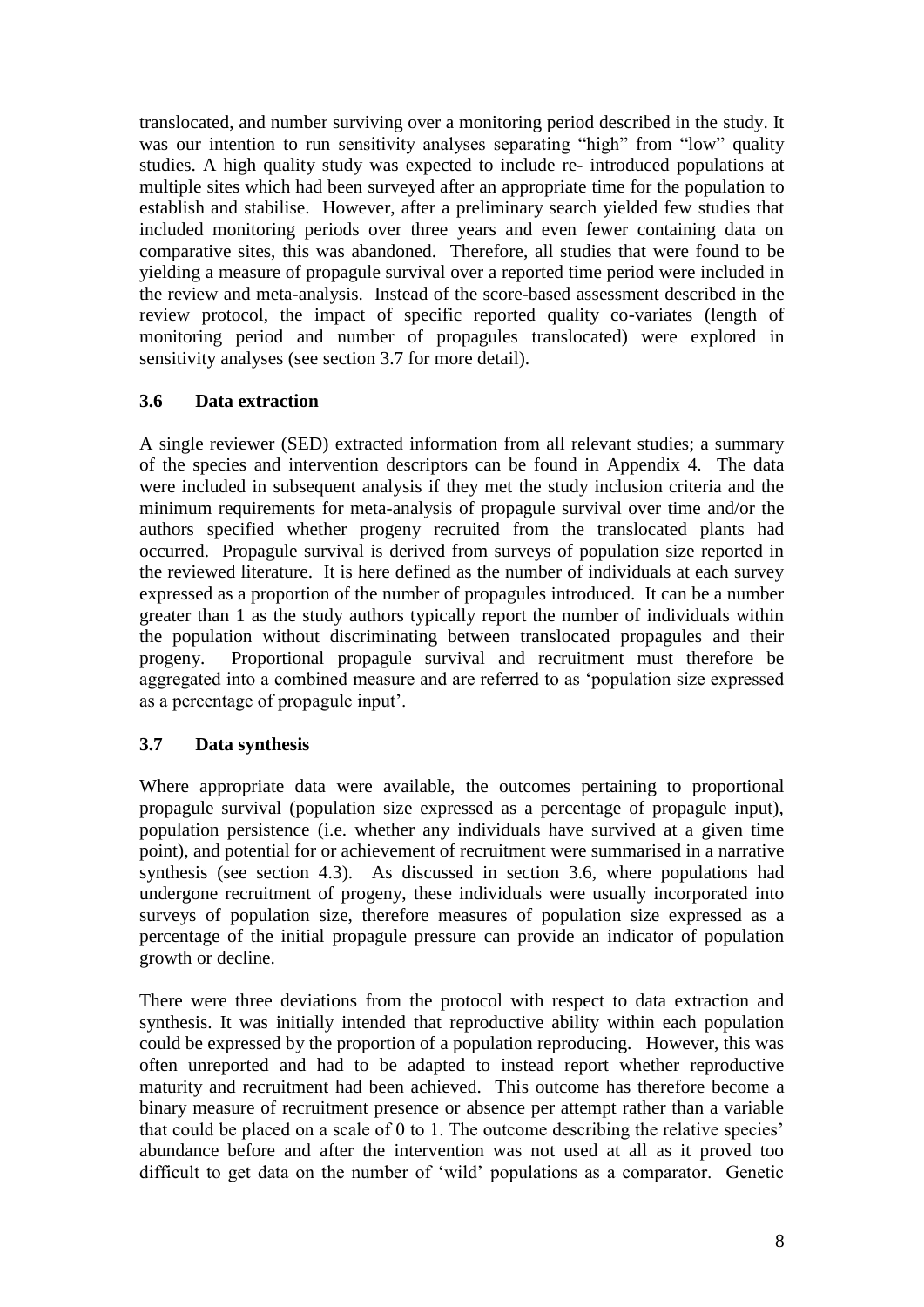diversity comparisons between wild and re-introduced populations were also not included again because of the paucity of data derived from the search terms described above. Another systematic review is ongoing specifically on the genetic impacts of translocations (Raj Whitlock, pers. comm.), we refer any interested parties to this document. It was initially intended to exclude studies from the meta-analysis that had been reported with less than 5 years of monitoring prior to publication however, the paucity of available data prompted this threshold to be abandoned. Data on propagule survival was incorporated into the meta-analysis regardless of the length of monitoring period reported, time was alternatively included in the analysis as described below.

#### *3.7.1 Meta-analytical techniques*

Re-introductions of plants use seeds, juvenile plants or adults as the propagule type. Due to the increased risk of mortality when using seeds, re-introduction attempts of seeds, juveniles and adults were analysed separately. The proportion of re-introduced plants surviving at last census was used as an effect size with weights based on standard errors derived by assuming 50% mortality in a hypothetical control group (Cohen, 1977). We adopted this approach to overcome the problem that direct analysis of proportions underestimates confidence intervals and overestimates heterogeneity across effect sizes, especially when the observed proportions are very high or very low (Lipsey and Wilson, 2001). This distortion is due to compression of the standard error when the proportions approach one or zero (these extremes are given high weight in the analysis). The direct analysis is therefore only recommended in the rare circumstance when mean proportions are expected to be between 0.2 and 0.8 and only the mean is of interest. A standard alternative is use of logit proportions. Unlike the proportion, which is constrained to values between zero and one, the logit can take any numerical value and is approximately normal with a mean of zero. It therefore has appealing statistical properties. However, it now arbitrarily gives high weight to studies with mid-range proportions. Here we avoid the weighting distortions inherent with both standard approaches, and use risk ratios to provide meaningful effect measures. The larger the risk ratio, the higher the probability of death of individuals and hence failure of the re-introduction programme. DerSimmonian and Laird Random effects meta-analysis was used to generate pooled estimates of effect.

Formal meta-analysis of time to event outcomes could not be undertaken using standard techniques as this analysis requires the monitoring of survival of individual plants over time and therefore survival curves could not be derived for individual studies. However, time was included as an important co-variate using metaregression (Higgins and Thompson, 2004). All analyses were performed in Stata version 11.0 (StataCorp USA).

#### *3.7.2 Subgroup analysis*

Subgroup analyses were used to explore the impact of key factors associated with the species or intervention type on re-introduction success. The risk ratios generated for each re-introduction attempt were combined for each subgroup; these pooled risk ratios and associated 95% confidence intervals were used to determine whether differentiation occurred between subgroups and if parameters could explain relative success of re-introduction attempts. The information needed to categorise these subgroups was taken from the studies (Appendix 1) or supplementary sources from reputable authorities on plant species taxonomic status, conservation threat status and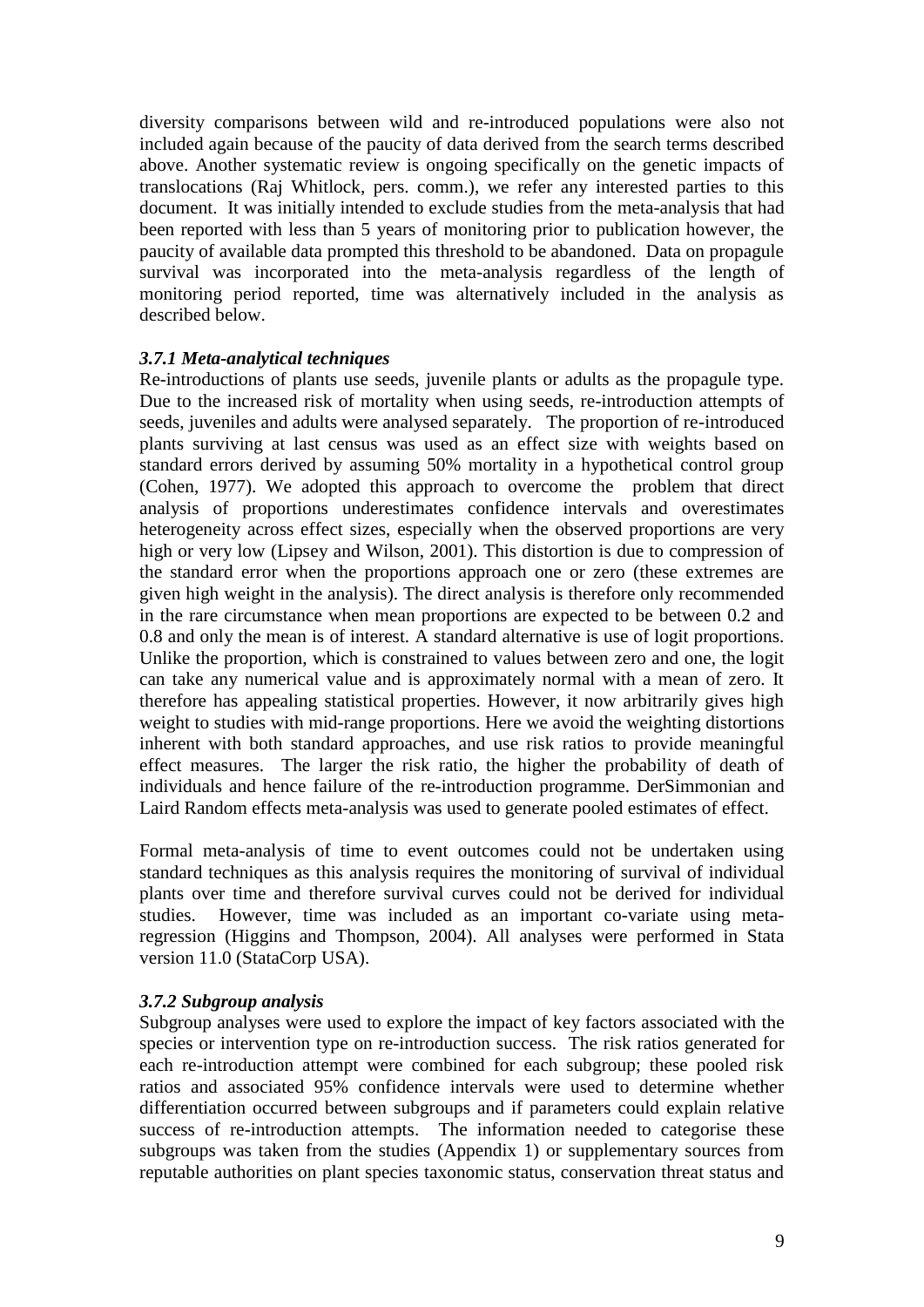distribution (Appendix 2). The subgroup types are summarised in Appendix 3 and justification for the choice of parameters defining the subgroups is as follows.

Endemism was included as a subgroup parameter in order to ascertain whether species with narrow ranges and therefore, narrow habitat tolerances, were any more difficult to re-introduce than those with much broader ranges. Subgroups were based on size of distribution and were categorised as global (where a species occurred on more than one continent), continental, regional (where the species occupies a major biome within a continent but could not be said to be widespread across a continental area), national, local or single site. The categories of regional and national are subjective and we considered merging them to avoid potential overlap and misleading subgroup allocation. However, the status of "national endemic" is one of the few indicators of endemism that is often reported and therefore was retained where accurate descriptions of range size were absent and precluded reliable use of other subgroup categories.

The continued presence of the original cause of a species decline should normally prevent the inclusion of a site as a candidate for re-introduction. Indeed, the removal of the cause of decline is strongly recommended in many guidelines for conducting re-introduction programmes. However, in some cases the cause of decline may return to a site (e.g. herbivores or disease) or it may have been impossible to remove entirely prior to the re-introduction (e.g. periodically unfavourable climate). We considered this to be an important potential predictor of re-introduction success and consequently incorporated the presence or absence of the original cause of species decline in the subgroup analysis.

The IUCN Red List was used to acquire information on the level of threat of extinction of taxa forming the focus of re-introduction projects. We hypothesised that the more vulnerable a taxon was to extinction, the more difficult it might be to successfully re-introduce it due to too few or genetically depauperate propagules or lack of suitable habitat. If this turned out to be the case it might be sensible to allocate efforts and resources to less threatened species that would have a better chance of benefiting from a re-introduction programme. The ability to make strategic recommendations such as this, is an important aspect of the systematic review process and so was included in the subgroup analysis.

The status of the re-introduction site relative to the species' range was incorporated into the subgroup analysis by defining the site as: one which previously supported an extirpated population, one which is in the historic range of the species, or a site which is outside the historic range. There are some problems in applying these categories to the dataset mainly derived from different interpretations of range: some authors may not make a distinction between sites associated with extirpated populations and sites within the historic range. It is expected that some of the latter subgroup could be reclassified as sites of extirpated populations but without being able to corroborate this with the authors, we adopted the more conservative definition. Further, defining a site as outside the species" historic range may mean that the site has no recorded presence of the species or alternatively the site may occur outside the range "polygon" which describes the most inclusive area of range and is defined by the outermost occurrence of a species. In all cases we primarily took the description provided by the authors of each study as our definition of site status relative to range. Where this was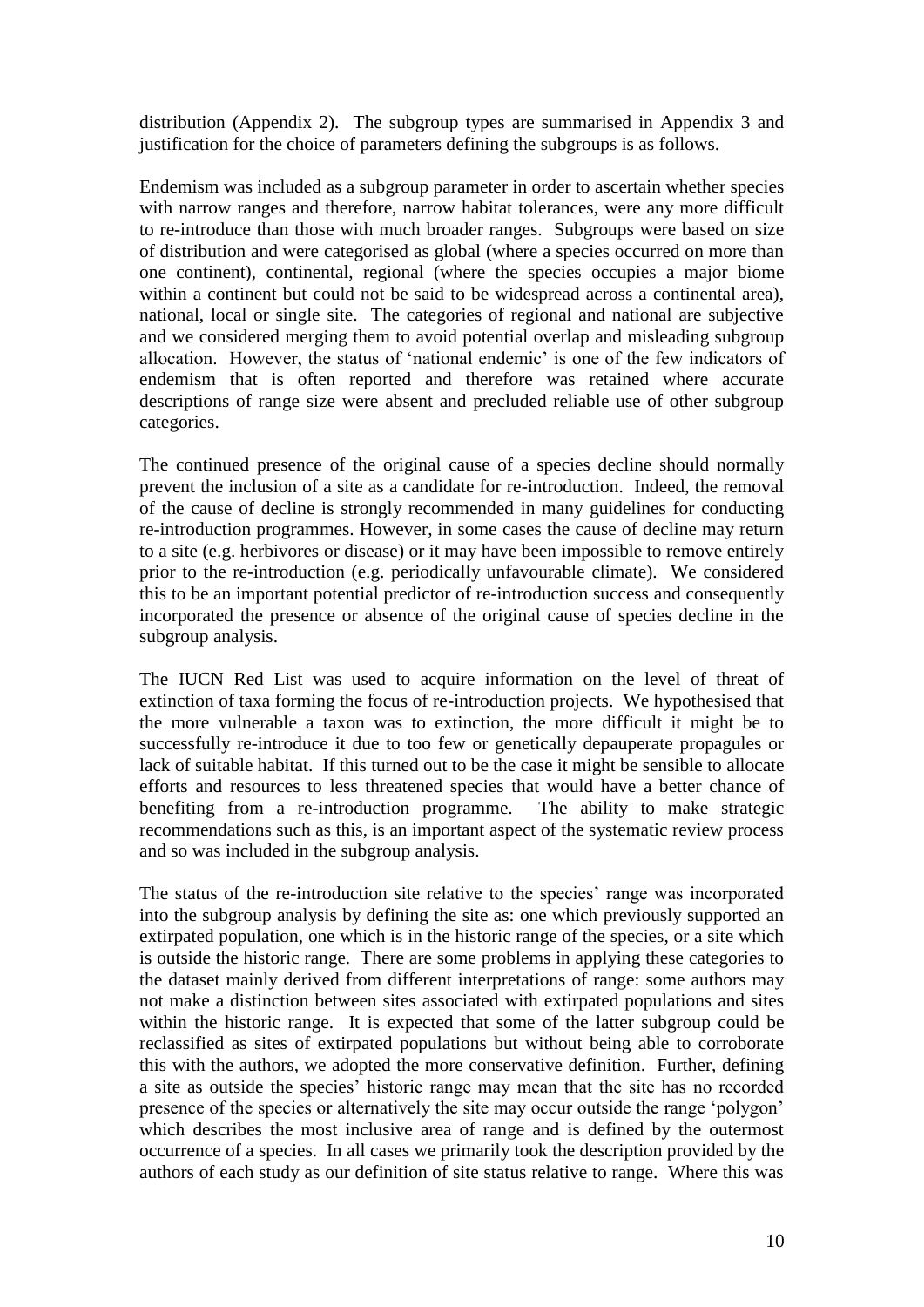ambiguous or absent we attempted to determine site status using other sources on species' distribution.

The provenance of propagules in terms of sourcing from wild populations as opposed to *ex situ* propagation and cultivation is another parameter that features in guidelines for re-introduction programmes. It is generally recommended that wild individuals are preferable to those from *ex situ* sources if the donor population will not be adversely affected by their removal. However, for many threatened plants, the extant populations cannot support the removal of individuals especially if they are being moved to a potentially more risky site. Given this and the absence of welfare issues that animal conservationists must consider, *ex situ* involvement is perhaps a viable option despite risk of genetic bottlenecks and pest or pathogen transfer from cultivation. To test this, we included in our dataset a category denoting whether the propagules were translocated directly from wild populations or whether they had been propagated and/or cultivated in *ex situ* institutions.

The number of donor populations, i.e. the wild populations from where propagules were sourced, was included in the subgroup analysis because there are conflicting views about whether a single or multiple populations are better in a re-introduction context. Using a single donor population has advantages because threatened plant species often persist in isolated fragments of habitat and become selected for those specific conditions. If the site for re-introduction is thought to be ecologically similar to the donor site, it is prudent to avoid outbreeding depression of fitness which could result from disrupting co-evolved and adaptive traits. Multiple donor populations may offer benefits in some situations for the very reason that they may be detrimental in others; propagules from multiple populations would be expected to have much higher genetic diversity and in situations where the re-introduction site was very heterogeneous or suspected to be slightly different to the donor populations, greater genetic diversity would maximise survival.

# **4. Results**

### **4.1 Review statistics**

The literature search was carried out according to the description above by two reviewers between 21st June 2007 and 9th January 2008. The numbers of articles identified and processed at each stage of the systematic review are given in Table 1. Figures are not available for the number of references identified in the initial search stage; the numbers of "returns" from many of the search terms was so large as to necessitate the selection of relevant articles by title and article prior to downloading to reference storage software. A total of 168 articles were selected for full text viewing. In addition, information was taken from the Botanical Society for the British Isles Introductions database and Plantlife records on past and current re-introduction attempts. Four practitioners responded to an email questionnaire providing articles or references on re-introduction projects. Of these, three also provided updates on the current status of the species in question. These data are included in further analysis and the reference is cited as a personal communication from the respondent alongside the published article. Several articles could not be acquired and were not included in the study.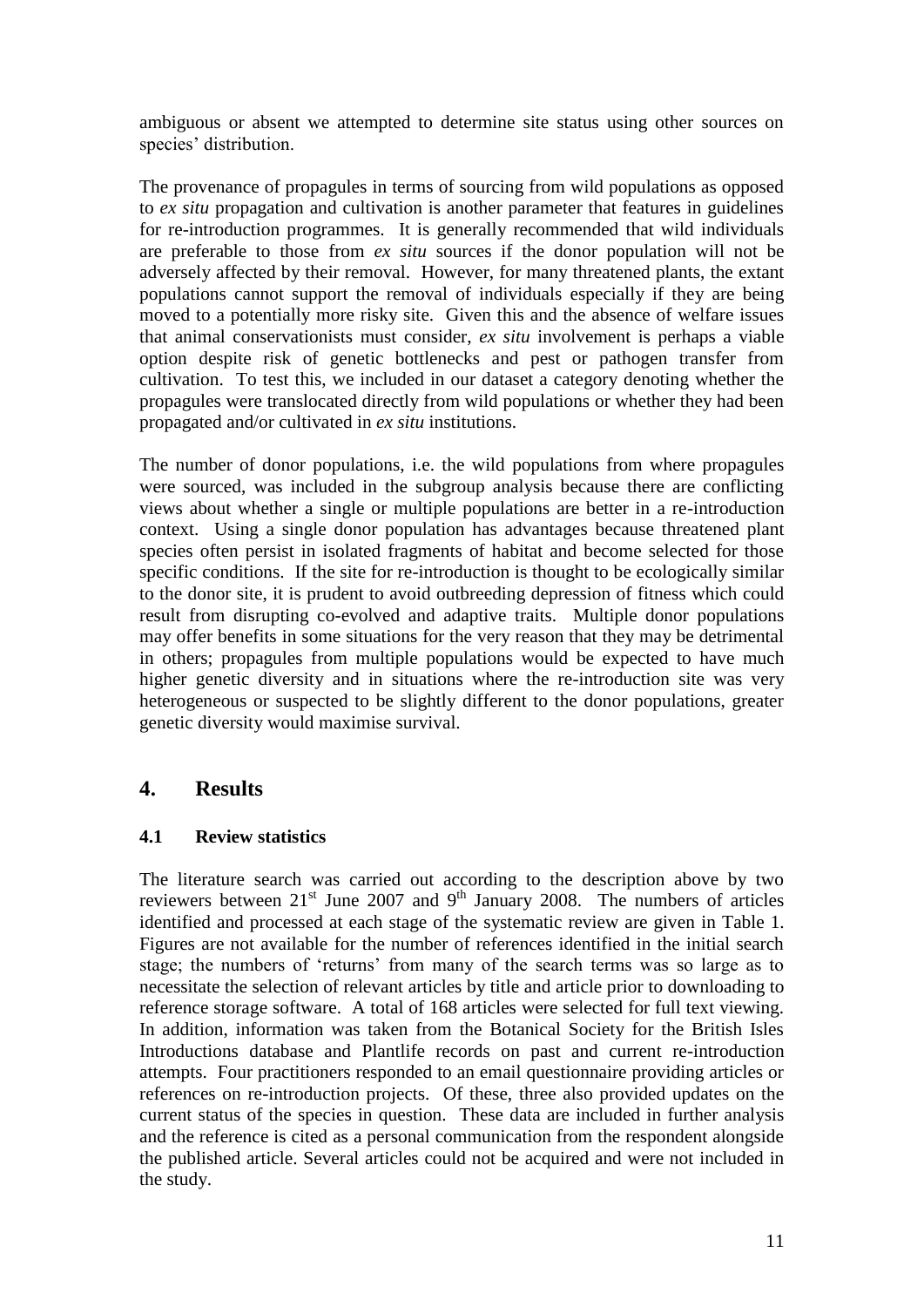|          |  |  |  |  | Table 1. Number of articles identified at each stage of the literature search and review |  |  |
|----------|--|--|--|--|------------------------------------------------------------------------------------------|--|--|
| process. |  |  |  |  |                                                                                          |  |  |

| <b>Stage of review process</b>                                                                                                     | <b>Number of articles</b> |
|------------------------------------------------------------------------------------------------------------------------------------|---------------------------|
| Relevant references identified from search of online databases<br>after removal of duplicates and relevance assessment using title | 377                       |
| References identified from other sources                                                                                           | 5                         |
| References remaining after relevance assessment using titles,<br>abstracts and full text                                           | 168                       |
| Articles judged relevant for meta-analysis after full text viewing                                                                 | 67                        |
| Relevant articles excluded from further analysis                                                                                   | 101                       |

#### **4.2 Description of studies**

The systematic literature search generated many thousands of document links using the search terms described earlier. The literature search continued until December 2008; any studies that were identified after that date were not included in further analysis (described below). The search results were filtered for relevance using title and abstracts to generate a document list of 168. The literature search combined with the BSBI and Plantlife databases and IUCN documents generated evidence for the attempted re-introduction of 708 taxa. In many cases the rationale for undertaking the re-introduction was ambiguous or non-existent. This made the decision to include these examples in the dataset difficult but ultimately, the reviewers followed the terminology of the study authors or practitioners coordinating the projects. For example, the IUCN"s Re-introduction Practitioners Directory (Soorae and Seddon, 1998) was obtained and species listed within this were deemed to be a true reintroduction despite no other information being available on the majority of species from either the literature or attempted direct contact with the practitioner.

Whilst the literature search generated a great number of taxa undergoing or intended for re-introduction, relatively few of these projects were recorded in enough detail to include in quantitative analysis. The process of selection is described as follows: of the list of 708 taxa, reports of the re-introductions of only 128 taxa satisfied the minimum requirements for inclusion within the meta-analysis. For many of the 128 taxa, re-introduction projects involved translocation of propagules to several sites, from this point onwards we will refer to each site-based re-introduction as an "attempt". Once the separate re-introduction attempts had been incorporated into the dataset for meta-analysis, the 128 taxa then represented 304 re-introduction attempts. However, due to the need to make sensible interpretations from the data, attempts were categorised according to whether seeds, juvenile plants or adults plants were used as propagules. In some instances, this information was not available so these were omitted from the dataset. The final number of re-introduction attempts included in the analysis was 301, 47 of which were attempts using seeds, 134 used juvenile plants and 115 used adult plants.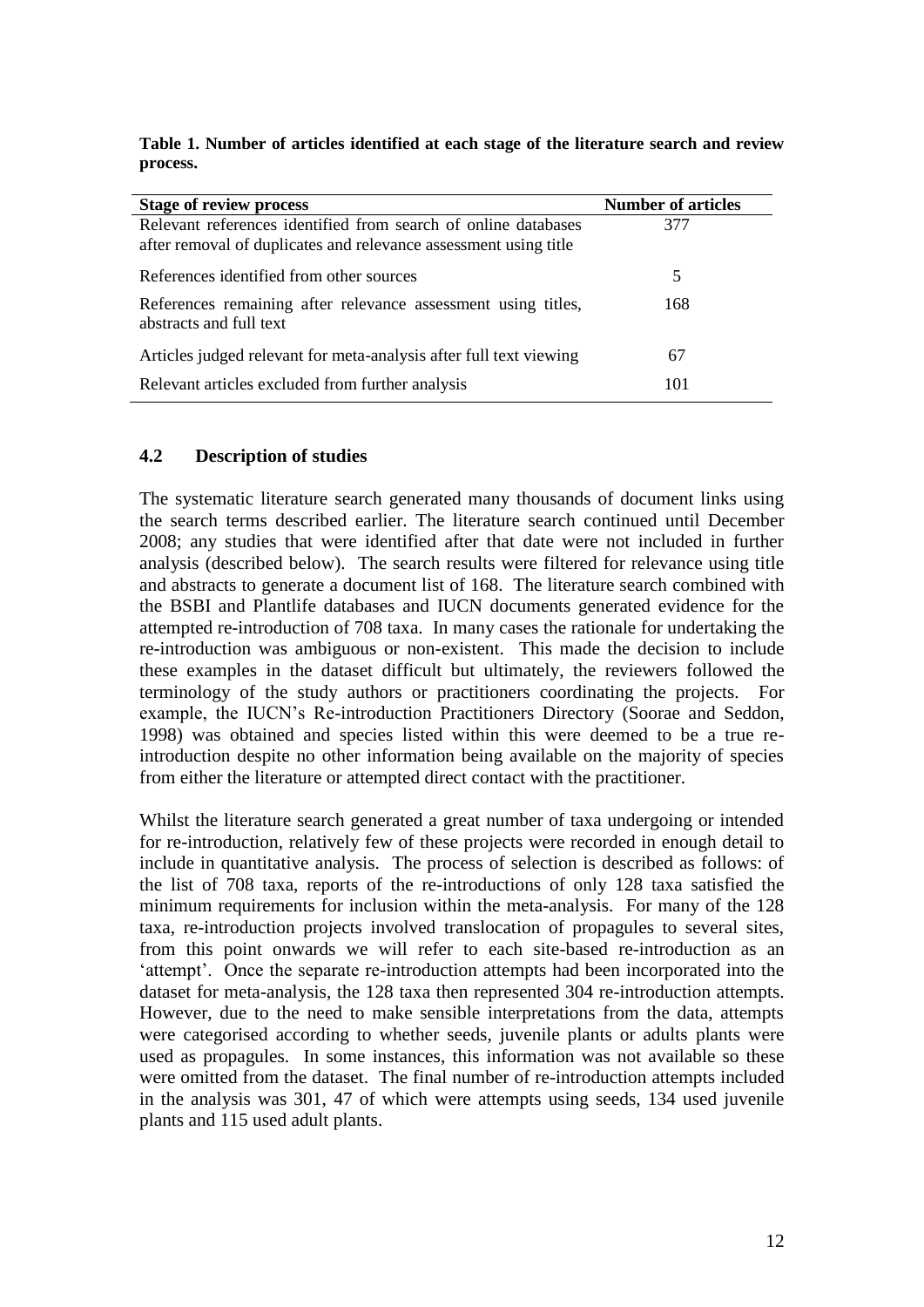Further analyses of subgroupings of reintroduction attempts are described in subsequent sections of this report. However, subsets of re-introduction attempts are used where information on the analysed parameters were not available.

The 128 taxa and their attempted re-introductions are thought to be broadly representative of the global effort to restore or create populations of threatened plant species (see Appendix 3 for a summary of attempted re-introductions). At a higher taxonomic level, 44 families are represented in the dataset of which Orchidaceae is the most common. Using the Worldwide Fund for Nature classification of major biomes, each re-introduction was assigned to one of 14 biome types; only tundra, cold winter deserts and tropical grasslands and savanna were not represented in the dataset. Re-introductions included in this review have been undertaken in 14 countries across all inhabited continents; however, Africa is very poorly represented. Taxa have distributions ranging from single site endemics to being, at least formerly, extremely widespread across several continents.

The literature search captured reports on true re-introductions, i.e. movement of individuals (seeds or whole plants) to previously extirpated locations and sites within the species" historic range, augmentations of extant but vulnerable populations, and conservation introductions, i.e. to a site outside the known historic range of the species (Table 2). As discussed above (section 3.7.2), the description of reintroduction site status relative to the species' range is often ambiguous due to illdefined use of the "range" concept. We accept that in some cases our classification of sites may be erroneous despite making every effort to check site location against published distributions. Effectively this means that our category described in Table 2 as 're-introduction: attempted creation of population within species' historic range' is essentially a blanket term and may contain examples of restoration of extirpated populations where the authors applied a particularly stringent use of the range concept. Additionally, some of these might arguably be classified as conservation introductions; for example, if a population has been created in an area of suitable habitat within the range 'polygon' but where no specific records of species presence exist, some practitioners would classify this as conservation introduction whilst others refer to it as a 'true' re-introduction.

Many studies described their attempt as a trial translocation with the aim of investigating the feasibility of translocations as a conservation tool. In all cases these attempts were under field conditions and the description of "experimental" or "trial" used by the author did not result in the attempt being treated differently to "full" reintroductions in subsequent analysis. Experimental re-introductions often involved the comparison of different treatments which make comparisons problematic; further discussion of the implications of this can be found in section 5.3. From this point onwards all interventions are referred to using "re-introduction" as an umbrella term unless a more specific use of the word is stated.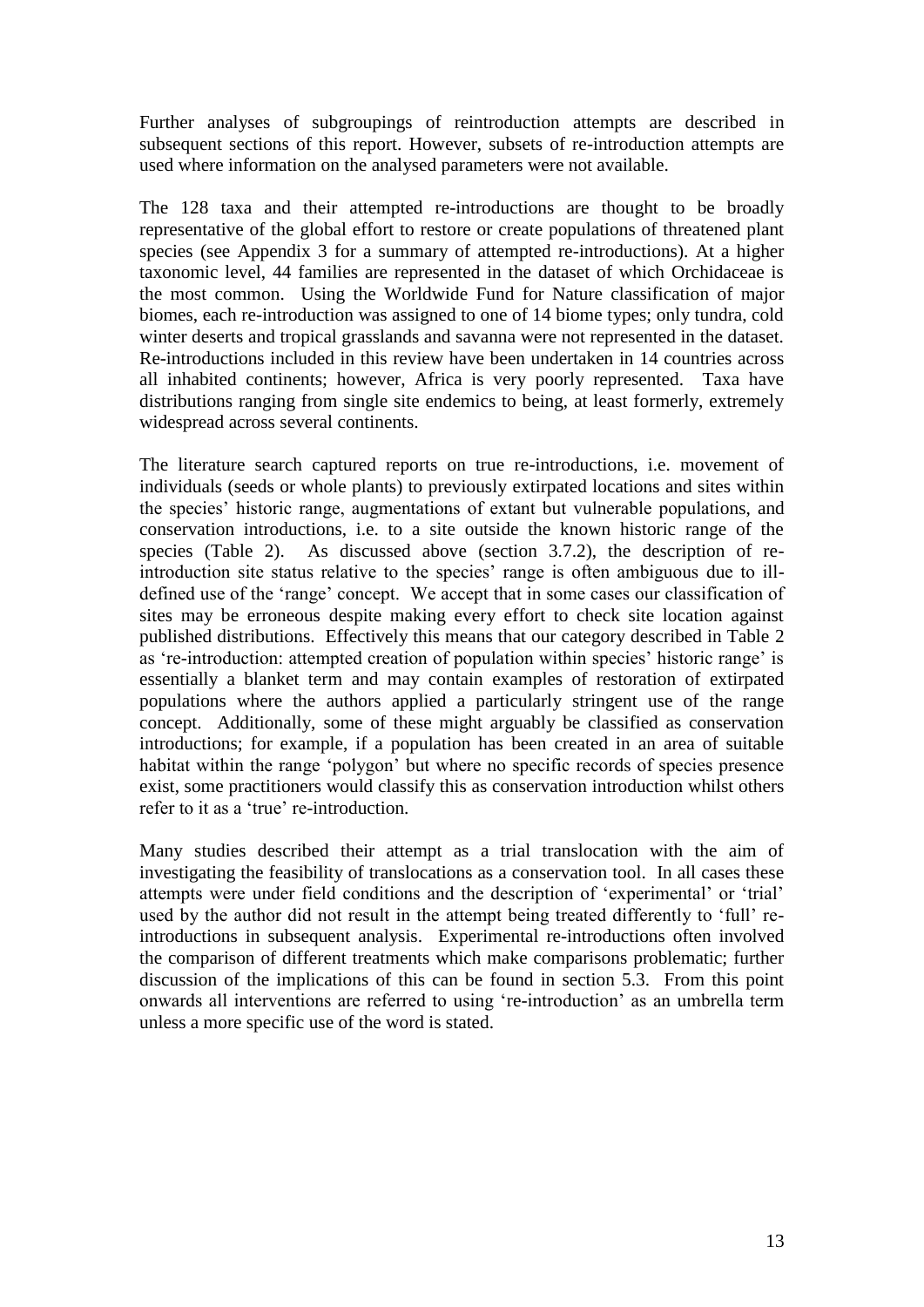**Table 2 Frequency of taxa associated with intervention types according to reviewer's interpretation of study descriptions. Studies used totalled 67 and incorporated 123 taxa. Categories are not mutually exclusive, some studies describe interventions that can be classified several ways, therefore frequencies do not equate to total number of taxa.**

| <b>Intervention</b>                                                                     | <b>Frequency</b> |
|-----------------------------------------------------------------------------------------|------------------|
| Mitigation of specific threat e.g. development of site supporting extant population     | 43               |
| Re-introduction: attempted restoration of extirpated population                         | 17               |
| Re-introduction: attempted creation of population within species' historic range        | 90               |
| Augmentation of extant population                                                       | 7                |
| Conservation introduction: attempted population creation outwith historic range         | 7                |
| Experimental (re-)introduction e.g. trial to investigate feasibility of future attempts | 5                |
| Experimental (re-)introduction investigating effects of propagule type on success       | 13               |
| Experimental (re-)introduction investigating habitat requirements                       | 9                |
| Experimental (re-)introduction investigating intervention-related management            | 21               |

The time period over which re-introduction projects were monitored varied considerably between studies although the mean time period over which the survival of seed, juvenile and adult propagule types has been reported are very similar – somewhere around 3 years (Table 3). Figure 1 shows range and median time period values for seeds, juvenile and adult re-introductions. One author reported the survival of juvenile plants after only one month since outplanting whilst at the other extreme, the results of a mixed seed and adult plant translocation were recorded by the Botanical Society of the British Isles 32 years after the attempt. It is not possible to predict if a longer monitoring period might have changed the proportion of surviving propagules but it is assumed that the longer the monitoring time period, the more reliable the reported outcome.



**Figure 1. Time period of re-introduction monitoring in months between re-introduction attempt and last survey prior to publication. The boundary of the box closest to zero indicates the 25th percentile, the line within the box marks the median, and the boundary of the box farthest from zero indicates the 75th percentile. Error bars above**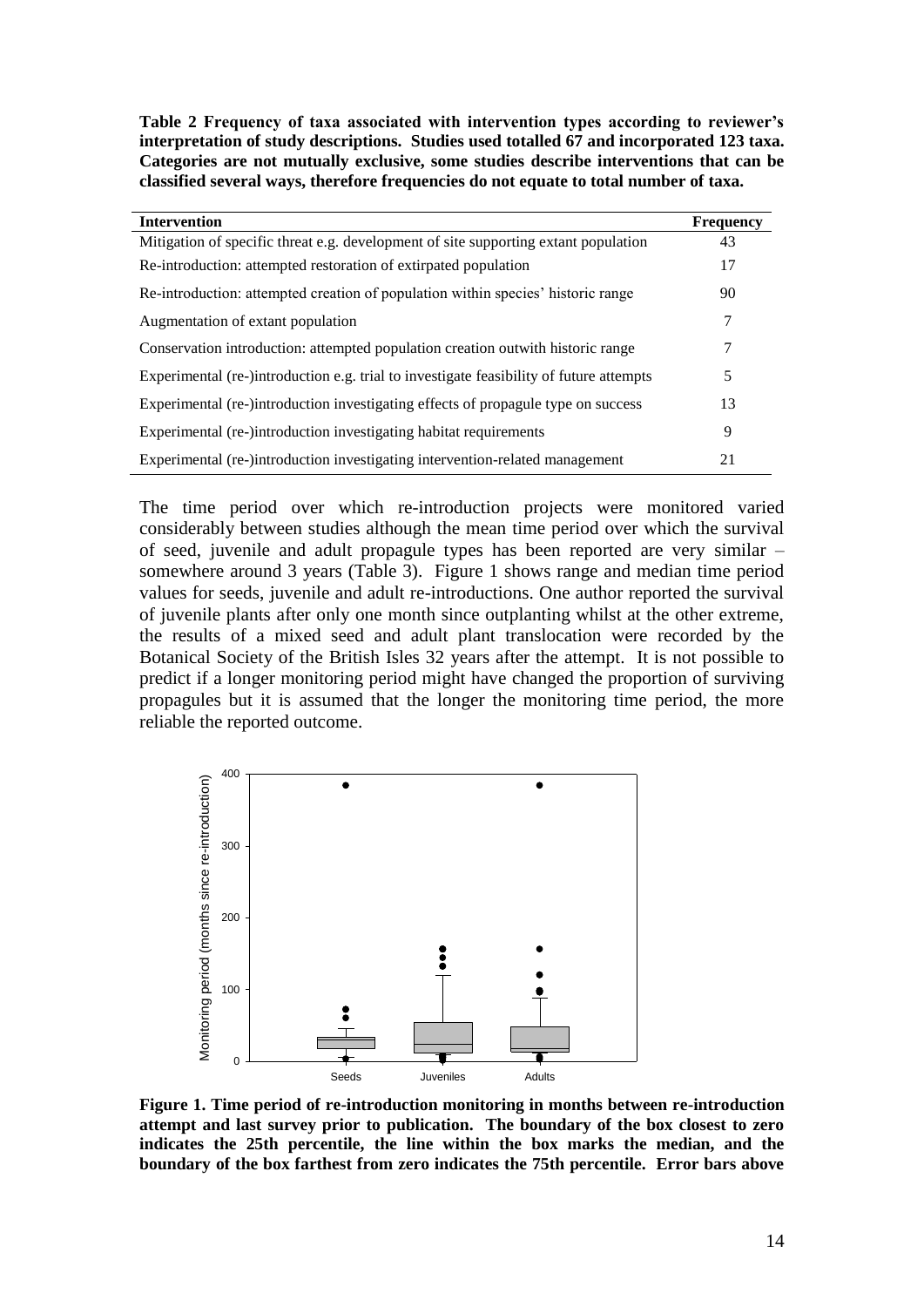**and below the box indicate the 90th and 10th percentiles. Black circles represent outlying values.**

#### **4.3 Narrative synthesis**

#### *4.3.1 Summary of outcome measures*

The studies can be summarised in terms of outcomes identified in the search protocol, in this case propagule and population survival (where each attempted re-introduction constitutes a population), attainment of reproductive stages of the lifecycle and achieving *in situ* recruitment of an offspring generation. The latter three measures only require that the authors note survival, reproductive state or recruitment of one individual per attempted creation of a population. Reproductive maturity is evidenced by the presence of flowering or fruiting bodies. Recruitment of an offspring generation includes individuals resulting from vegetative and sexual reproduction. Although these are coarse measures of success, they were identified in the protocol as being key outcomes with which to evaluate re-introductions and similar interventions. They are summarised in Table 3.

| Table 3. Summary statistics describing key parameters used to assess effectiveness of re- |
|-------------------------------------------------------------------------------------------|
| introductions, 'n' refers to number of attempts categorised by propagule type (seeds,     |
| juvenile or adult plants), means are shown $\pm$ 1 standard error.                        |

| <b>Summary parameters</b>                                          | <b>Seeds</b>         | <b>Juveniles</b>  | <b>Adults</b>       |
|--------------------------------------------------------------------|----------------------|-------------------|---------------------|
|                                                                    | $n = 47$             | $n = 134$         | $n = 115$           |
| Mean monitoring period (months)                                    | $34.34 \pm 7.93$     | $41.16 \pm 3.66$  | $36.89 \pm 4.23$    |
| Monitoring period range from point of re-<br>introduction (months) | $3 - 384$            | $1 - 120$         | $2.5 - 384$         |
| Mean number of surveys (range in<br>parentheses)                   | $1.38(1-4)$          | $1.38(1-5)$       | $2.23(1-12)$        |
| Mean number of propagules                                          | 5640.62<br>± 2007.51 | 157.30<br>± 30.85 | 111.17<br>± 21.55   |
| Mean population size as a percentage of initial<br>propagule input | $4.6\% \pm 1.4$      | $65.0\% \pm 4.7$  | $998.5\% \pm 730.7$ |
| Number of attempts to re-introduce annuals                         | 25                   | $\overline{2}$    | 3                   |
| Number of attempts to re-introduce biennials                       | $\theta$             | $\Omega$          | 3                   |
| Number of attempts to re-introduce perennials                      | 22                   | 132               | 109                 |
| Percentage of unsuccessful attempts (extinct<br>at last survey)    | 36.1%                | 9.0%              | 15.7%               |
| Percentage of 'successful' attempts (extant at<br>last survey)     | 63.8%                | 91.0%             | 84.3%               |
| Percentage achieved reproductive maturity                          | 48.9%                | 18.7%             | 34.8%               |
| Percentage of attempts where offspring<br>recruited                | 46.8%                | 5.2%              | 20.9%               |

Re-introductions using seed had by far, the highest mean number of propagules  $(5640.62 \pm 2007.51)$  and the lowest mean propagule survival at only 4.6% (averaged across all 47 attempts). Seeds carry an inherent risk of mortality and therefore reintroductions using seed are expected to perform worst when measured in this way. However, despite this very low propagule survival and relatively low population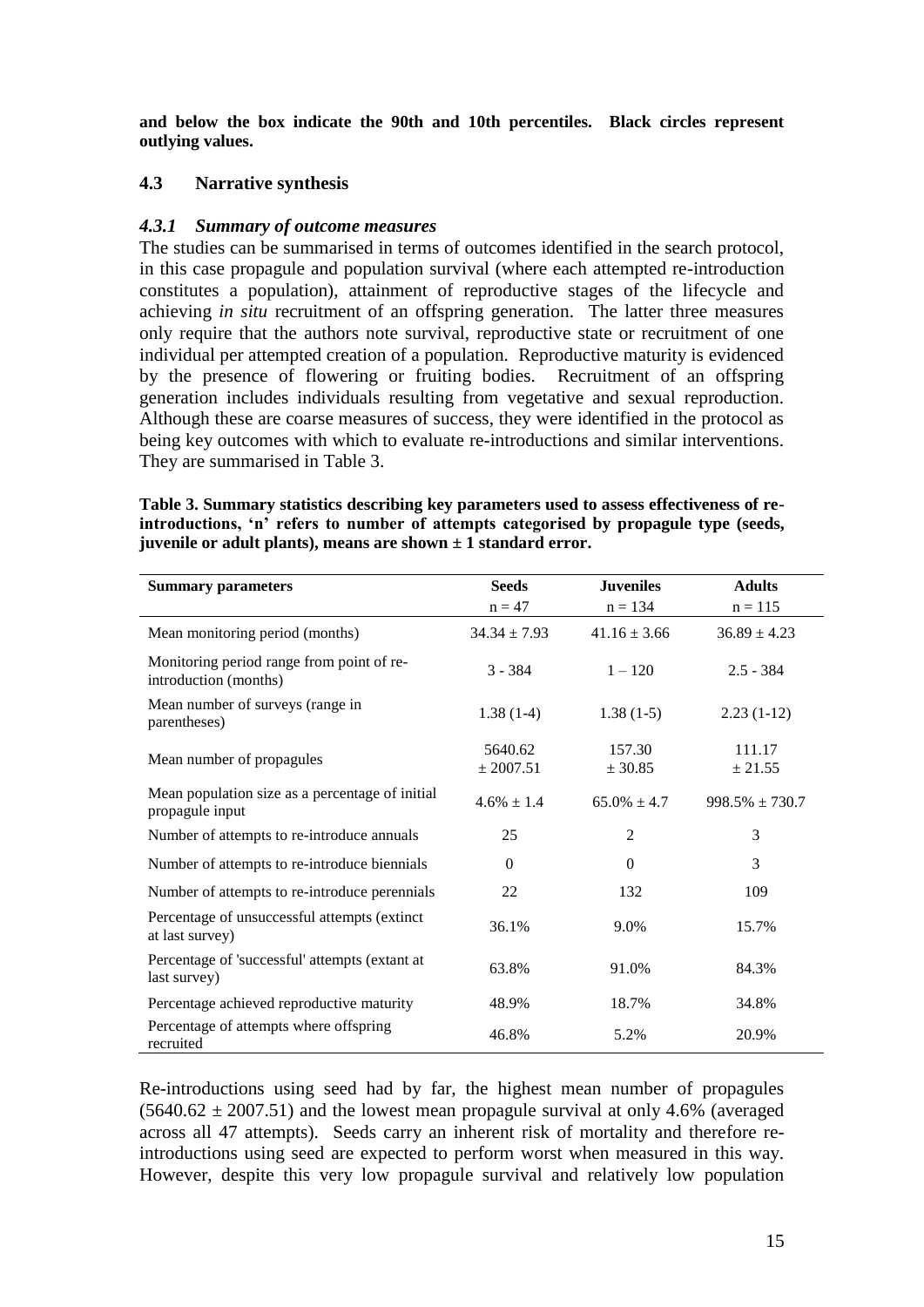survival, a much higher proportion of attempts using seed reach reproductive maturity (48.9%) and produce an offspring generation (46.6%) than using whole plants. This result is partly explained by the high proportion of annuals that are introduced to a site as seed. If the practitioner or researcher sowing the seed has managed to select favourable microsite conditions that allow persistence for just a few months, there is a high probability that the resulting plants can reach reproductive maturity and set seed leading to recruitment of an offspring generation in the following year. Of the attempts using seed that resulted in *in situ* recruitment of offspring, only two were attempts to re-introduce perennials, all others were annual species.

Juvenile plants are defined as those not yet achieving reproductive maturity and include propagules described as seedlings, saplings and in some cases cuttings (depending on the part of the plant), by the study authors. The mean number of propagules used in each attempt is 157.30  $(\pm 30.85)$ ; this is much lower than seedbased re-introductions reflecting both the greater resource requirement to produce juvenile plants through propagation and the lowered risk of mortality in individuals that have developed beyond a seed. Propagules of juvenile plants do indeed have a very promising survival of 65.0% implying that they overcome much of the mortality experienced by seed propagules. The juvenile-based projects also have the lowest population extinction and the highest number of extant attempts at the point of the last recorded survey, but whilst the longest mean monitoring period is associated with juvenile introductions, it is still only 41.16 months and it is not possible to say whether this encouraging survival of both propagules and populations might confer longevity over longer timescales. This problem of short monitoring times is a probable explanation for why reproductive measures are so low. The description of only 134 attempts recorded whether reproductive structures such as flowers or fruits were present at the latest census. Of these only 18.2% attempts resulted in individuals producing flowers or fruits, whilst just 5.2% showed *in situ* recruitment.

Adult plants used for re-introductions have the lowest mean number of propagules per re-introduction attempt (111.17  $\pm$  21.55) and the highest mean propagule survival which actually increases by several orders of magnitude compared to seed- or juvenile-based projects. However, this measure of re-introduction success is strongly influenced by attempts to re-introduce *Aldrovanda vesiculosa*, a vegetatively spreading aquatic species which in one extreme case was able to increase from 60 propagules to 50,000 in 6 years (Ademec and Lev, 1999; Ademec, 2005). If that species is removed from the dataset, propagule survival decreases to  $84.6\% \pm 23.9$  (1) standard error) and although this is still higher than for other propagule types, the standard error value indicates that a great deal of variance exists in this dataset. Within reported timescales re-introductions using adult propagules have a high success rate in terms of population survival  $-84.3\%$  of attempts are still extant at the last survey. Attainment of reproductive maturity and recruitment of offspring were seen in 34.8% and 20.9% of attempts, respectively. Although this is low and might suggest that many attempts do not result in the creation of self-sustaining populations, these are higher than the equivalent figures for juvenile propagules suggesting that within the short timescales reported by study authors, adult plants are further along in reproductive development and therefore a higher proportion have recruited into the next generation.

### *4.3.2 Population survival over time*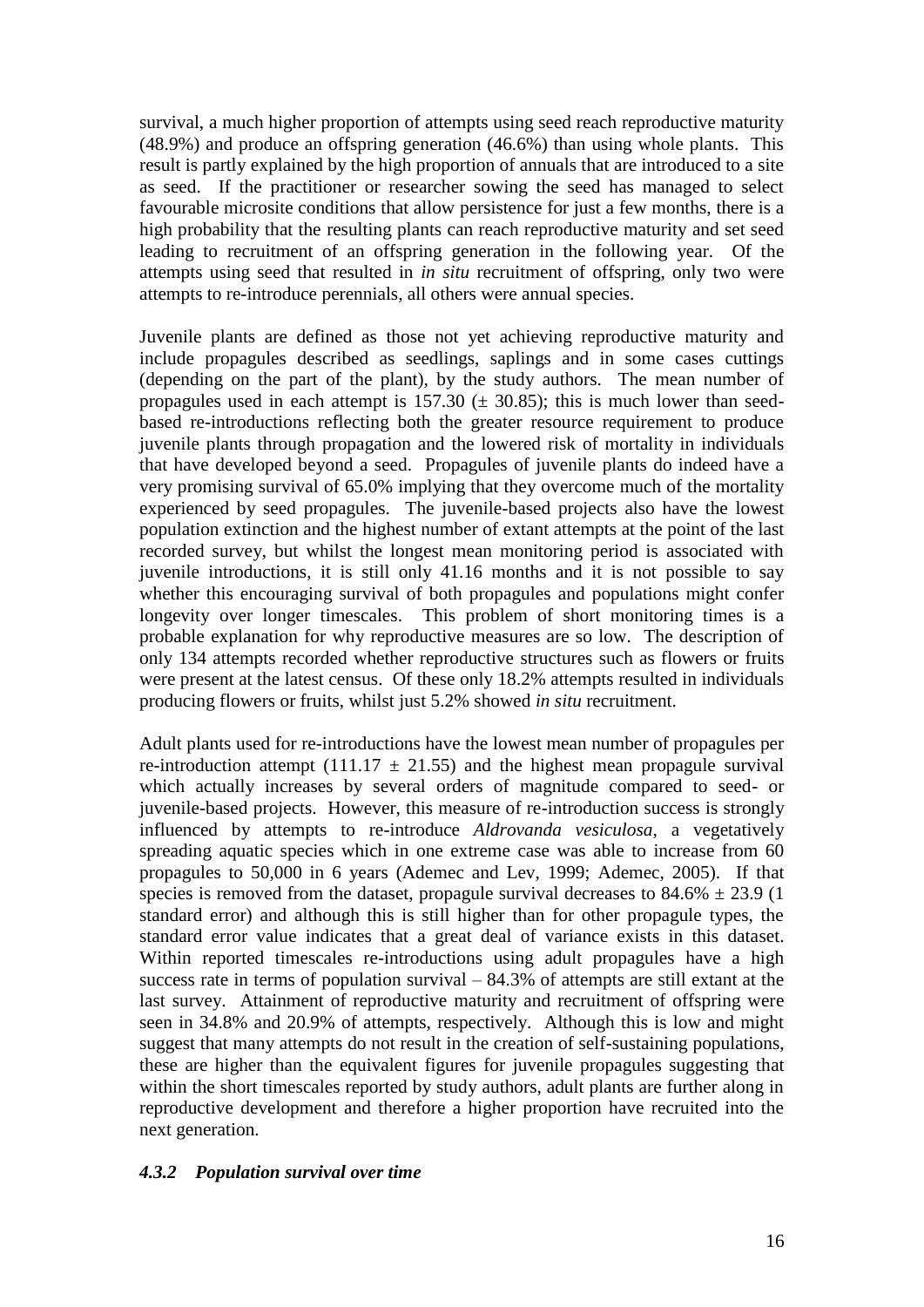Figure 2 shows the proportion of population survival within a timescale reflecting the number of years prior to data analysis in 2009. The bars show how many studies were initiated in a given number of years preceding 2009 and are split between three categories: whether an attempted re-introduction is extant or extinct at the last survey and if they are unknown in outcome. In addition to demonstrating that attempts to reintroduce threatened plants have mainly been undertaken in the last ten years, it shows that, overall, the status of most attempts is unknown because we have not been able to update the outcomes since the authors published their studies. This information is more insightful than showing population survival at last survey alone (Table 3), because it reflects how many cases are of undetermined status and acts as a warning that using the published results without follow-up surveys should be used with caution: they cannot convey whether re-introductions are a reliable tool for mitigating plant declines because timescales for publication are normally much shorter than generational timespans of the species of interest.

The first bar representing our knowledge of the status of all 301 attempts at 6 months since transplanting, indicates that unsurprisingly, most attempts are still extant. However, a small proportion ( $n = 41$ ) are classed as unknown because the latest survey of these attempts was undertaken within 6 months; many of these studies focussed on *in vitro* propagation methods and reported the success of outplanting only as a final stage of their project. With increasing time prior to 2009, the number of studies that can be included decreases but the "unknown" proportion remains large relative to the extinct or extant categories. An important threshold is crossed at the transition between 5 and 10 years: at 5 years since re-introduction, 46 attempts are still extant whilst 26 have gone extinct; at 10 years, only 20 are extant whilst 30 are recorded as being extinct. It could be argued that at some point between 5 and 10 years, re-introductions go from being a successful intervention to an unsuccessful intervention. However, the proportion of attempts which have an undetermined status is relatively large and conclusions are therefore drawn from a small subset of the potentially available data. The small size of the final bar showing outcome of attempted re-introduction at 25 years reflects the fact that very few re-introductions were initiated more than 25 years ago. At this point the number of extant and extinct attempts are equal but there are only 4 in each category.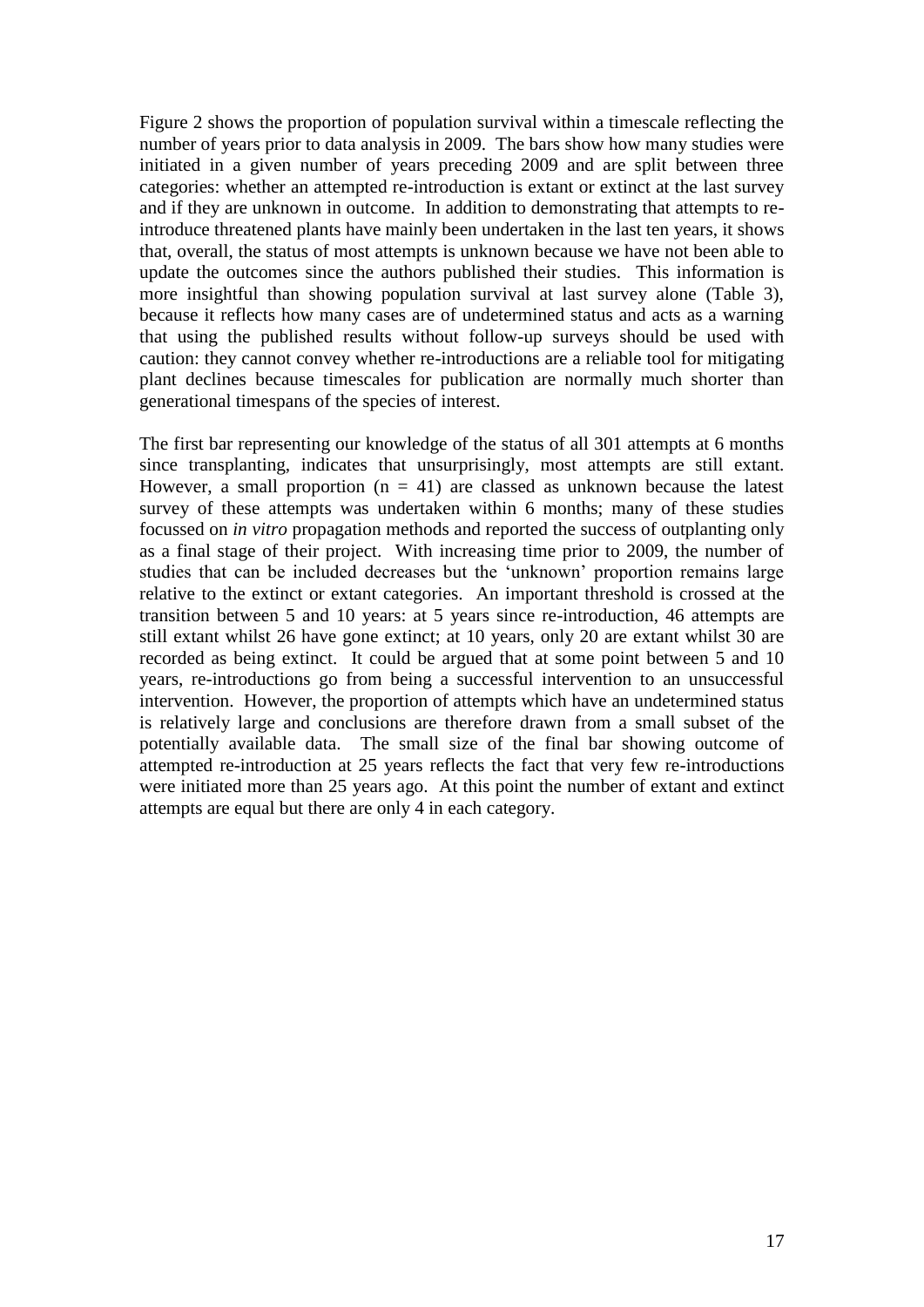

**Figure 2. Survivorship of attempted re-introductions over time period since propagules transplanted to site (initial n = 301). Colourless stacks represent failed attempts (all transplants and any resulting progeny dead), diagonally-hatched stacks represent extant attempts, cross-hatched stacks represent attempts of unknown fate. Decreasing total number of attempts reflects how many attempts were undertaken in each time period preceding analysis in 2009.**

#### *4.3.3 Explanations for failure*

In cases where attempted re-introductions resulted in very few or no surviving individuals, many authors offer explanations for the failure of their projects. Although these are often speculative, the insight gained from practitioners with experience of working with different species in different situations is a valuable component of amassing an evidence-base upon which to inform future use of a technique.

Re-introductions often fail due to unfavourable habitat conditions despite most practitioners selecting the re-introduction site by matching conditions with those associated with extant, wild populations. Specifically, causes such as drought, particularly in the first few years after outplanting (Jusaitis, 2005; Batty et al., 2006), inappropriate disturbance regime including too much and not enough disturbance (Drayton and Primack, 2000; Leonard, 2006 a, b; Maschinski and Dusquenel, 2007) and unsuitable substrate texture (Fiedler and Laven, 1996) have been cited. In some studies where authors deliberately included marginal habitat types, these were unsurprisingly shown to be less suitable for propagule survival (Arnold et al., 2005; Jusaitis, 2005). Competition from invasive plant species confounded several reintroduction attempts (e.g. Jusaitis, 2005: comparison of establishment of propagules in weeded and non-weeded plots); in one case this was because non-native weeds responded more positively to post-translocation management than the target species (Mehrhoff, 1996).

Other common causes for failure are linked to the species' development and reproductive biology including propagules being outplanted at too early a stage in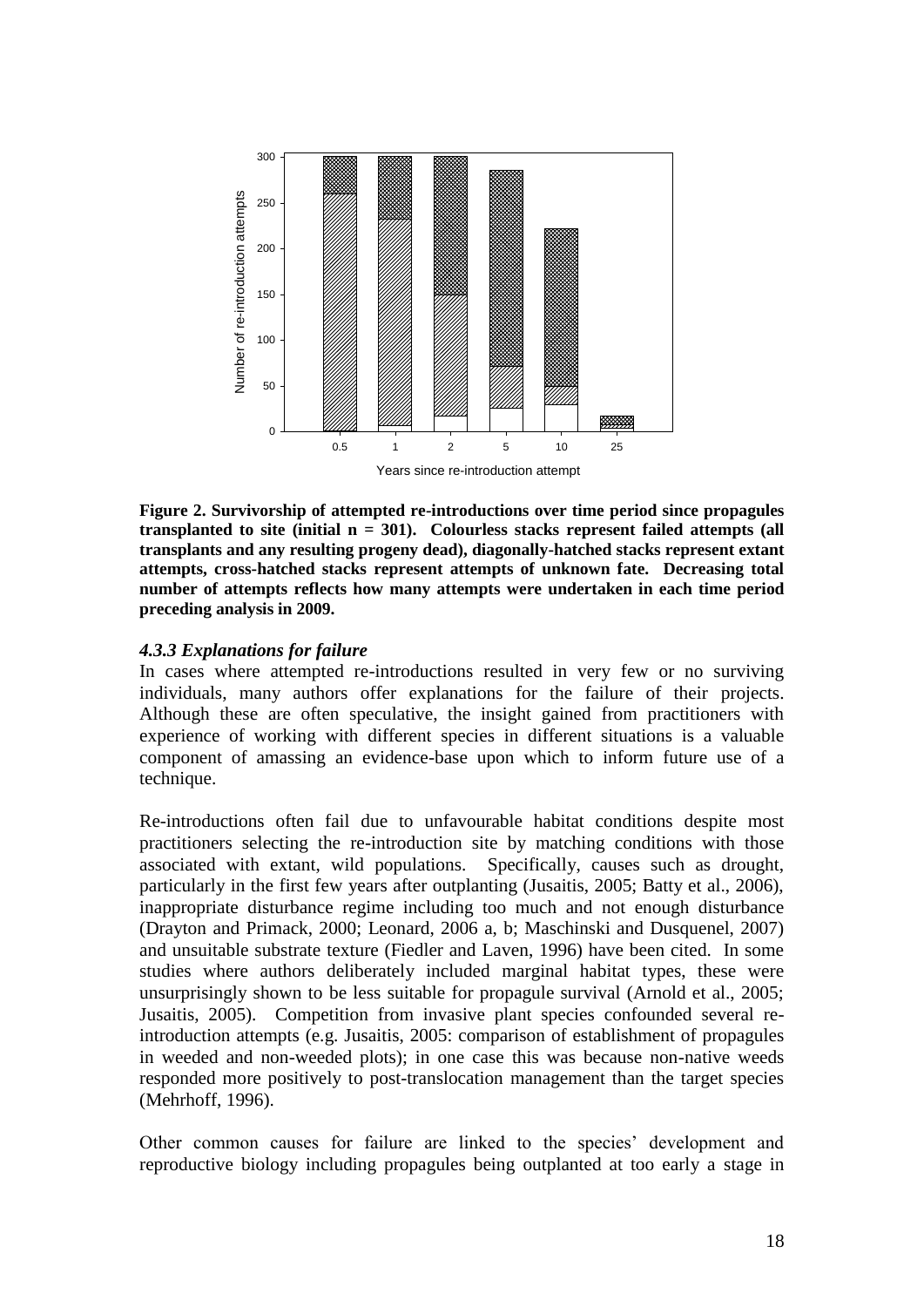their development (Ruth Aguraiuja, pers. comm.; Batty et al., 2006). In some cases the authors admitted that too few propagules had been introduced to overcome demographic and environmental stochasticities leading to loss of all individuals (Dalrymple and Broome, 2010). In other studies the transplanted individuals might survive for the duration of the reported monitoring period but pollen limitation of flowering adults has been cited as the reason for an absence of subsequent recruitment (Drayton and Primack, 2000).

## *4.4 Meta-analysis*

The pooled risk ratio from all 301 re-introduction attempts is 1.184 (95 % CI 1.147 to 1.223, test of RR = 1:  $z = 10.40$ ,  $p < 0.001$ ) indicating that overall re-introductions of threatened plants tend to have high levels of mortality.  $I^2$  (variation in the risk ratio attributable to heterogeneity) was 96.6%. To make further interpretation reliable, reintroductions using seeds, juvenile plants and adult plants were then separated.

### *4.4.1 Meta-analysis of seed-based re-introductions*

The pooled risk ratio of re-introductions using seed is 1.937 (95% CI 1.906 to 1.968, test of RR= 1:  $z = 80.65$  *p* <0.001) and between study heterogeneity is very high (Heterogeneity chi-squared = 452.32, d.f. = 46,  $p < 0.001$ ,  $I^2 = 89.8\%$ ).

Subgroup analyses were undertaken to investigate whether heterogeneity can be explained by variation in covariate groupings. The analyses indicate that although risk ratios are lower and therefore, re-introduction success is higher where the cause of decline is no longer present, there is a large overlap of confidence intervals (risk ratio 1.911 95% CI 1.867 to 1.955; risk ratio of subgroup with cause of decline still operating at the site 1.937 95% CI 1.906 to 1.968, Figure 3).There is significant heterogeneity within the former subgroup but not the latter (Heterogeneity chisquared =298.50, d.f.=38,  $p \le 0.001$ ,  $I^2$  87.3%). The former includes 39 reintroduction attempts where the cause of decline was removed prior to outplanting; the latter includes only 8 attempts where the original cause of decline was still acting at the site. The low level of heterogeneity may simply be a factor of small numbers of attempts and that five of the eight were from the same study.

Endemicity also explained some variation with regional endemics (i.e. those with subcontinental distributions) experiencing higher mortality than local endemics (risk ratio of regional endemics  $= 1.974$ , 95% CI 1.931 to 2.018, risk ratio of local endemics  $=$ 1.817, 95% CI 1.718 to 1.915). This does not conform to expectations and apparently has no biological significance as the endemicity was used as an indicator of range size: it was expected that those species with very narrow ranges might have specific habitat requirements making it more difficult to successfully select suitable sites for re-introduction. However, regional endemics are associated with higher mortality than the narrow endemics indicating that assumptions of broader habitat tolerances making for simpler re-introduction site selection may be ill-founded. As practitioners, we might assume more widely distributed species can tolerate more variable conditions but the results from the meta-analysis suggest that we may be overlooking key factors which determine survival and hence, experience low success rates in our re-introduction projects. Threatened species with very narrow ranges might qualify for greater conservation effort resulting in a more rigorous and successful re-introduction attempt.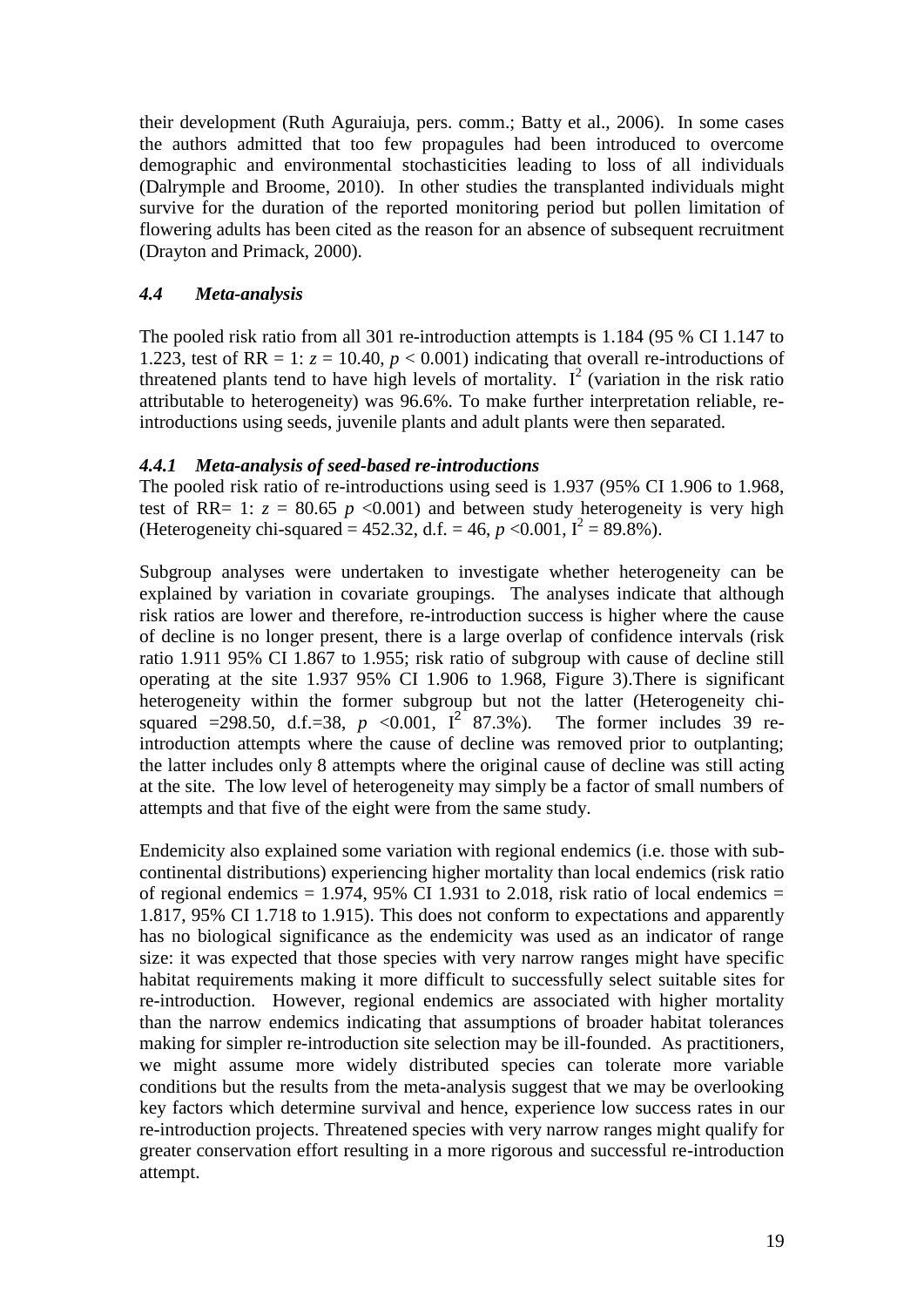

**Figure 3 Risk ratios generated from survival of propagules as a proportion of number of seed introduced. Solid boxes represent the individual risk ratios; box size is derived from sample size; error bars are 95 % confidence intervals; open diamond and dotted line indicate the pooled effect size for subgroups generated using random effects metaanalysis. Subgroups refer to whether the cause of decline is still affecting the reintroduction site, '0' = no, '1' = yes.**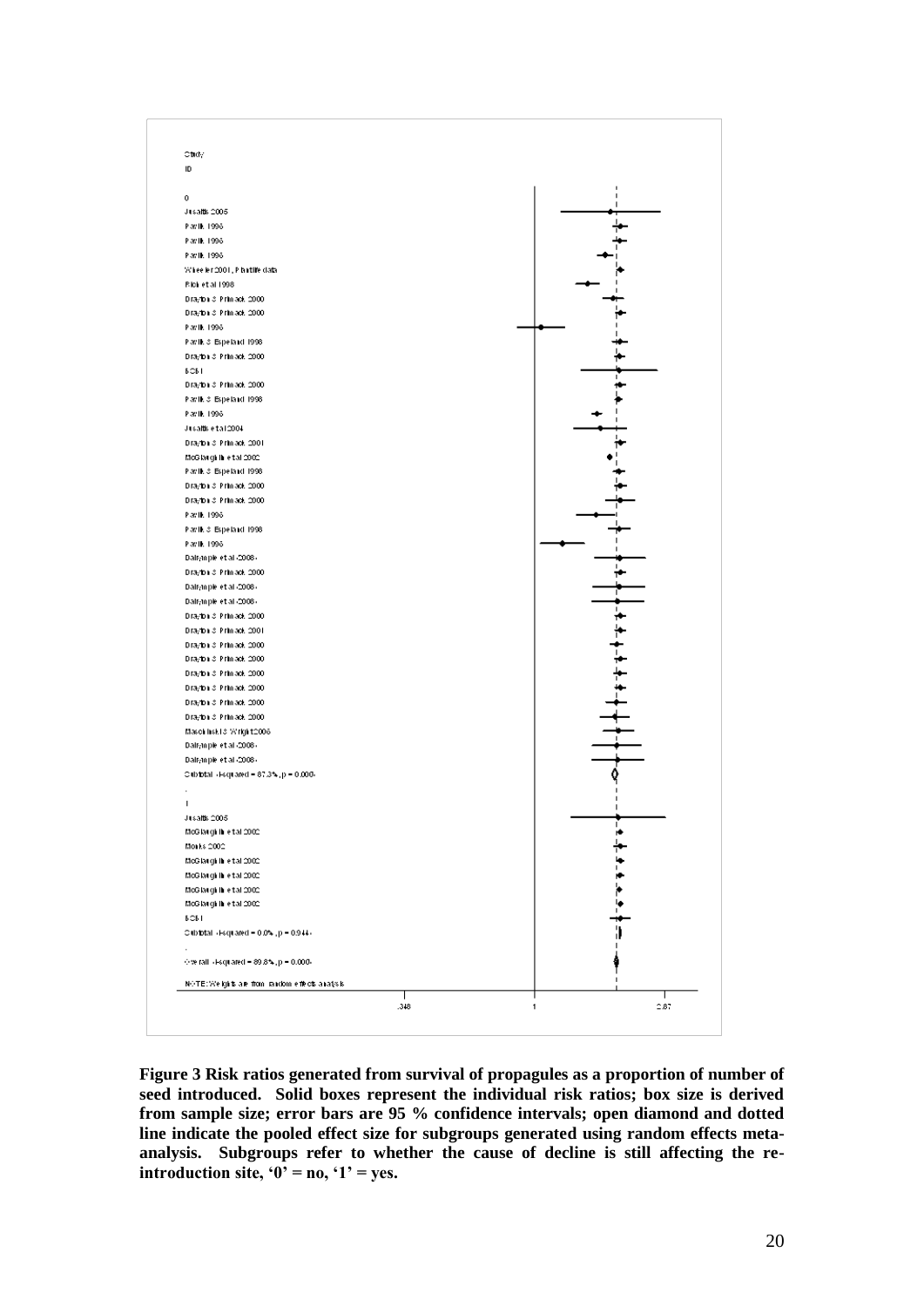No other differentiation based on covariate subgroups (IUCN threat category, reintroduction site status relative to species distribution, provenance of propagules or number of donor populations) could be discerned, nor were the proportion of seedlings surviving related to time (Figure 4, *p* 0.145, SE 0.0035, 47 observations, 10000 permutations). The funnel plot shown in Figure 5 indicates that there is no publication bias as although there are some studies which are relatively small in terms of number of propagules and report higher survival rates, there are very few of these compared to those studies which report very high mortality.



**Figure 4 Risk ratio derived from proportion of seed propagules surviving to last survey against time between outplanting and last survey. Size of circle indicates analytical weight in the random effects analysis.**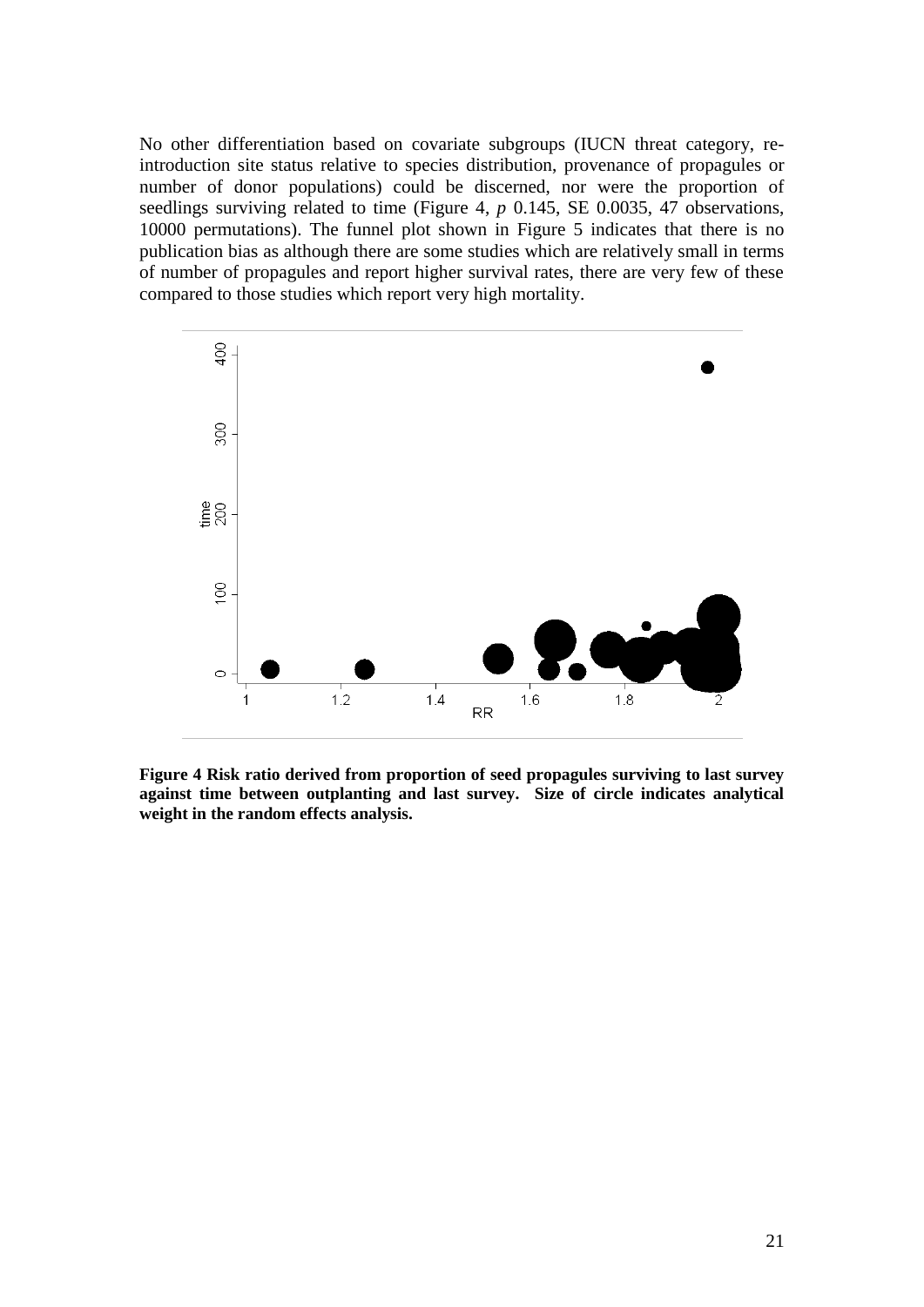

**Figure 5 Funnel plot to assess the evidence of publication bias in studies using seed as a propagule for re-introduction attempts. Large studies (with small variance) have high**  *Y***-axis values, while small studies have low** *Y***-axis values. Publication bias may be suspected if small studies reporting low propagule mortality are present but small studies reporting high mortality are absent.**

#### *4.4.2 Meta-analysis of re-introductions using juvenile plants as propagules*

The pooled risk ratio of re-introductions using juvenile propagules is 0.607 (95% CI 0.525 to 0.701, test of RR= 1:  $z = 6.79$   $p = 0.001$ ) confirming that survival of juvenile propagules is much higher than seeds. Between study heterogeneity is very high (Heterogeneity chi-squared = 4613.21, d.f. = 131,  $p \le 0.001$ ,  $I^2$  97.2%), multiple factors contribute to this heterogeneity as described below.

The extent of species' distribution contributes to between study heterogeneity: local and national endemics having much higher survival than either global, continental or regional endemics (Figure 6). As with the endemicity of seed-based attempts, this is converse to our expectations but strengthens our hypothesis that re-introductions of species with large natural ranges may be overlooking a fundamental factor in habitat requirements thus explaining lower re-introduction success.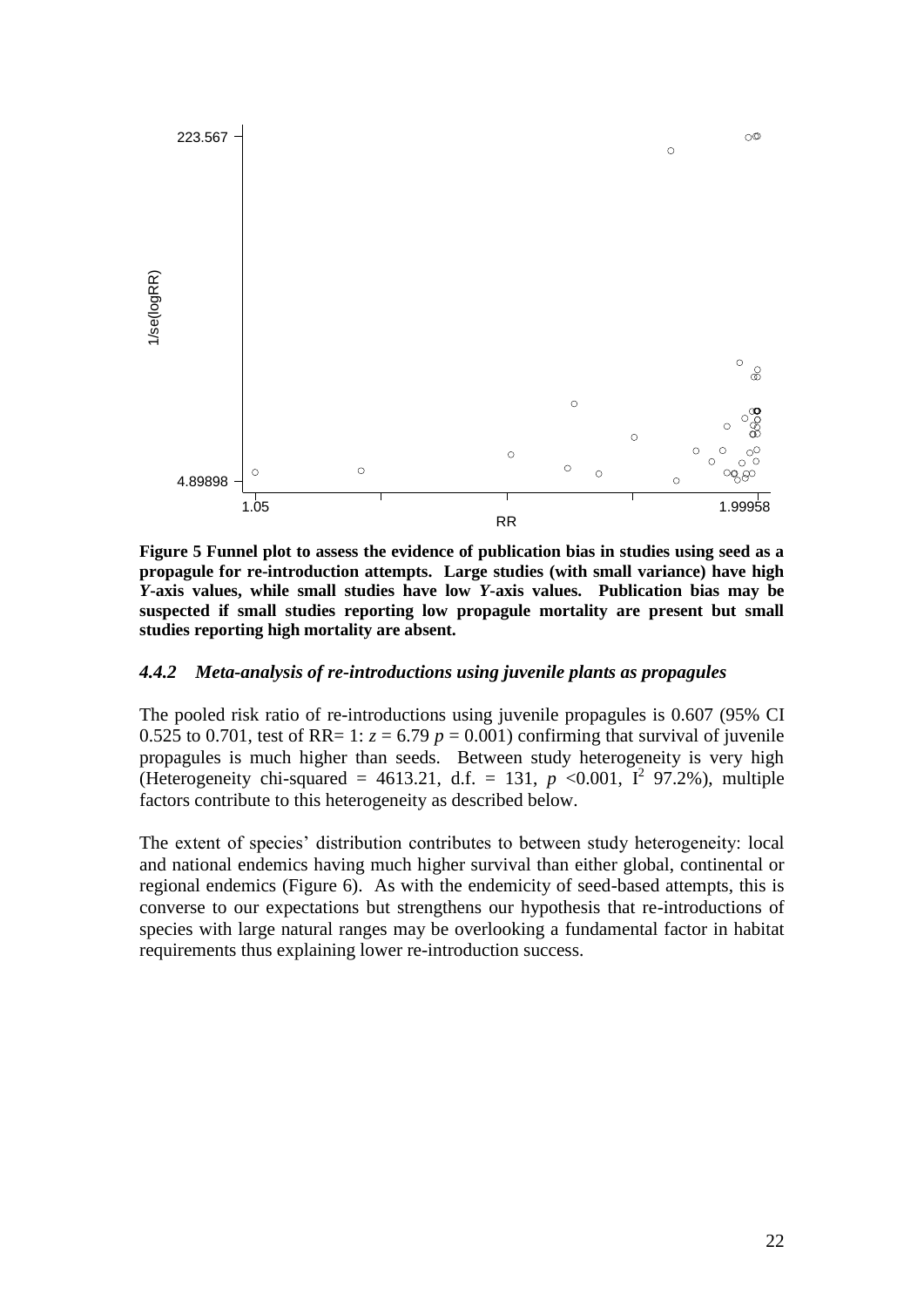

**Figure 6 Box plot showing pooled risk ratio (central vertical line in each box) and 95% confidence intervals for each subgroup categorised by level of endemicity. Numbers of attempts in each subgroup varied widely (global**  $n = 8$ **, continental**  $n = 10$ **, regional**  $n = 4$ **, national n = 16, local n = 94).**

IUCN threat status seems to explain some heterogeneity but this is not a meaningful result because the subgroup with highest survival are those species which have not been evaluated. Subsequently, this output tells us nothing about how extinction risk might be related to re-introduction success. In addition, this subgroup accounts for 121 of the 134 attempted re-introductions using juvenile propagules. Any other relationship which may be discerned between threat level and re-introduction success is therefore statistically dubious due to the very low number of attempts in each subgroup.

The status of the re-introduction site relative to the species' range is noteworthy but again, this is because the analysis output contradicts hypothesised outcomes. We predicted that attempts to establish a population at a site which was outside the historic range would incur a higher mortality of propagules because the habitat was more likely to be unsuitable. Instead, projects that have used sites outside the species' historic range have a remarkably low risk ratio: the pooled risk ratios of these attempts is 0.177 (95% CI 0.053 to 0.588,  $n = 7$ ). Compare this with re-introductions to sites confirmed as supporting previously extant populations (risk ratio  $= 0.827$ , 95% CI = 0.646 to 1.059,  $n = 23$ ) and those within the historic range of the species show very similar success levels in terms of propagule survival (risk ratio  $= 0.665$ , 95% CI = 0.578 to 0.763,  $n = 99$ ). It should be emphasised that the confidence intervals of all subgroups overlap and the number of attempts in each subgroup is very unbalanced. Many more studies detailing the results of attempts to move a species outside its historic range would be needed to strongly suggest that this intervention is more successful than true re-introductions.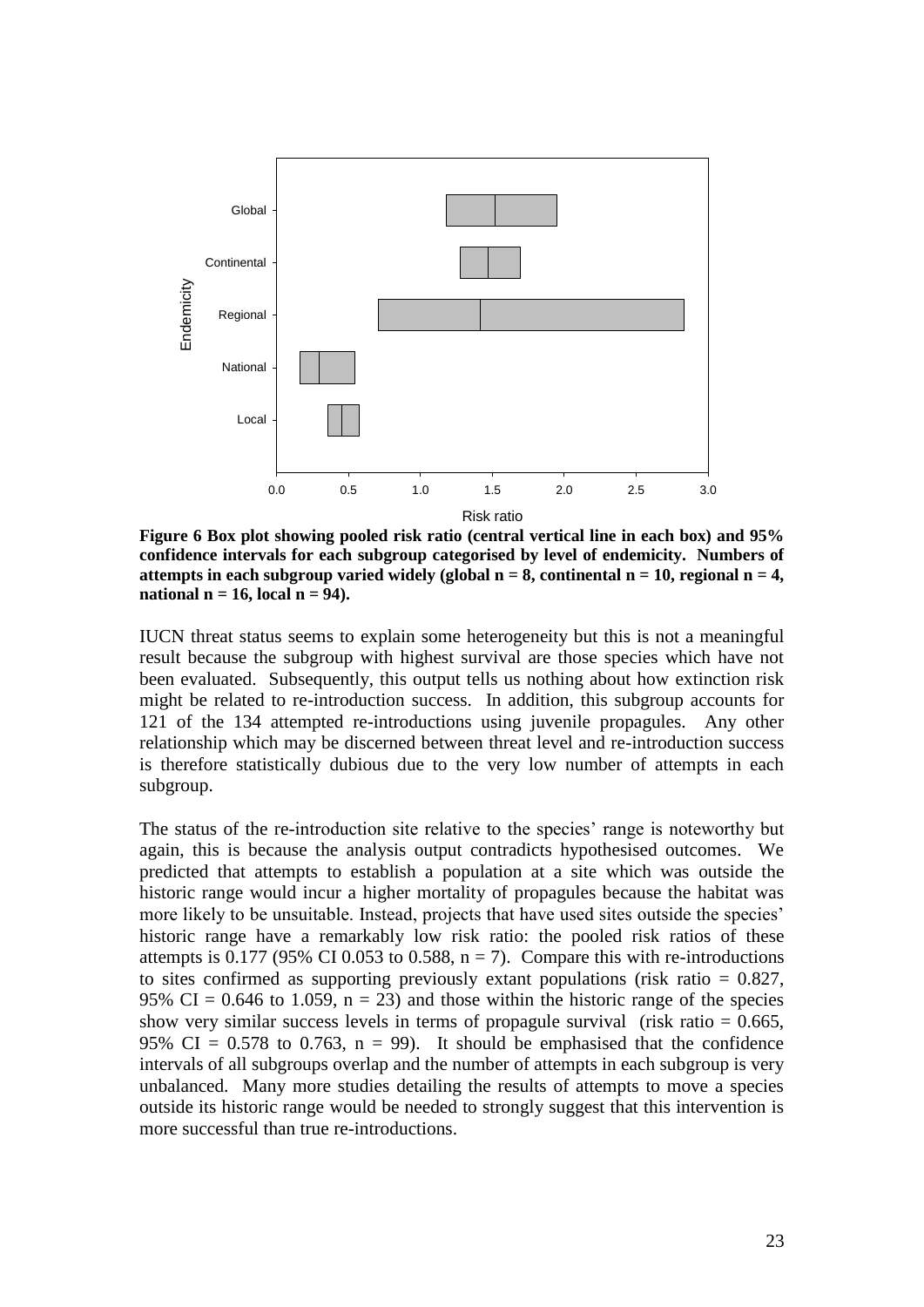Of the 134 attempts to re-introduce threatened species using juvenile plants, we could reliably only classify 66 attempts according to whether a single donor or multiple donor populations were used. This is in part because very few authors describe where the original material was sourced if the propagules for re-introduction were raised in *ex situ* facilities. Meta-analysis of the two subgroup's risk ratios show that using multiple donor populations leads to higher survival (risk ratio =  $0.253$ , 95% CI = 0.129 to 0.498) whilst relying on propagules from only one population has a higher mortality (risk ratio =  $0.472$ , 95% CI = 0.323 to 0.691). However, given that the confidence intervals overlap between these subgroups, we cannot conclusively make any recommendations that practitioners use single or multiple donors. Instead it highlights the need for more research into appropriate strategies for re-introduction accounting for ecological similarity of donor and re-introduction sites, reproductive biology of the species of concern, and isolation and subsequent genetic impoverishment of existing wild populations.

Subgroups based on whether the cause of decline remains present and propagule provenance in terms of wild- or *ex situ*- sourced do not cause any significant splits in the data. Time has an impact with shorter timescales correlated with higher survival as might be expected  $(p<0.003$ , SE 0.0006, 132 observations, 10000 permutations, figure 7). The long term efficacy of introducing juvenile plants therefore requires further exploration.



**Figure 7 Risk ratio derived from proportion of juvenile propagules surviving to last survey against time between outplanting and last survey. Size of circle indicates analytical weight in the random effects analysis.**

The funnel plot shown in Figure 8 indicates that there is no publication bias towards small studies reporting high survival rates, as evidenced by the presence of studies that are also small but report high mortality. However, it does show unusual asymmetry of points with clustering in the bottom left corner meaning that the risk ratios generated for juvenile re-introductions my be overly influenced by small studies reporting excellent survival rates.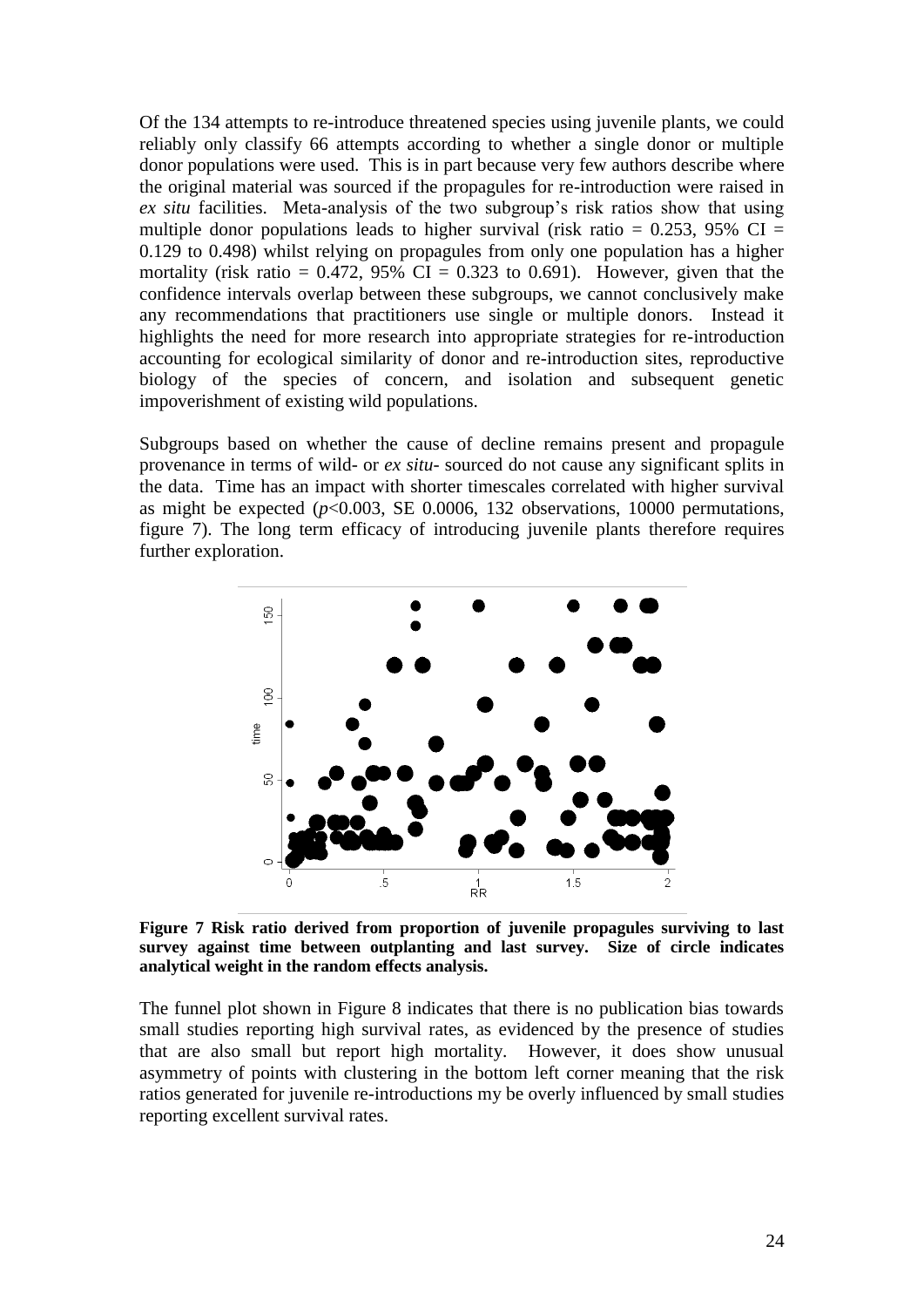

**Figure 8 Funnel plot to assess the evidence of publication bias in studies using juvenile plants as a propagule for re-introduction attempts. Large studies (with small variance) have high** *Y***-axis values, while small studies have low** *Y***-axis values. Publication bias may be suspected if small studies reporting low mortality are present but small studies reporting high mortality are absent.**

#### *4.4.3 Meta-analysis of re-introductions using adult plants as propagules*

The pooled risk ratio of re-introductions using adults is  $0.747$  (95% CI = 0.651 to 0.856, test of RR= 1:  $z = 4.19$  *p* =0.001) and between study heterogeneity is high (heterogeneity chi-squared =  $2621.24$ , d.f. = 121,  $p < 0.001$ ,  $I^2$  95.4%). The risk ratio and confidence intervals suggest that propagule survival is slightly worse than that of juvenile-based attempts but not significantly different. This result demonstrates the advantage of using this analysis in addition to arithmetic means of survival shown in Table 3. The generation of pooled risk ratios more accurately summarises expected propagule mortality by downweighting the extremely high vegetative recruitment reported in the *Aldrovanda vesiculosa* re-introduction programme (Ademec and Lev, 1999; Ademec, 2005). Overall, whole plant re-introductions have much higher propagule survival than seed-based attempts as is expected for reasons discussed above.

The heterogeneity between studies is not significantly related to removal of cause of original decline prior to attempted re-introduction, re-introduction site status relative to species" range (although, as with juveniles there is a trend suggesting that reintroductions outwith historic range are associated with lowest mortality), single *vs.* multiple donor populations or provenance of propagules (direct translocations *vs.* cultivated *ex situ*).

Subgroups based on levels of endemicity do not show a clear pattern as that of juvenile propagules. The risk ratios and confidence intervals overlap for all groups and although those attempts using species which have continental-scale ranges are associated with higher mortality than all other levels of endemicity, this is not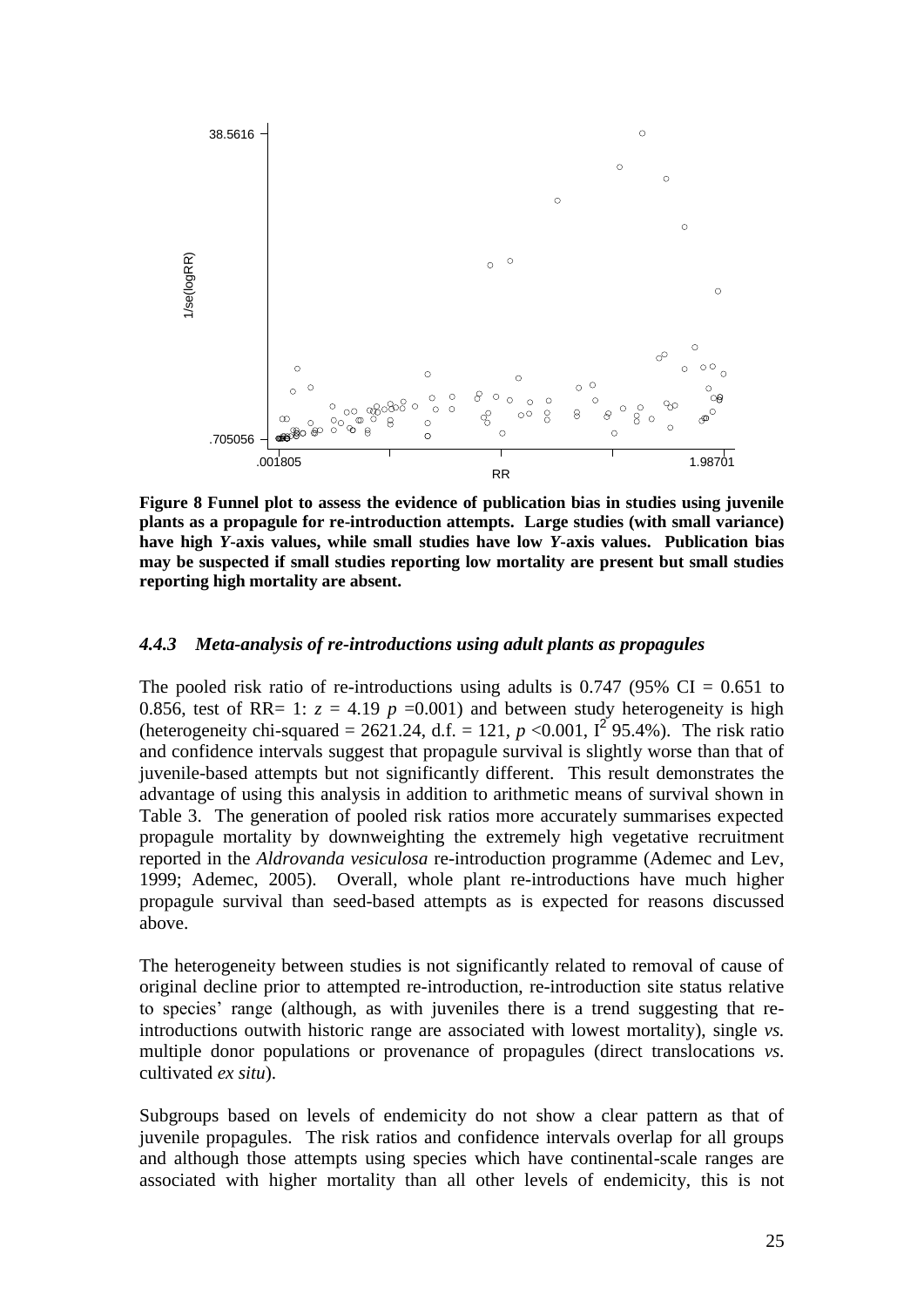conclusive enough to state that cosmopolitan species are associated with significantly higher mortality. Similarly, IUCN threat assessment status appears to explain some of the variation within the dataset but only 10 attempted re-introductions using adult propagules have been assigned threat status so it would be misguided to conclude anything from that output.

Time may matter as shorter timescales are correlated with higher survival as might be expected (*p*<0.001, Se*p* 0.0001, 122 observations, 10000 permutations, Figure 9). However, the plot suggest that this relationship is not strong, and may be sensitive to outliers. The funnel plot in Figure 10 indicates that there is no publication bias towards studies that report positive results although a similar pattern of asymmetry can be seen for juvenile plant-based re-introductions.



**Figure 9 Risk ratio derived from proportion of adult propagules surviving to last survey against time between outplanting and last survey. Size of circle indicates analytical weight in the random effects analysis.**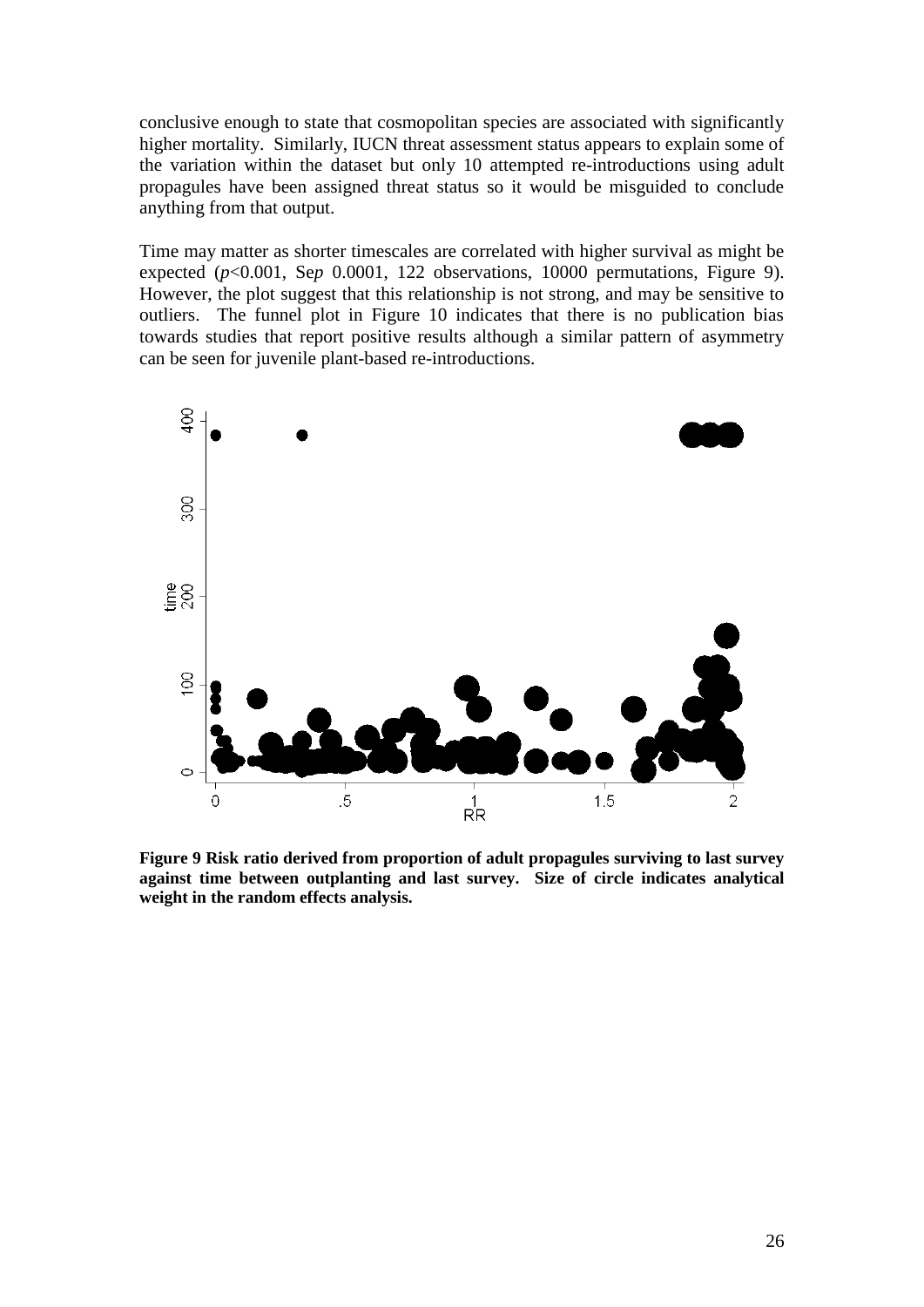

**Figure 10 Funnel plot to assess the evidence of publication bias in studies using adult plants as a propagule for re-introduction attempts. Large studies (with small variance) have high** *Y***-axis values, while small studies have low** *Y***-axis values. Publication bias may be suspected if small positive studies are present but small negative studies are absent.**

#### **4.5 Outcome of the review**

The comparative effectiveness of re-introductions can be judged in terms of propagule survival, population survival and recruitment of *in situ* progeny to the population. Propagule survival in each attempted re-introduction is the simplest way of comparing across the range of taxa, habitats and threat that this review has presented. It indicates that seed survival is generally extremely low and practitioners should be aware of typical germination rates of species in wild populations. This knowledge would allow practitioners to introduce enough seed to overcome expected mortality loss. Whole plant re-introductions have a much higher survival than seeds according to both arithmetic means of survival and risk ratios generated by meta-analysis. This is encouraging and might be taken as a recommendation to use whole plants rather than seed in re-introductions. However, this masks the wide range of variation in the success of whole plant re-introductions. In particular, the translocation of vegetatively propagating species has positively affected the average population size expressed as a percentage of propagule input when using whole adult plants. However, recorded population survival over longer timescales (10-25 years) indicates that reintroductions are as likely to fail as still be extant (Figure 2). This apparent discrepancy reflects the fact that pooled measures of propagule survival are combined at the point of last reported survey but this timescale is very variable. It also indicates that these measures are often reported before a full generation of a species might have elapsed; even for annuals, the mean reporting monitoring period will only have allowed three generations of plants to emerge and for those species where a long-lived seed bank is an important demographic feature of a typical population, the full demographic dynamics will not be apparent for some years to come. Recruitment of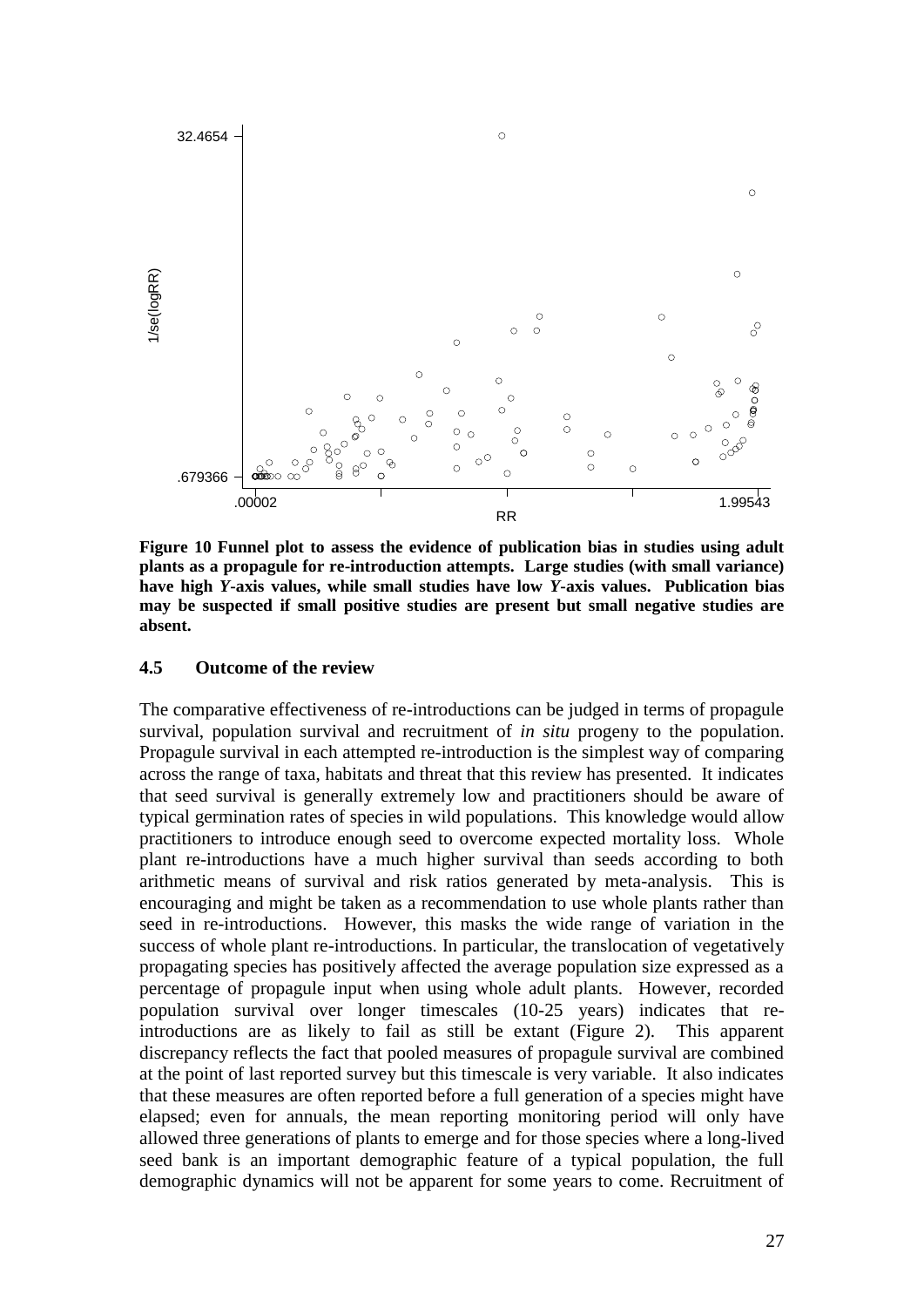offspring from the introduced propagules is the final crucial outcome to ensure population longevity. Again, the short time periods reported in the reviewed studies mean that we cannot confidently judge the effectiveness of re-introductions using this metric other than to say that in the majority of attempts, recruitment has not been attained. Assuming that whole plant re-introductions maintain modest levels of mortality we might expect the proportion of re-introduction attempts resulting in recruitment to increase. This will occur as more individuals are able to reach reproductive maturity and progeny will be incorporated into propagule survival measures if further surveys are undertaken. The regeneration niche may be different to those supporting adult plants so the future success of re-introductions will depend on whether recipient sites meet the conditions for survival of all stages of the species" life cycle.

# **5. Discussion**

## **5.1 Evidence of effectiveness**

The evidence-base identified through this review is unfortunately, inadequate to properly judge the effectiveness of re-introductions of threatened plants as a tool for mitigating declines. The reasons for this inadequacy include the limited monitoring period reported in the reviewed literature and heterogeneity in the levels of site management associated with the preparation of and after each attempted reintroduction. This aspect of potential heterogeneity was identified in the protocol but was not extracted because we could not have included measures of relevant variables without breaking the dataset into very many small divisions. Consequently, there can be no allowance made for the exclusion of herbivores, application of water, continuation or cessation of fire regimes, the deliberate testing of marginal habitat conditions or any of the other types of intervention-related management variables. We have little doubt that in many cases these activities make a massive difference to the success of the project and in hindsight, we realise that the inclusion of some measure of management related to the intervention would have been valuable. However, even with the benefit of hindsight, it would have been very difficult to include such activities in the subgroup analyses due to the enormous variation of types of management and differences in time over which re-introduction-related management was maintained.

As this review cannot conclusively comment on the effectiveness of re-introductions, it is intended instead that it might provide guidance on improving the design and reporting of re-introduction projects so that a much needed evidence-base can be established. Recommendations are made in sections 6.1 and 6.2.

# **5.2 Review limitations**

The main limitations of this review are the short timeframe over which published studies report the results of their re-introduction, the lack of our ability to assess the feasibility studies and preparatory stages of each attempt, the absence of a kappa statistic to indicate lack of bias when choosing to include studies, and our decision not to incorporate different site management into the meta-analysis.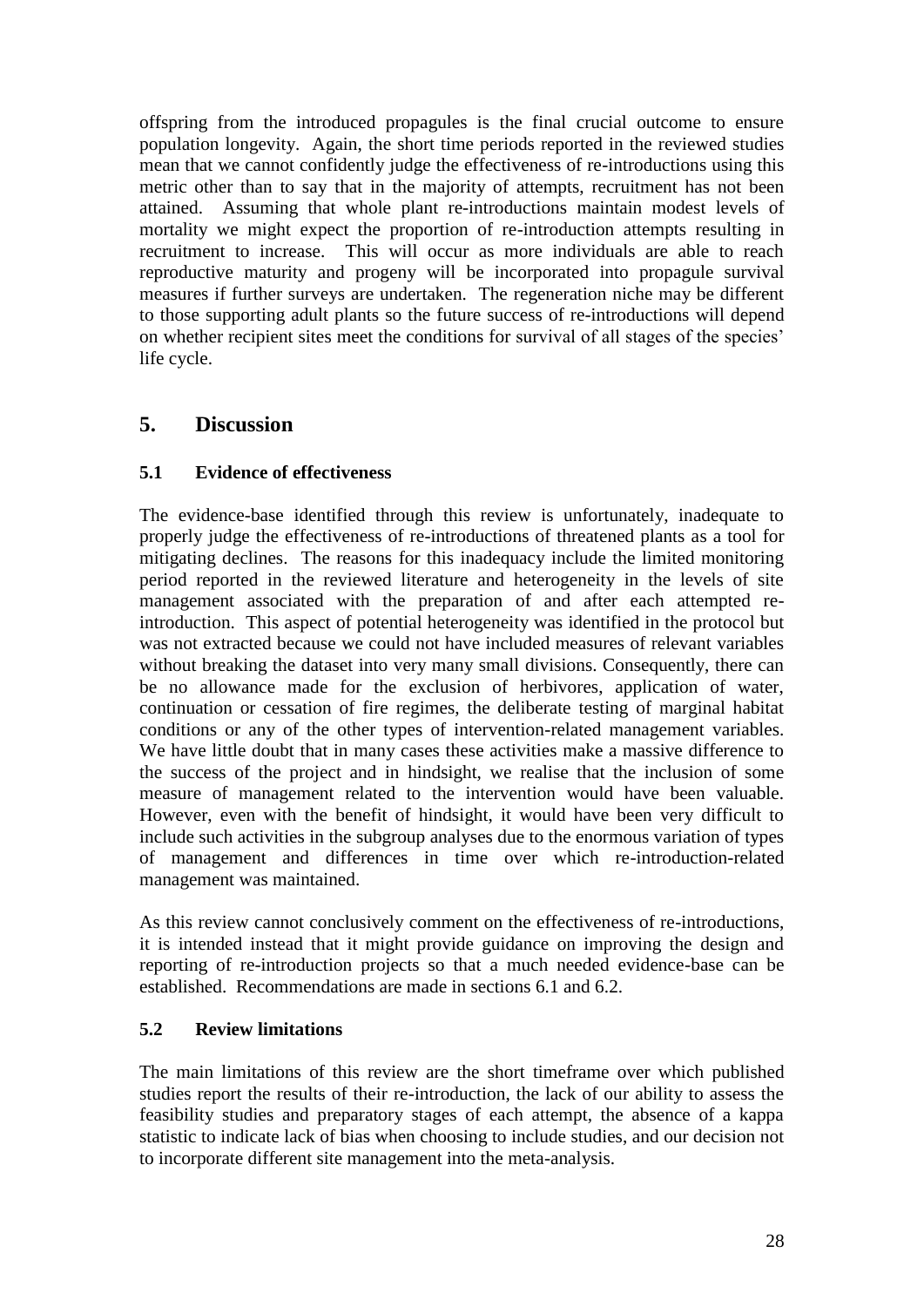A particularly powerful analytical tool which was not possible to use with the available data is *time to event* analysis, sometimes also called *survival* analysis. In this case the "event" in question is death of individual propagules and can be used to investigate whether covariates (e.g. intervention-related management or properties of the species or system) can prolong the survival of each propagule. This requires that individual propagule survival over time is recorded; however, it is very unusual for reintroduction practitioners to record anything other than aggregated propagule survival, i.e. the proportion of individuals surviving at a given timepoint. To make this analysis possible practitioners must be able to identify certain individuals and follow their progress at regular time intervals. Whilst acknowledging that it is practically very difficult to follow seed-based re-introductions at an individual level, we recommend that new re-introduction projects identify a representative sample of propagules that can be tagged and monitored individually and that a sample is identified in each treatment and site incorporated in the project. This would allow multilevel modelling techniques to be applied to the data and identify whether factors at treatment-, siteand species-level conferred an advantage in terms of propagule survival.

As with any literature search which relies on a body of evidence which is, at least partly, classed as grey literature, this review has not been able to acquire data suitable for meta-analysis for the majority of the 708 taxa thought to be the subject of reintroduction attempts. It is assumed therefore, that data pertaining to an unknown number of those taxa exists as unpublished and possibly, unwritten reports. In addition there is likely to be much more information on the taxa that have been included in the meta-analysis and our classification of unknown status in terms of population survival overtime should be interpreted as being unknown to the reviewers.

The systematic review protocol included a description of study quality assessment with the intention that it be applied to evaluate the relative contribution of each study to the review findings. The scoring system placed high value on generating meaningful comparisons between and within the re-introduction projects reviewed. For example, a study which describes simultaneous outplantings of the same number of propagules sourced from the same location at five different sites and monitored for over ten years would score very highly. However, a feature of re-introductions is that they are often responsive to biological and socio-economic conditions. For this reason it is quite typical that a study might report re-introductions over subsequent years, at different sites of varying potential suitability and that projects may be interrupted by uncooperative landowners or discontinued funding. So few of the studies found had any sort of meaningful replication that we decided to use the simplest measure of effectiveness in order to maximise inclusivity whilst acknowledging that this diminished analytical power. Due to reducing all studies down to the lowest common denominator, i.e. proportional propagule survival over time, we can place little confidence in the capacity of the subgroup analyses to provide causal inferences. However, due to the large number of attempted reintroductions that can be included, we believe that the findings of the subgroup analyses make for useful foci for future debate and research.

We did not complete a 'kappa' analysis of agreement between reviewers as to the inclusion of studies within the review. Two persons were involved in this process and worked to an agreed protocol as described above. The inability to quote a kappa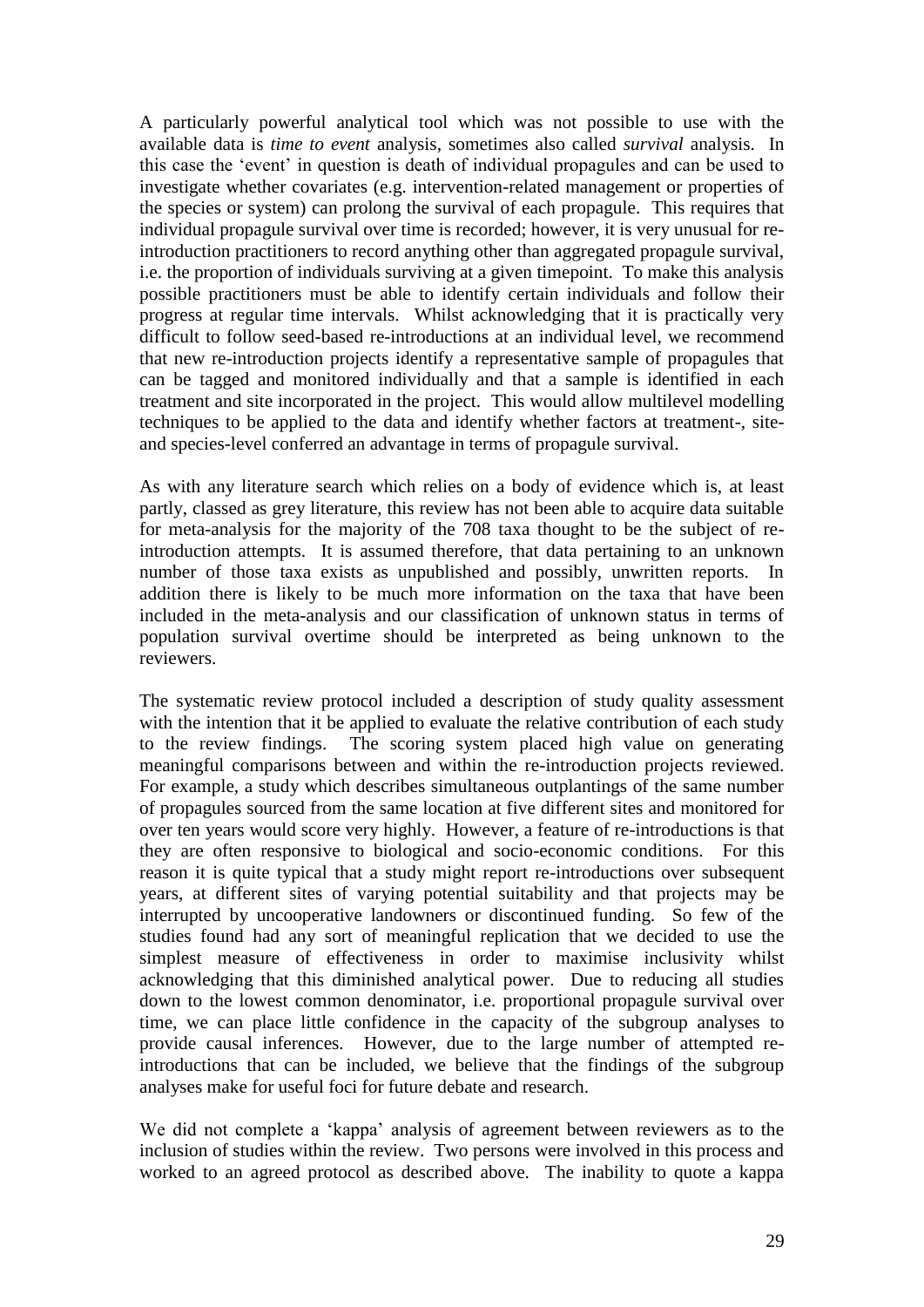statistic weakens the review as the selection of studies for inclusion is a potential source of unquantifiable bias.

# **6. REVIEWERS' CONCLUSIONS**

### **6.1 Implications for threatened plant species management**

Re-introductions can be judged using a number of outcomes and in this review we have focused on proportional survival of propagules used in each re-introduction attempt. This has provided a comparable measure of effectiveness and allowed us to attempt to link relative re-introduction success to traits associated with the target species and intervention. However, in terms of priorities for practitioners, including those who have a strategic responsibility for preventing biodiversity loss, the key outcome of interest is whether re-introductions can deliver viable populations which will persist over the long-term without intensive management. Unfortunately, the available evidence is insufficient to enable conclusive statements to be made on the effectiveness of creating self-sustaining populations of threatened plants. This is due to the recent initiation of many re-introduction projects and the short timescales over which they have been monitored; in combination these factors have resulted in premature reporting of outcomes which may be misleading.

In terms of future management of threatened plants, we strongly recommend that existing re-introduction projects are monitored at regular intervals over long time periods and these results are made available to others in the conservation community. Indeed, some of the practitioners who contributed to the protocol development hoped that this review might be used to support calls to improve recording and reporting of plant translocations.

Subgroup analyses were used to investigate key questions associated with the use of, and debate surrounding, the efficacy of threatened plant re-introductions. Due to the problems associated with multiple testing it would be misguided to use these results to explain reasons for re-introduction success or failure. However, the lack of any convincing subgroup separation for many of the selected parameters suggests that they might not be as crucial to re-introduction success as published guidelines might suggest. Of course, we are not recommending that re-introduction guidelines should be ignored in future projects, but our results suggest that empirical evidence on key aspects of re-introduction attempts is lacking. Consequently, we recommend that reintroductions are recorded in a standardised format which would more effectively document the different intervention-related factors which introduce heterogeneity into the dataset which cannot be extracted using the methods presented in this review. In addition, this would address the need for formalised recording of plant translocations which is currently absent in many countries where re-introductions are taking place.

Attempts have already been made to encourage the adoption of stringent standards in using re-introductions. One example is a set of guidelines prepared by the North Carolina Plant Conservation Program Scientific Committee. These are the most detailed and usable guidelines we discovered and the level of detail of knowledge which is required by this document should be adopted as a minimum in every reintroduction attempt. Of particular merit in light of our findings are the requirements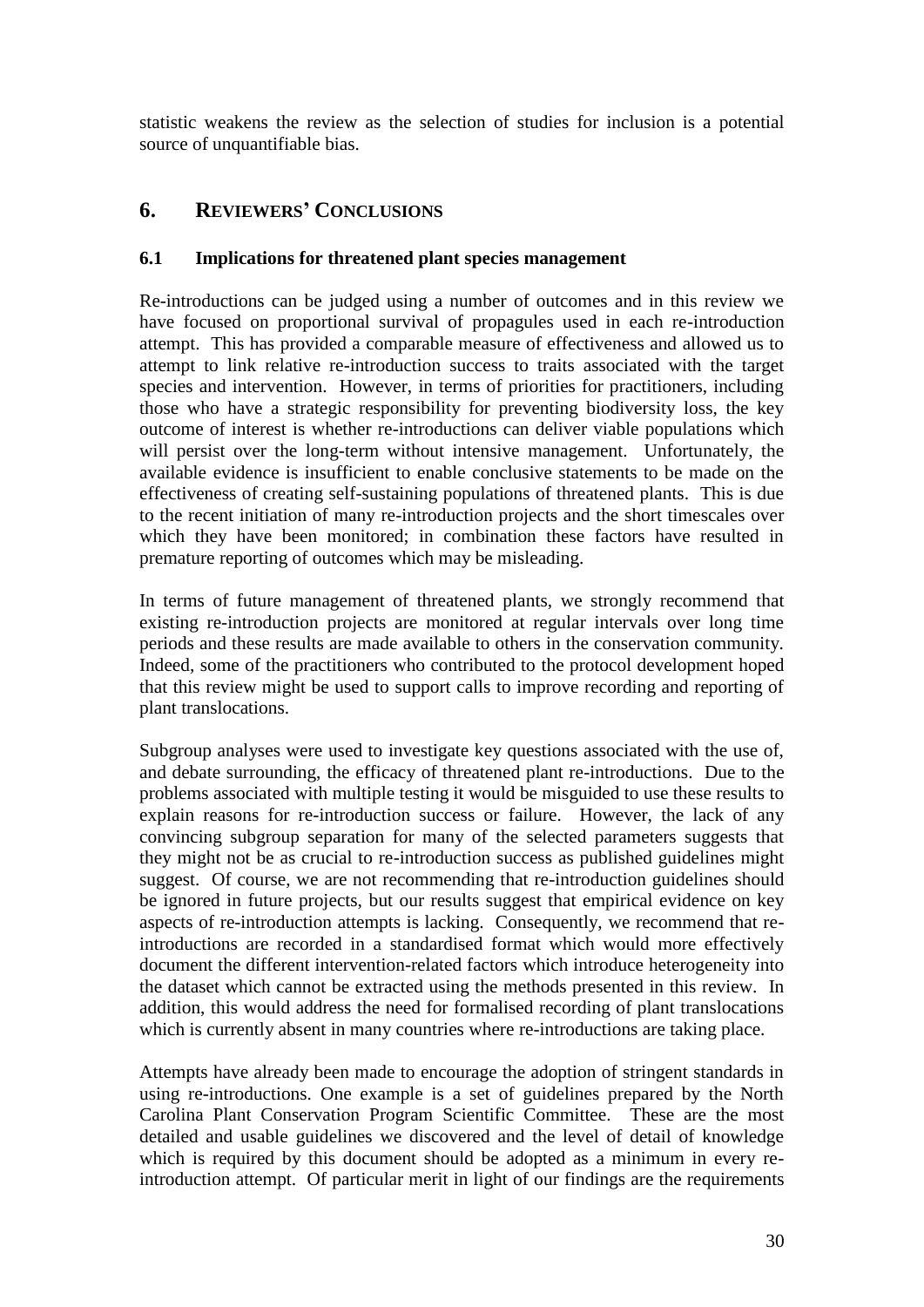for information on reproductive biology, taxon site requirements, donor site information and re-introduction/translocation site information. However, the guidelines still do not specifically ask practitioners to elucidate the exact mechanism of decline and rely instead on broad reasons for rarity such as habitat loss or degradation. Therefore, there is still potential for practitioners moving plant propagules to overlook unidentified threats. If the donor site is no longer supporting a viable population but due to demographic lags, the decline is not discernable, it would be misguided to attempt a re-introduction to a recipient site that was selected simply because it was similar to the donor site. It seems likely that the evidence base to inform re-introduction decisions will improve if more stringent guidelines are adopted by relevant bodies such as the IUCN. The IUCN does of course, already have guidelines for the translocation of threatened species (IUCN, 1998) but these are not specific to plant-based programmes.

### **6.2 Implications for research**

The evidence presented in this review is correlative not causal; there may be alternative explanations for the low success rate of re-introduction attempts. In an area of ecological investigation which is so closely tied to a particular problem, in this case threatened plant management, the distinction between implications for management and research is arguably an artificial one. With this in mind, we recommend that the correlative relationships in the above section be the focus of future research on re-introductions. We have divided our recommendations into two sections recognising that firstly, the use of re-introductions needs to be better recorded and evaluated, and secondly, that the debate on finding suitable habitat space for our threatened plant species will increasingly revolve around ideas of assisted colonisation.

The first area of research is aimed at improving the quality of re-introduction attempts in order to both improve the implementation of the technique, and our ability to synthesise and evaluate its use. Primarily, we would like to be able to better judge the quality of preparatory stages of re-introductions in order to use this as an assessment of data quality. The reporting of feasibility studies is one of the most variable areas in terms of detail given. We have no doubt that practitioners are conducting habitat surveys and that the reproductive biology of their target species is well described. However, we rarely know whether the recipient sites have been simply "donormatched' or if full surveys have been undertaken. These surveys need to identify population growth and decline across an appropriate proportion of the species" range and link those to current occupancy and recent environmental change in order to determine the actual mechanism behind decline. Dalrymple and Broome (2010) applied part of this process retrospectively and found that supposedly "core" habitat was marginal in terms of the species' climatic tolerances possibly explaining relative success of several re-introduction attempts. Post-intervention monitoring must also be improved so that hierarchical analyses can be used. These multi-level frameworks would ideally follow individual plant survival and allow mortality curves to be constructed and compared within site-, study- and species-related parameters. This is in part being attempted by US researchers using data from the Center for Plant Conservation Reintroductions Database to infer re-introduction success but identification of reliable site comparisons has been limited despite rigorous data extraction (Matthew Albrecht pers. comm.).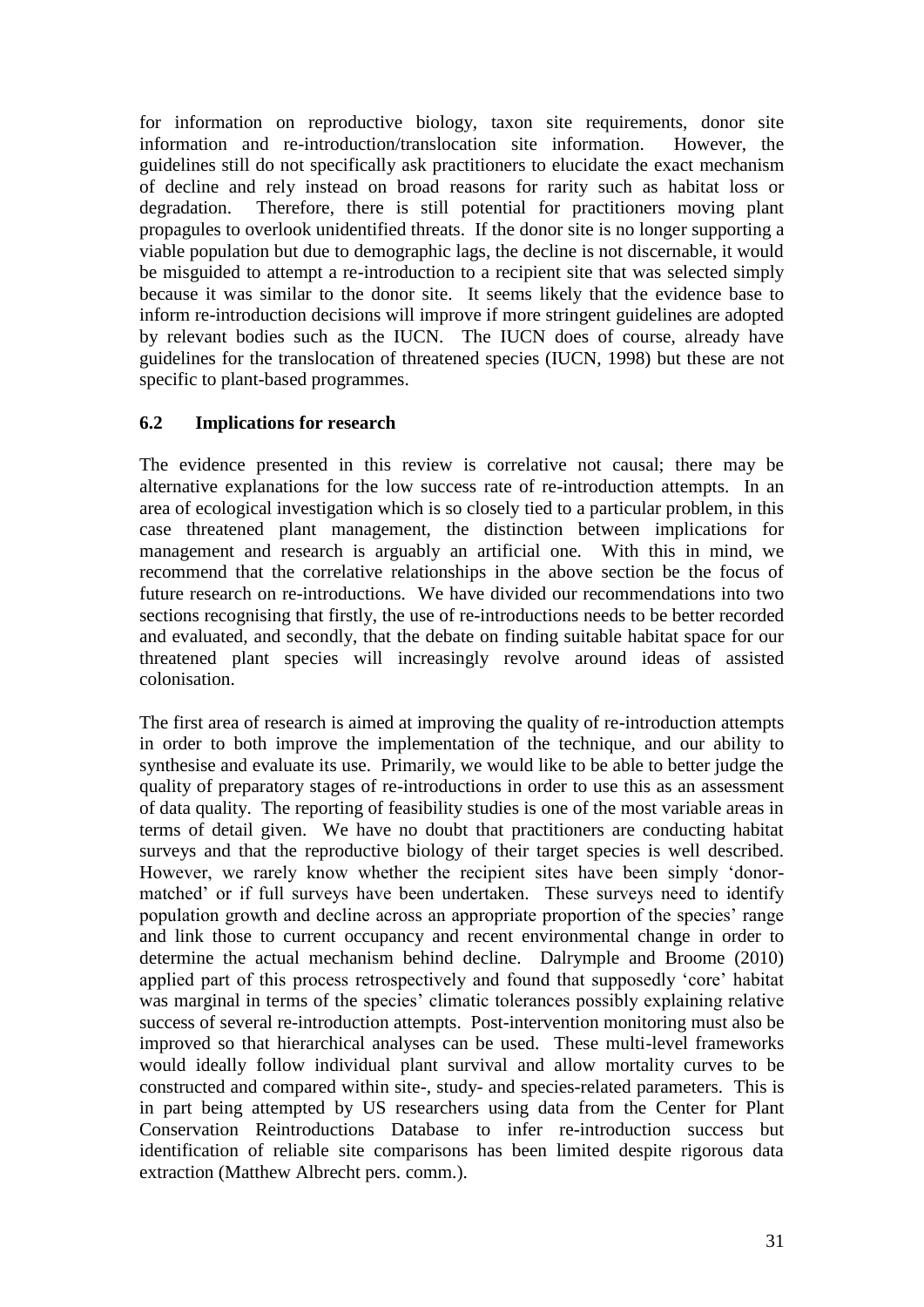Assisted migration or assisted colonisation is currently the focus of a largely speculative debate in the conservation literature. It refers to the deliberate movement of species to sites known to be outside the species" historic range and has been identified as a possible management option for allowing threatened species to cope with shifting climatic 'envelopes' whilst overcoming dispersal limitations and barriers. The experience generated by practitioners using re-introductions has obvious applicability to the assisted colonisation debate. In particular, the low success rate of re-introductions should be taken as a strong warning that translocating propagules to currently unoccupied sites is a high risk conservation strategy for reasons we do not fully understand. The addition of further levels of uncertainty associated with novel habitats and predicted climate scenarios suggests that assisted colonisation should not be used to mitigate for habitat loss. Assisted colonisation does however, require the level of detailed monitoring and analysis that is recommended for adoption in future re-introduction projects; it seems likely that many re-introductions have failed because the habitat selection or demographic assessment of wild populations has not been sufficiently detailed. We suggest that the distinction between re-introductions and assisted colonisation is becoming increasingly artificial given that we are already experiencing environmental changes making part of the historic range unsuitable as re-introduction recipient sites. We consequently urge conservation practitioners and researchers to adopt stringent scientific protocols that incorporate detailed and recent habitat evaluations of donor populations and recipient sites, demographic monitoring of wild populations, and monitoring of translocations that allows time to event analysis to discern causes for propagule death linked to species-, site- and intervention-related covariates.

# **7. Acknowledgements**

We would like to thank the kind provision of valuable unpublished data from the Botanical Society of the British Isles and Plantlife. Discussions between the lead reviewer and Dr Rob Brooker (Macaulay Land Use Research Institute), Dr Alice Broome (Forest Research) and Dr Matthew Albrecht (Missouri Botanical Gardens) were formative in the development of the ideas proposed in section 6.

# **8. Potential Conflicts of Interest and Sources of Support**

No potential sources of conflict declared. The project is supported by the British Ecological Society through an "Ecology Into Policy" grant, number 921/1146.

# **9. References**

Adamec, L., 2005. Ten years after the introduction of *Aldrovanda vesiculosa* to the Czech Republic. Acta Botanica Gallica, 152, 239-245.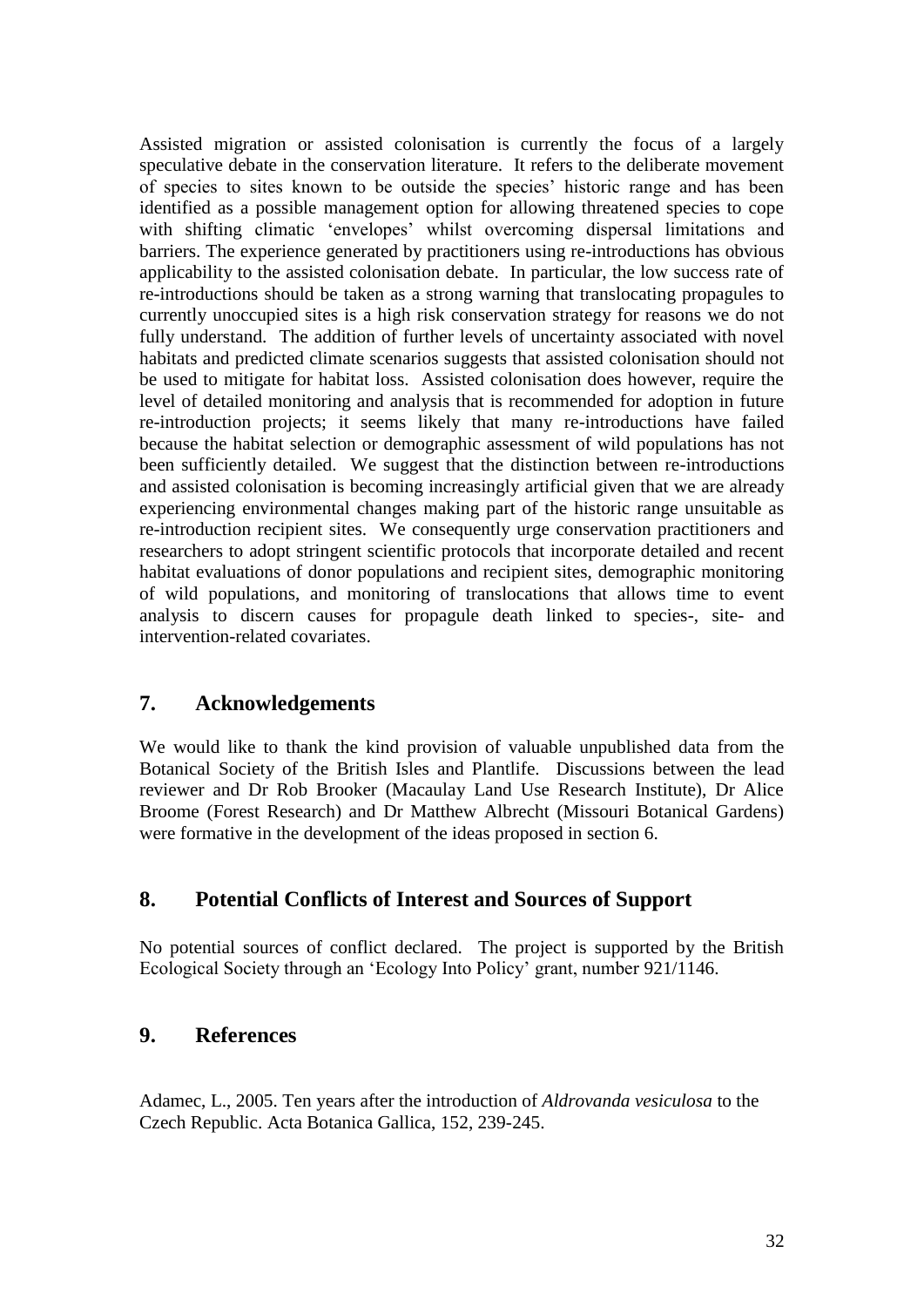Adamec, L., Lev, J., 1999. The introduction of the aquatic carnivorous plant *Aldrovanda vesiculosa* to new potential sites in the Czech Republic: A five-year investigation. Folia Geobotanica, 34, 299-305.

Arnold, C., Schnitzler, A., Douard, A., Peter, R., Gillet, F., 2005. Is there a future for wild grapevine (*Vitis vinifera* subsp. *silvestris*) in the Rhine Valley? Biodiversity and Conservation, 14, 1507-1523.

Batty, A.L., Brundrett, M.C., Dixon, K.W., Sivasithamparam, K., 2006. In situ symbiotic seed germination and propagation of terrestrial orchid seedlings for establishment at field sites. Australian Journal of Botany, 54, 375-381.

Cohen, J., 1977. Statistical power analysis for the behavioural sciences. Academic Press, New York, USA.

Dalrymple, S.E., Broome, A., 2010. The importance of donor population identity and habitat type when creating new populations of small cow-wheat *Melampyrum sylvaticum* from seed in Perthshire, Scotland. Conservation Evidence, 7, 1-8.

Drayton, B., Primack, R.B., 2000. Rates of success in the reintroduction by four methods of several perennial plant species in eastern Massachusetts. Rhodora, 102, 299-331.

Falk, D.A., Millar, C.I., Olwell, M. (eds) 1996. Restoring Diversity: strategies for reintroduction of endangered plants. Island Press, Washington, USA.

Fiedler, P.L., Laven, R.D., 1996. Selecting reintroduction sites. In Restoring diversity: Strategies for reintroduction of endangered plants, ed. D.A. Falk, C.I. Millar, M. Olwell, pp. 157-169. Island Press, Washington.

Higgins, J.P.T., Thompson, S.G., 2004. Controlling the risk of spurious findings from meta-regression. Statistics In Medicine, 23, 1663-1682.

Hodder, K.H., Bullock, J.M., 1997. Translocations of native species in the UK: implications for biodiversity. Journal of Applied Ecology, 34, 547-565.

Hulme, P.E., 2005. Adapting to climate change: is there scope for ecological management in the face of global threat? Journal of Applied Ecology, 42, 784-794.

IUCN, 1987. The IUCN Position Statement on the Translocation of Living Organisms: Introductions, Re-introductions and Re-stocking. Prepared by the Species Survival Commission in collaboration with the Commission on Ecology, and the Commission on Environmental Policy, Law and Administration. IUCN, Gland, Switzerland.

IUCN, 1998. Guidelines for Re-introductions. Prepared by the IUCN/SSC Reintroduction Specialist Group. IUCN, Gland, Switzerland and Cambridge, UK.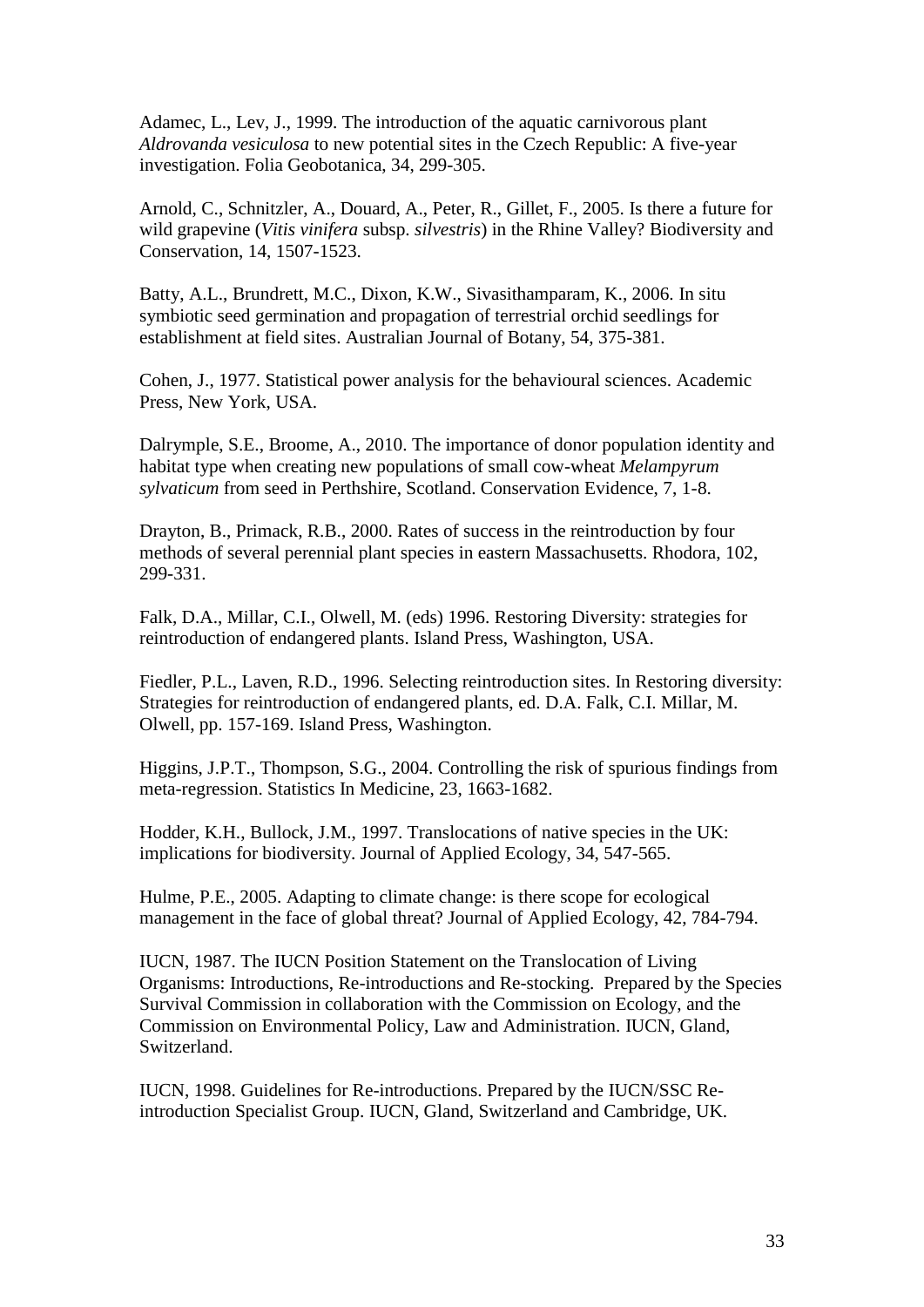Jusaitis, M., 2005. Translocation trials confirm specific factors affecting the establishment of three endangered plant species. Ecological Management and Restoration, 6, 61-67.

Leonard, Y., 2006a. Reintroduction of perennial knawel *Scleranthus perennis prostratus* to sheep-grazed grassheath at West Stow, Suffolk, England. Conservation Evidence, 3, 15-16.

Leonard, Y., 2006b. Soil disturbance & seedling transplanting as a method of reintroduction of perennial knawel *Scleranthus perennis prostratus* at Icklingham, Suffolk, England. Conservation Evidence, 3, 17-18.

Lipsey, M.W., Wilson, D.B., 2001. Practical meta-analysis. SAGE Publications, Thousand Oaks, California, USA.

Maschinski, J., Duquesnel, J., 2007. Successful reintroductions of the endangered long-lived Sargent's cherry palm, Pseudophoenix sargentii, in the Florida Keys. Biological Conservation, 134, 122-129.

Maunder, M., 1991. Editorial. Reintroduction NEWS 3, 1.

Maunder, M., 1992. Plant reintroduction: an overview. Biodiversity and Conservation, 1, 51-61.

Mehrhoff, L.A., 1996. Reintroducing endangered Hawaiian plants. In Restoring diversity: Strategies for reintroduction of endangered plants, ed. D.A. Falk, C.I. Millar, M. Olwell, pp. 101-120. Island Press, Washington.

Pearman, D.A., Walker, K., 2004. Rare plant introductions in the UK: creative conservation or wildflower gardening? British Wildlife, 15, 174-182.

Quinn, R.M., Lawton, J.H., Eversham, B.C., Wood, S.N., 1994. The biogeography of scarce vascular plants in Britain with respect to habitat preference, dispersal ability and reproductive biology. Biological Conservation, 70, 149-157.

Soorae, P.S., Seddon, P.J. (eds) 1998. Re-introduction Practitioners Directory. IUCN Species Survival Commission's Re-introduction Specialist Group and the National Commission for Wildlife Conservation and Development, Nairobi, Kenya, and Riyadh, Saudi Arabia.

Strahm, W., 2003. Wicked ways with wildlife. Re-introduction NEWS, 23, 26.

Sutherland, W.J., Armstrong-Brown, S., Armsworth, P.R., Brereton, T., Brickland, J., Campbell, C.D., Chamberlain, D.E., Cooke, A.I., Dulvy, N.K., Dusic, N.R., Fitton, M., Freckleton, R.P., Godfray, H.C.J., Grout, N., Harvey, H.J., Hedley, C., Hopkins, J.J., Kift, N.B., Kirby, J., Kunin, W.E., Macdonald, D.W., Marker, B., Naura, M., Neale, A.R., Oliver, T., Osborn, D., Pullin, A.S., Shardlow, M.E.A., Showler, D.A., Smith, P.L., Smithers, R.J., Solandt, J.L., Spencer, J., Spray, C.J., Thomas, C.D., Thompson, J., Webb, S.E., Yalden, D.W., Watkinson, A.R., 2006. The identification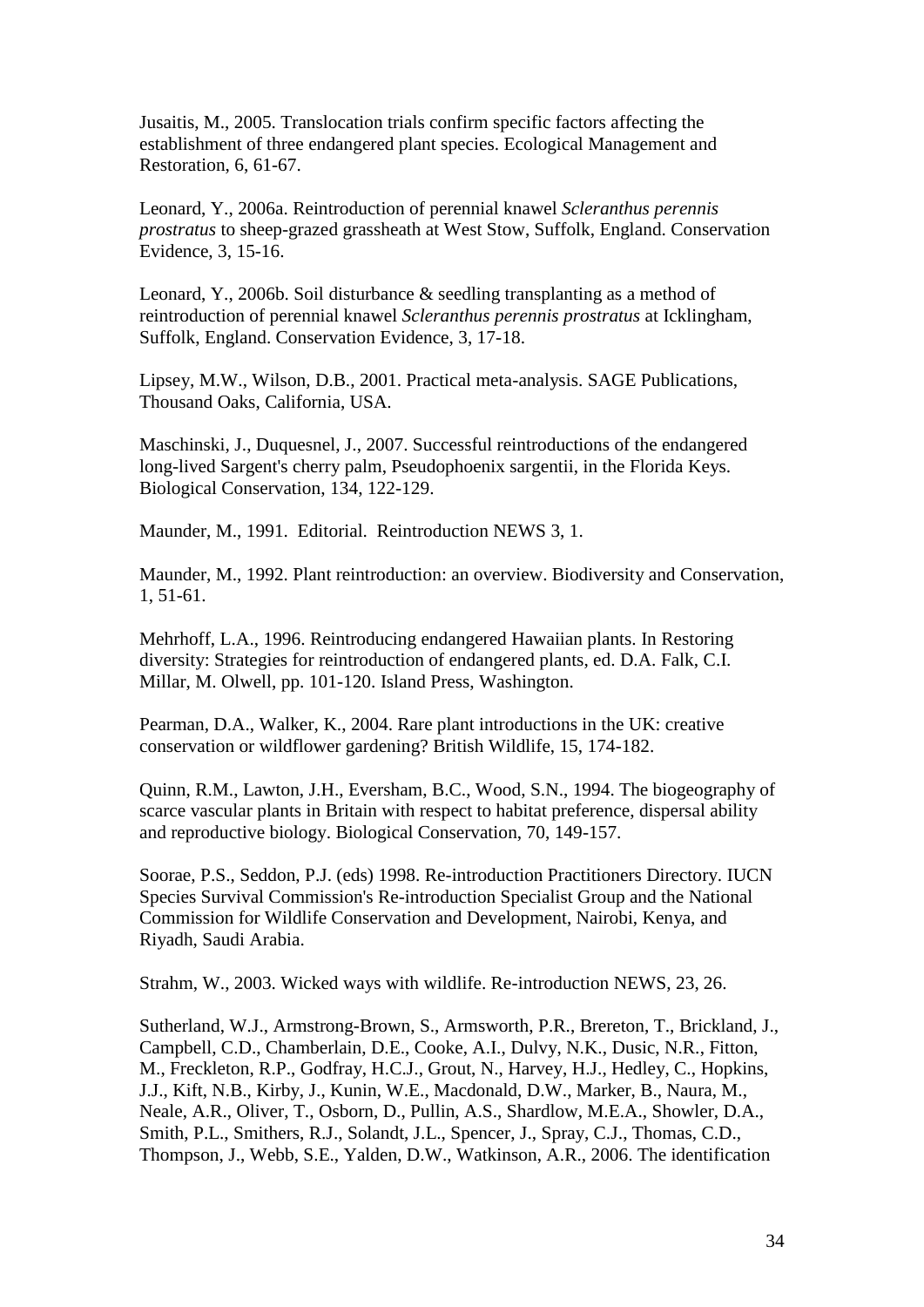of 100 ecological questions of high policy relevance in the UK. Journal of Applied Ecology, 43, 617-627.

UK Biodiversity Group, 1999. Tranche 2 Action Plans - Volume III: Plants and fungi. Joint Nature Conservation Committee, Peterborough.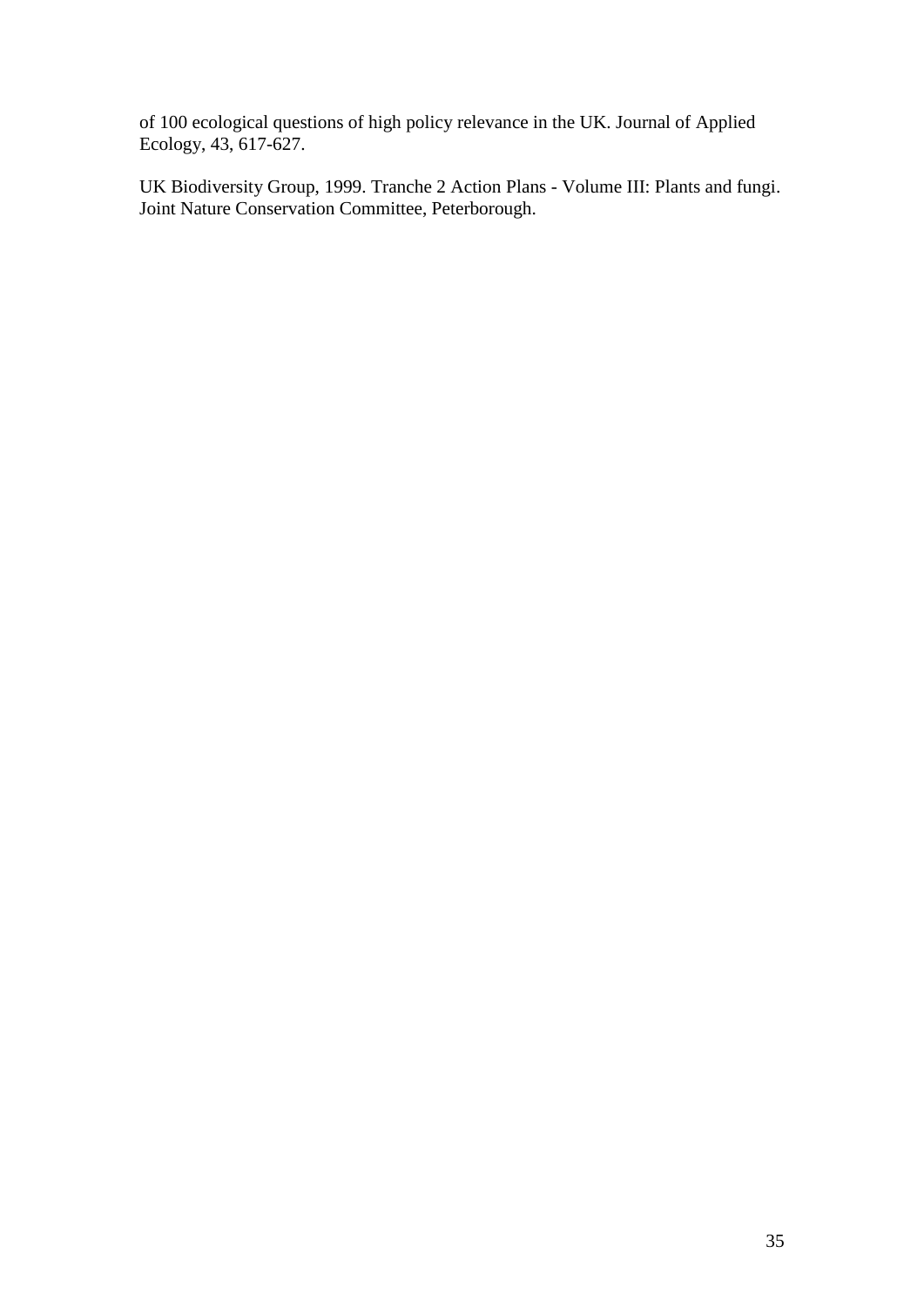# **10. Appendices**

#### **Appendix 1. Reference list of studies used in meta-analysis**

Adamec, L., 2005. Ten years after the introduction of *Aldrovanda vesiculosa* to the Czech Republic. Acta Botanica Gallica, 152, 239-245.

Adamec, L., Lev, J., 1999. The introduction of the aquatic carnivorous plant *Aldrovanda vesiculosa* to new potential sites in the Czech Republic: A five-year investigation. Folia Geobotanica, 34, 299-305.

Alley, H., Affolter, J.M., 2004. Experimental comparison of reintroduction methods for the endangered *Echinacea laevigata* (Boynton and Beadle) Blake. Natural Areas Journal, 24, 345-350.

Anand, A., Rao, C.S., Eganathan, P., Kumar, N.A., Swaminathan, M.S., 2004. Saving an endemic and endangered taxon: *Syzygium travancoricum* gamble (Myrtacae) - A case study focussing on its genetic diversity, and reintroduction. Physiology and Molecular Biology of Plants, 10, 233-242.

Arnold, C., Schnitzler, A., Douard, A., Peter, R., Gillet, F., 2005. Is there a future for wild grapevine (*Vitis vinifera* subsp. *silvestris)* in the Rhine Valley? Biodiversity and Conservation, 14, 1507-1523.

Batty, A.L., Brundrett, M.C., Dixon, K.W., Sivasithamparam, K., 2006. In situ symbiotic seed germination and propagation of terrestrial orchid seedlings for establishment at field sites. Australian Journal of Botany, 54, 375-381.

Bowles, M., Flakne, R., Mceachern, K., Pavlovic, N., 1993. Recovery Planning and Reintroduction of the Federally Threatened Pitchers Thistle (*Cirsium Pitcheri*) in Illinois. Natural Areas Journal, 13, 164-176.

Bowles, M.L., McBride, J.L., Betz, R.F., 1998. Management and Restoration Ecology of the Federal Threatened Mead's Milkweed, *Asclepias meadii* (Asclepiadaceae). Annals of the Missouri Botanical Garden, 85, 110-125.

Bowles, M., McBride, J., 1996. Pitcher's thistle (*Cirsium pitcheri*) reintroduction. in Restoring diversity: strategies for reintroduction of endangered plants , ed. D.A. Falk, C.I. Millar, M. Olwell, pp. 423-431. Island Press, Washington.

Chen, F.-., Xie, Z.-., Xiong, G.-., Liu, Y.-., Yang, H.-., 2005. Reintroduction and population reconstruction of an endangered plant *Myricaria laxiflora* in the Three Gorges Reservoir area, China. Acta Ecologica Sinica, 25, 1811-1817.

Cochrane, A., Monks, L., Juszkiewicz, S., 2000. Translocation trials for four threatened Western Australian plant taxa. Danthonia, 9, 7-9.

Dalrymple, S.E., Broome, A., Gallagher, P., 2008. Re-introduction of small cowwheat into the Scottish Highlands, UK. in GLOBAL RE-INTRODUCTION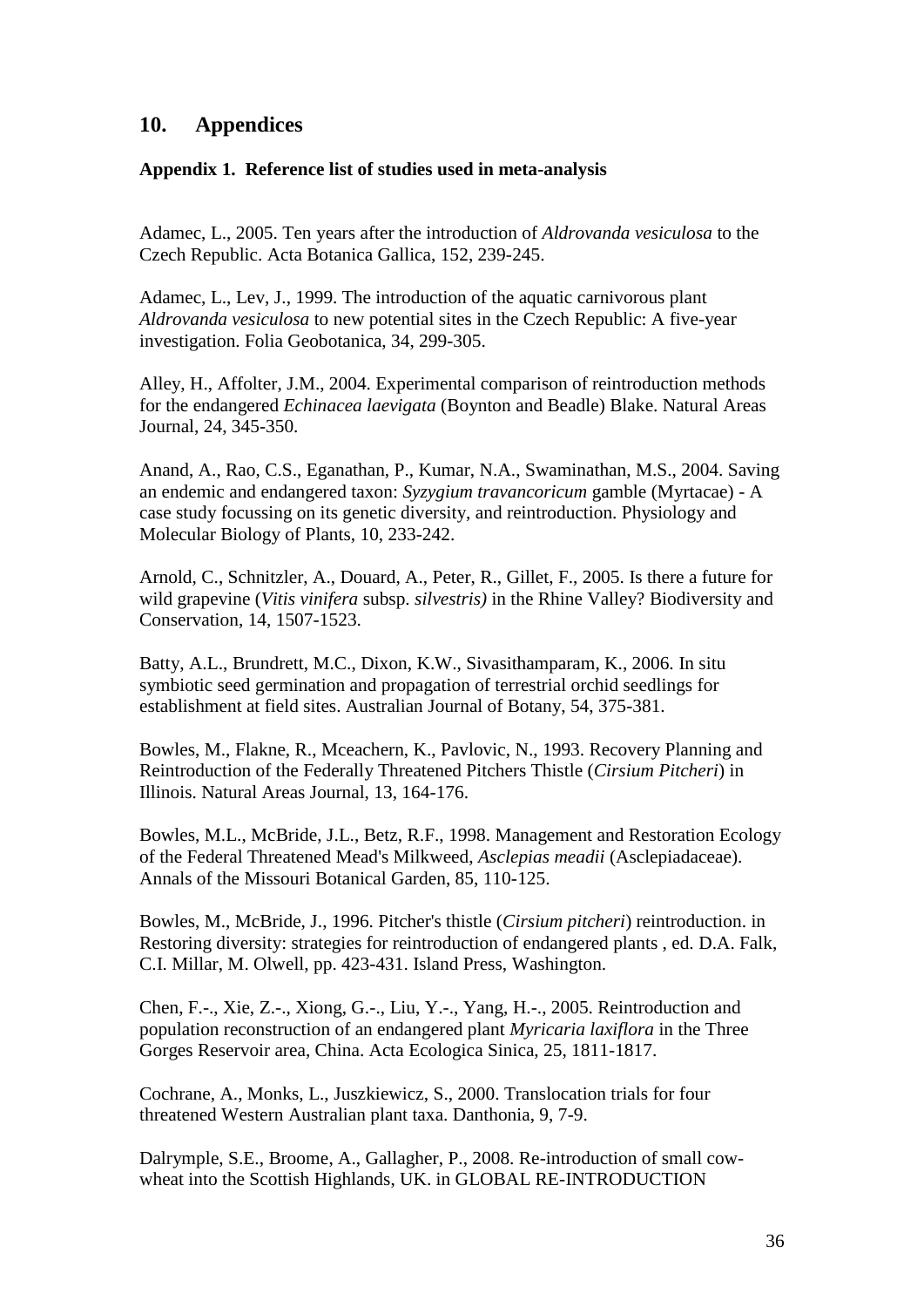PERSPECTIVES: re-introduction case studies from around the globe. , ed. P.S. Soorae, pp. 221-224. IUCN/SSC Re-introduction Specialist Group, Abu Dhabi, UAE.

Dixon, B., 2004. The Corrigin grevillea (*Grevillea scapigera*): an update. Australasian Plant Conservation, 13, 14-15.

Dixon, B., Krauss, S., 2001. Translocation of *Grevillea scapigera*: is it working? Danthonia, 10, 2-3.

Drayton, B., Primack, R.B., 2000. Rates of success in the reintroduction by four methods of several perennial plant species in eastern Massachusetts. Rhodora, 102, 299-331.

Fiedler, P.L., Laven, R.D., 1996. Selecting reintroduction sites. in Restoring diversity: Strategies for reintroduction of endangered plants , ed. D.A. Falk, C.I. Millar, M. Olwell, pp. 157-169. Island Press, Washington.

Gangaprasad, A., Decruse, S.W., Seeni, S., Nair, G.M., 2005. Micropropagation and ecorestoration of *Decalepis arayalpathra* (Joseph & Chandra.) Venter - An endemic and endangered ethnomedicinal plant of Western Ghats. Indian Journal of Biotechnology, 4, 265-270.

Gangaprasad, A.N., Decruse, W.S., Seeni, S., Menon, S., 1999. Micropropagation and restoration of the endangered Malabar daffodil orchid *Ipsea malabarica*. Lindleyana, 14, 38-46.

Glitzenstein, J.S., Streng, D.R., Wade, D.D., Brubaker, J., 2001. Starting new populations of longleaf pine ground-layer plants in the outer Coastal Plain of South Carolina, USA. Natural Areas Journal, 21, 89-110.

Gordon, D.R., 1996. Experimental translocation of the endangered shrub Apalachicola rosemary *Conradina glabra* to the Apalachicola Bluffs and Ravines Preserve, Florida. Biological Conservation, 77, 19-26.

Gordon, D.R., 1996. Apalachicola rosemary (*Conradina glabra*) reintroduction. in Restoring diversity: strategies for reintroduction of endangered plants , ed. D.A. Falk, C.I. Millar, M. Olwell, pp. 417-422. Island Press, Washington.

Jasper, A., Freitas, E.M., Musskopf, E.L., Bruxel, J., 2005. Methodology of the preservation of Bromeliaceae, Cactaceae and Orchidaceae in the Forqueta Fall Power Plant - Sao Jose do Herval. Pesquisas Botanica, , 265-283.

Jusaitis, M., 2005. Translocation trials confirm specific factors affecting the establishment of three endangered plant species. Ecological Management and Restoration, 6, 61-67.

Jusaitis, M., Polomka, L., Sorensen, B., 2004. Habitat specificity, seed germination and experimental translocation of the endangered herb *Brachycome muelleri* (Asteraceae). Biological Conservation, 116, 251-266.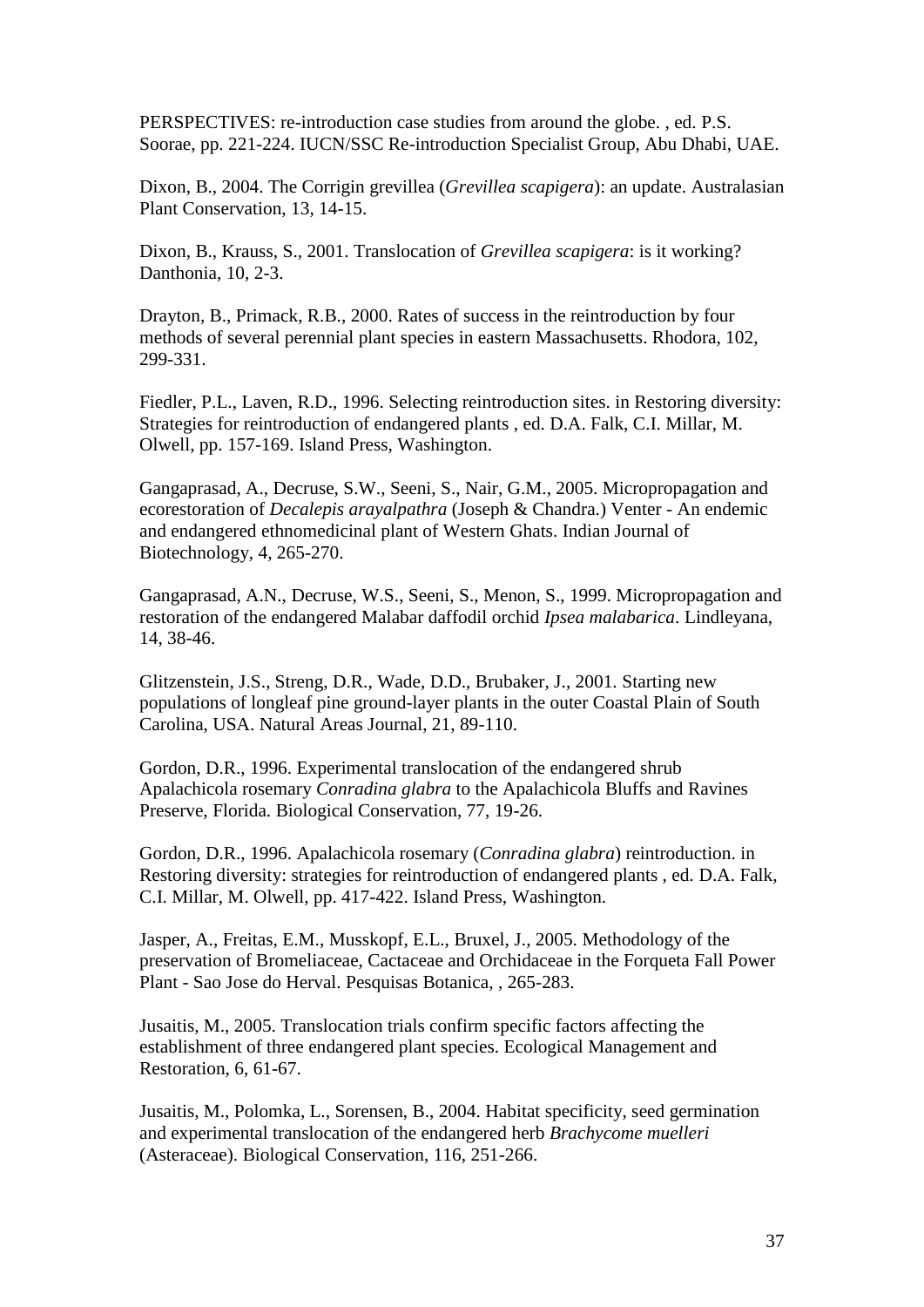Kephart, S.R., 2004. Inbreeding and reintroduction: Progeny success in rare *Silene* populations of varied density. Conservation Genetics, 5, 49-61.

Kohn, D., Lusby, P., 2004. Translocation of twinflower (*Linnaea borealis* L.) in the Scottish borders. Botanical Journal of Scotland, 56, 25-37.

Kucharczyk, M., Teske, E., 1996. Active protection of extremely small populations of plants: *Primula vulgaris* Hudson. Bulletin of the Polish Academy of Sciences Biological Sciences, 44, 121-125.

Ledig, F.T., 1996. *Pinus torreyana* at the Torrey Pines State Reserve, California. in Restoring diversity: strategies for reintroduction of endangered plants , ed. D.A. Falk, C.I. Millar, M. Olwell, pp. 265-271. Island Press, Washington, USA.

Leonard, Y., 2006a. Soil disturbance & seedling transplanting as a method of reintroduction of perennial knawel *Scleranthus perennis prostratus* at Icklingham, Suffolk, England. Conservation Evidence, 3, 17-18.

Leonard, Y., 2006b. Reintroduction of perennial knawel *Scleranthus perennis prostratus* to sheep-grazed grassheath at West Stow, Suffolk, England. Conservation Evidence, 3, 15-16.

Liu, G.H., Zhou, J., Huang, D.S., Li, W., 2004. Spatial and temporal dynamics of a restored population of *Oryza rufipogon* in Huli Marsh, South China. Restoration Ecology, 12, 456-463.

Lofflin, D.L., Kephart, S.R., 2005. Outbreeding, seedling establishment, and maladaptation in natural and reintroduced populations of rare and common *Silene douglasii* (Caryophyllaceae). American Journal of Botany, 92, 1691-1700.

Lusby, P., Lindsay, S., Dyer, A.F., 2002. Principles, practice and problems of conserving the rare British fern *Woodsia ilvensis* (L.) R.Br. Fern Gazette, 16, 350- 355.

Mardon, D.K., 2003. Conserving montane willow scrub on Ben Lawers NNR. Botanical Journal of Scotland, 55, 189-203.

Martin, K.P., 2003. Clonal propagation, encapsulation and reintroduction of *Ipsea malabarica* (Reichb. f.) J. D. Hook., an endangered orchid. In Vitro Cellular and Developmental Biology - Plant, 39, 322-326.

Maschinski, J., Duquesnel, J., 2007. Successful reintroductions of the endangered long-lived Sargent's cherry palm, *Pseudophoenix sargentii*, in the Florida Keys. Biological Conservation, 134, 122-129.

Maschinski, J., Wright, S.J., 2006. Using ecological theory to plan restorations of the endangered Beach jacquemontia (Convolvulaceae) in fragmented habitats. Journal for Nature Conservation, 14, 180-189.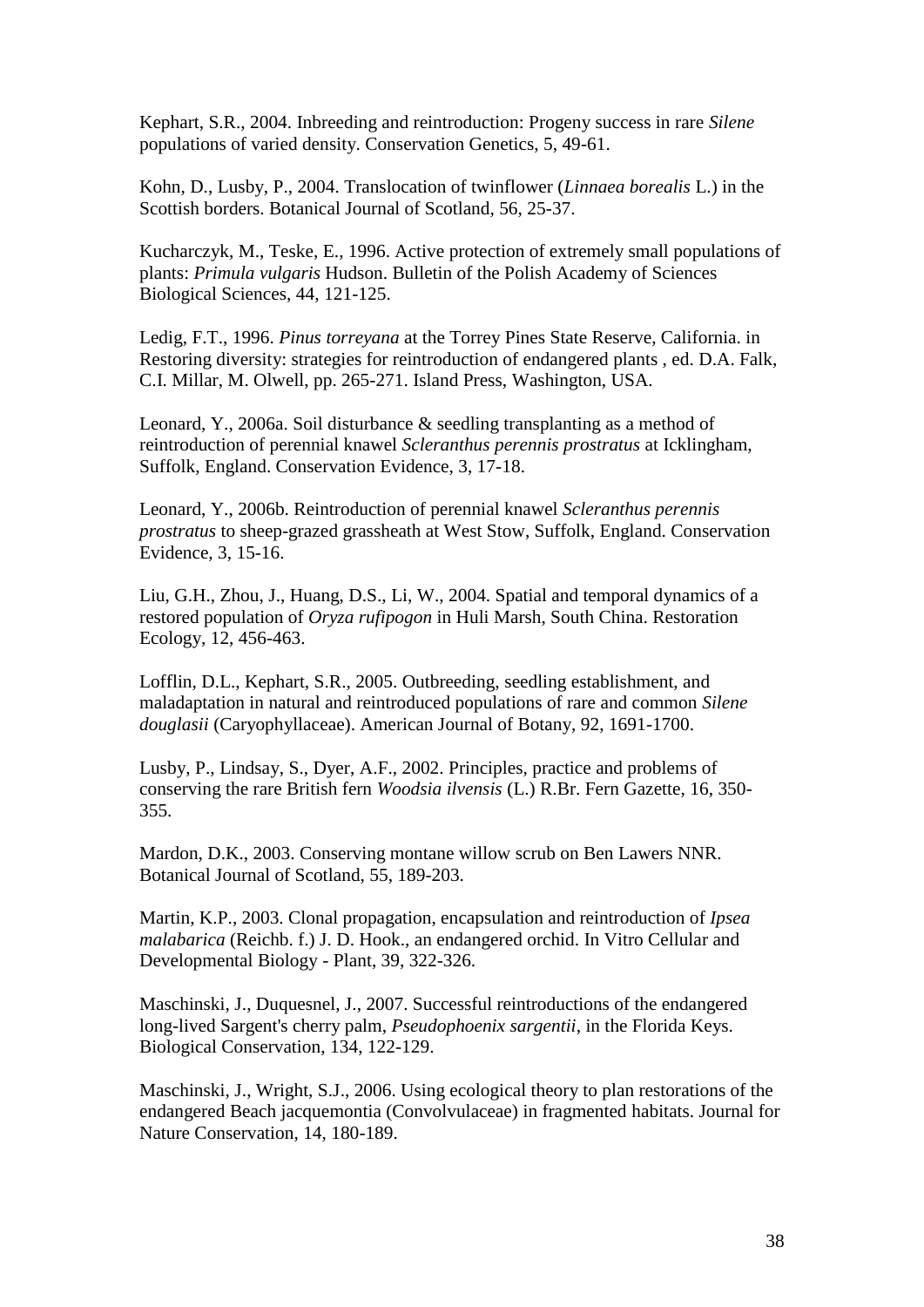McDonald, A.W., Lambrick, C.R., 2006. Apium repens creeping marshwort Species Recovery Programme 1995-2005. English Nature, Peterborough.

McDonald, R.J., 2005. Reproductive ecology and re-establishment of *Argusia argentea* on Ashmore Reef. Beagle, 153-162.

McGlaughlin, M., Karoly, K., Kaye, T., 2002. Genetic variation and its relationship to population size in reintroduced populations of pink sand verbena, *Abronia umbellata*  subsp. *breviflora* (Nyctaginaceae). Conservation Genetics, 3, 411-420.

McHaffie, H.S., 2005. Re-introduction of a rare fern - oblong woodsia - at four sites in the UK. Re-introduction NEWS, 24, 48-50.

McHaffie, H., 2006. A reintroduction programme for *Woodsia ilvensis* (L.) R. Br. in Britain. Botanical Journal of Scotland, 58, 75-80.

Meehan, A.J., West, R.J., 2002. Experimental transplanting of *Posidonia australis* seagrass in Port Hacking, Australia, to assess the feasibility of restoration. Marine Pollution Bulletin, 44, 25-31.

Mehrhoff, L.A., 1996. Reintroducing endangered Hawaiian plants. In Restoring diversity: strategies for reintroduction of endangered plants, ed. D.A. Falk, C.I. Millar, M. Olwell, pp. 101-120. Island Press, Washington.

Mis , D.M., Ghalawenji, N.A., Grubis , D.V., Konjevic, R.M., 2005. Micropropagation and reintroduction of *Nepeta rtanjensis*, an endemic and critically endangered perennial of Serbia. Phyton - Annales Rei Botanicae, 45, 9-20.

Mistretta, O., White, S.D., 2001. Introducing two federally listed carbonate-endemic plants onto a disturbed site in the San Bernardino Mountains, California. Southwestern Rare and Endangered Plants: Proceedings of the Third Conference, , 20- 26.

Monks, L., 2002. Assessing translocation success. Danthonia, 11, 2-3.

Mustart, P., Juritz, J., Makua, C., VanderMerwe, S.W., Wessels, N., 1995. Restoration of the Clanwilliam cedar *Widdringtonia cedarbergensis*: The importance of monitoring seedlings planted in the Cederberg, South Africa. Biological Conservation, 72, 73-76.

Pavlik, B.M., 1991. Reintroduction of *Amsinckia grandiflora* to three sites across its historic range : prepared for Endangered Plant Program, California Department of Fish and Game. Endangered Plant Program, California Department of Fish and Game, Sacramento, Calif.

Pavlik, B.M., 1996. Defining and measuring success. in Restoring diversity: Strategies for reintroduction of endangered plants , ed. D.A. Falk, C.I. Millar, M. Olwell, pp. 127-155. Island Press, Washington.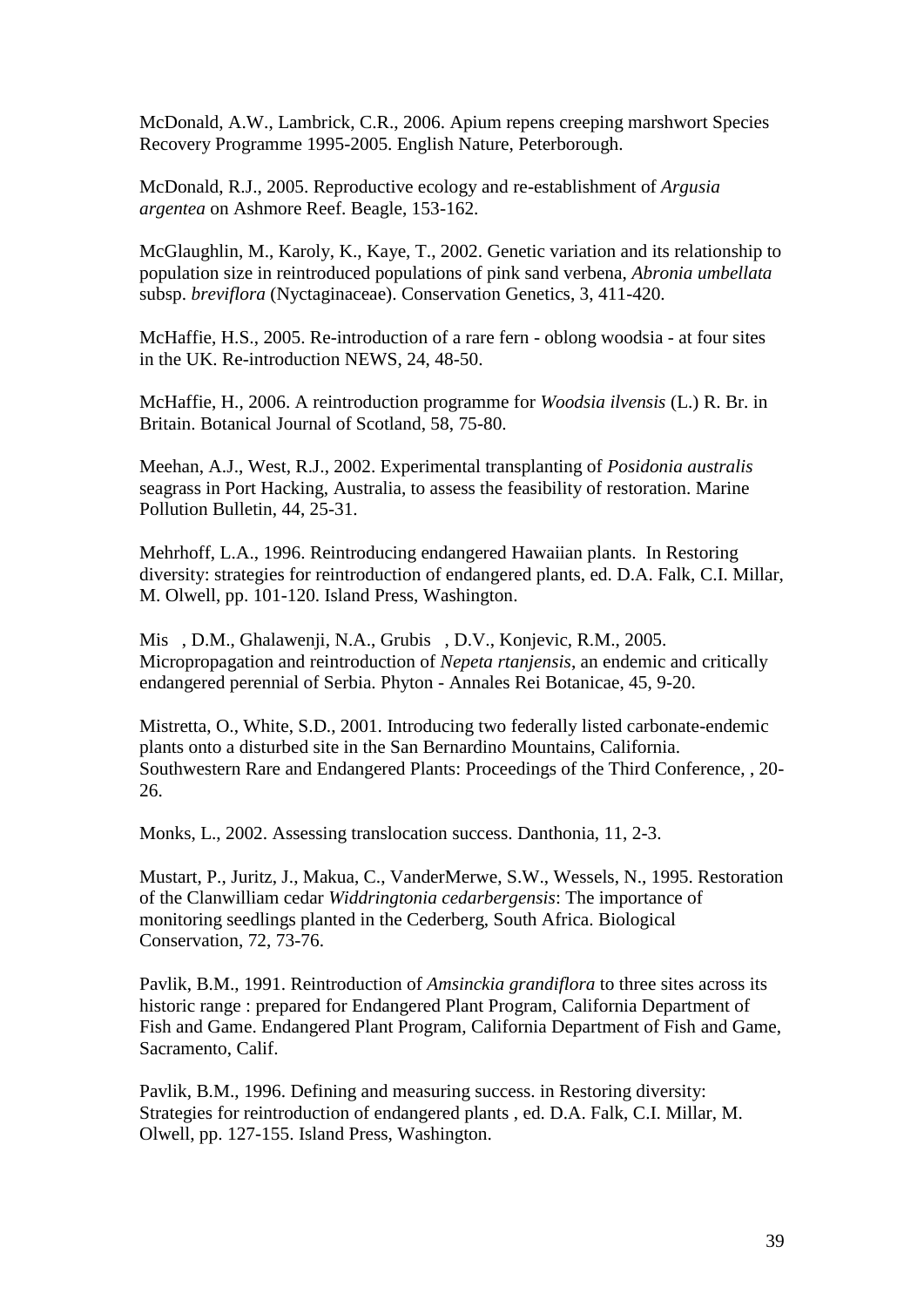Pavlik, B.M., Espeland, E.K., 1998. Demography of natural and reintroduced populations of *Acanthomintha duttonii*, an endangered serpentinite annual in northern California. Madrono, 45, 31-39.

Pavlik, B.M., Nickrent, D.L., Howald, A.M., 1993. The Recovery of an Endangered Plant. I. Creating a New Population of *Amsinckia grandiflora*. Conservation Biology, 7, 510-526.

Pigott, C.D., 1988. The Reintroduction of Cirsium-Tuberosum L. All. in Cambridgeshire UK. Watsonia, 17, 149-152.

Porley, R., 2005. Translocation of *Carex vulpina*, Murcott Meadows SSSI, Oxfordshire. Unpublished report to English Nature.

Rich, T.C.G., Lambrick, C.R., Kitchen, C., Kitchen, M.A.R., 1998. Conserving Britain's biodiversity. I: *Thlaspi perfoliatum* L. (Brassicaceae), Cotswold Pennycress. Biodiversity and Conservation, 7, 915-926.

Rich, T.C.G., Gibson, C., Marsden, M., 1999. Re-establishment of the extinct native plant *Filago gallica* L. (Asteraceae), narrow-leaved cudweed, in Britain. Biological Conservation, 91, 1-8.

Rimer, R.L., McCue, K.A., 2005. Restoration of *Helenium virginicum* Blake, a threatened plant of the Ozark Highlands. Natural Areas Journal, 25, 86-90.

Rubluo, A., Chavez, V., Martinez, A., 1989. In-Vitro Seed Germination and Reintroduction of *Bletia-Urbana* Orchidaceae in its Natural Habitat. Lindleyana, 4, 68-73.

Sainz-Ollero, H., Hernandez-Bermejo, J.E., 1979. Experimental Reintroductions of Endangered Plant-Species in their Natural Habitats in Spain. Biological Conservation, 16, 195-206.

Sheridan, P.M., Penick, N., 2002. Highway rights-of-way as rare plant restoration habitat in coastal Virginia. Seventh International Symposium on Environmental Concerns in Rights-Of-Way-Management, 185-191.

Smith, T.E., 2003. Observations on the experimental planting of *Lindera melissifolia* (Water) Blume in Southeastern Missouri after ten years. Castanea, 68, 75-80.

Stiling, P., Rossi, A., Gordon, D., 2000. The difficulties of single factor thinking in restoration: Replanting a rare cactus in the Florida Keys. Biological Conservation, 94, 327-333.

Walter, M., 2005. Transplanting and sowing seeds of common cow-wheat *Melampyrum pratense* to increase its distribution at Blean Woods RSPB Reserve, Kent, England. Conservation Evidence, 2, 41-42.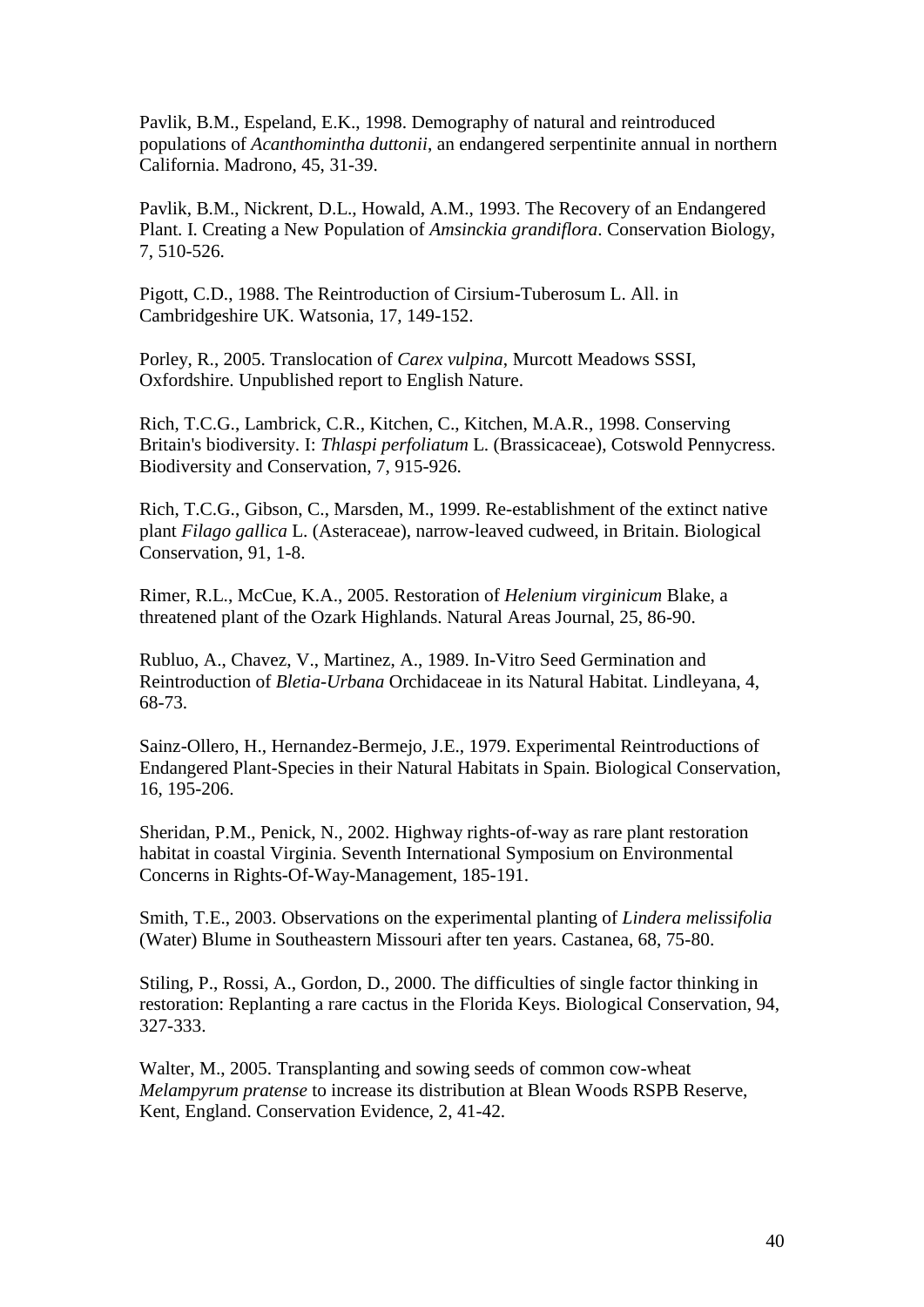Wendelberger, K.S., Fellows, M.Q.N., Maschinski, J., 2008. Rescue and Restoration: Experimental Translocation of *Amorpha herbacea* Walter var. *crenulata* (Rybd.) Isley into a Novel Urban Habitat. Restoration Ecology, 16, 542-552.

Wheeler, B.M., 2001. Starfruit *Damasonium alisma* project in 2000: part one: starfruit in 2000; part two: survey of wetland plants and aquatic macroinvertebrates in five starfruit ponds with notes on management. Plantlife Report no. 167. Plantlife, London.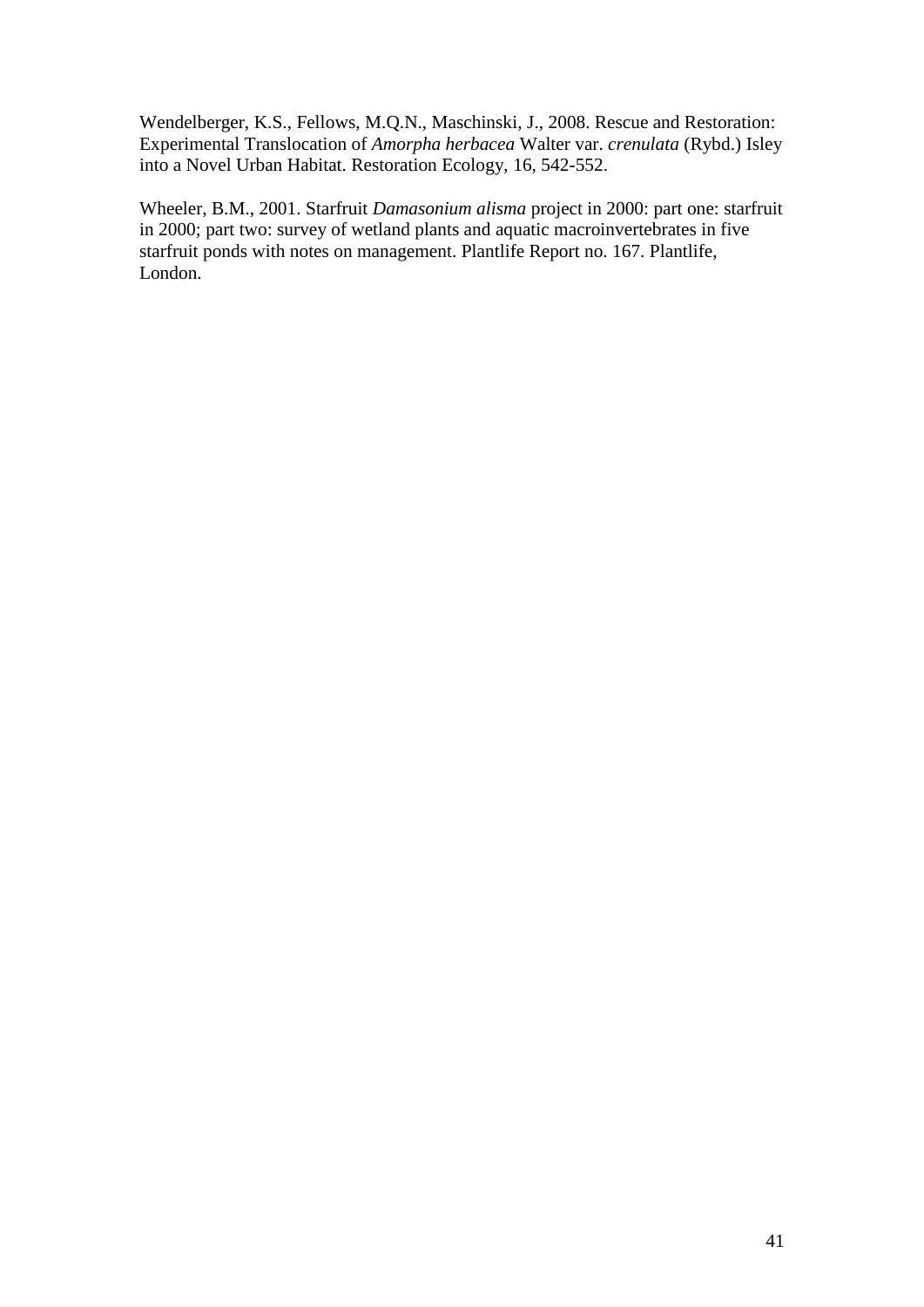#### **APPENDIX 2. SUPPLEMENTARY SOURCES OF INFORMATION USED TO IDENTIFY STUDIES AND PROVIDE DATA FOR SUBGROUPINGS WITHIN META-ANALYSIS**

Australian Government Department of the Environment, Water, Heritage and the Arts, Species Profile and Threats Database; available at: http://www.environment.gov.au/cgi-bin/sprat/public/sprat.pl

The Botanical Society of the British Isles Introductions Database (unpublished), compiled by David Pearman, Kevin Walker and Alex Lockton

Center for Plant Conservation, National Collection of Endangered Plants profile search available at: http://www.centerforplantconservation.org/collection/NationalCollection.asp

Encyclopaedia of Life available at: http://www.eol.org

Integrated Taxonomic Information System available at: http://www.itis.gov

IUCN Re-introduction Practitioners Directory

National Red Lists hosted by the Zoological Society of London available at: http://www.nationalredlist.org/site.aspx

UK Biodiversity Action Plan, Species Action Plans available at: http://www.ukbap.org.uk

United States Department of Agriculture, Agricultural Research Service, Germplasm Resources Information Network, GRIN Taxonomy for Plants available at: http://www.arsgrin.gov/

United States Department of Agriculture, Plants Database, plant profile search used to identify taxonomic, growth form and distribution data; available at: http://plants.usda.gov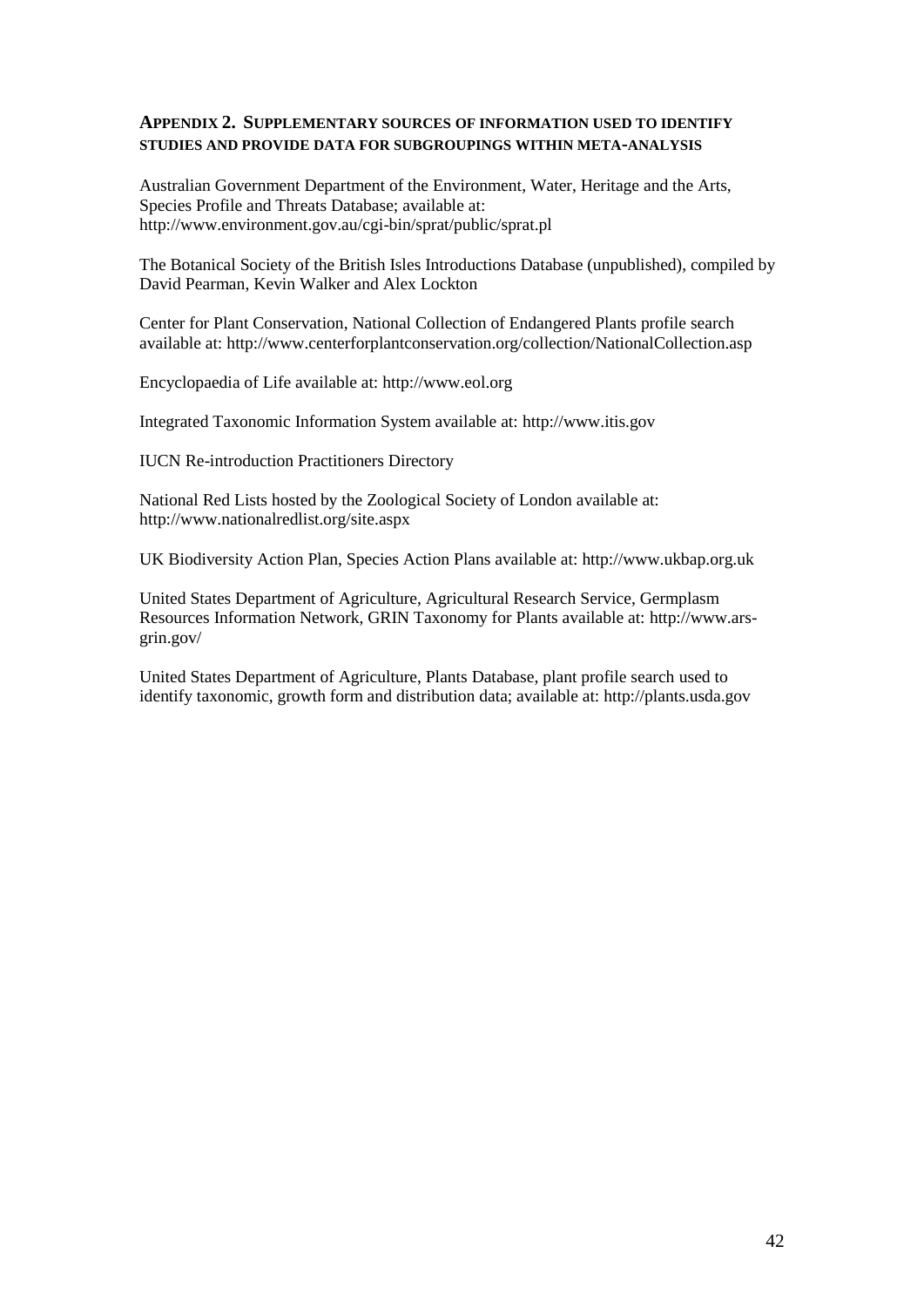## **APPENDIX 3. DATA EXTRACTION SUMMARY FOR ALL STUDIES INCLUDED IN META-ANALYSIS**

| <b>Descriptor</b><br>categories | Variables included in<br>analysis                                                                                                                                       | Number of<br>attempts for<br>which data<br>attained | Data categories and frequency of attempts in each category<br>(n in parentheses)                                                                                                                                                                                                                                                                                                                                                                                                                                                                                                                             |
|---------------------------------|-------------------------------------------------------------------------------------------------------------------------------------------------------------------------|-----------------------------------------------------|--------------------------------------------------------------------------------------------------------------------------------------------------------------------------------------------------------------------------------------------------------------------------------------------------------------------------------------------------------------------------------------------------------------------------------------------------------------------------------------------------------------------------------------------------------------------------------------------------------------|
|                                 | Species name                                                                                                                                                            | 301                                                 | 123 taxa included, many associated with multiple attempts or sites.<br>Taxonomic designations of authors were used; errors have not<br>been corrected even when suspected.                                                                                                                                                                                                                                                                                                                                                                                                                                   |
|                                 | Life cycle                                                                                                                                                              | 301                                                 | Annual $(31)$ , biennial $(3)$ , perennial $(267)$ ; some species show<br>mixed strategies, most typical strategy recorded here.                                                                                                                                                                                                                                                                                                                                                                                                                                                                             |
|                                 | Biome (data taken from<br>WWF Atlas, site of re-<br>introduction or region of<br>concern used to<br>determine biome where<br>species occurs across<br>several regions). | 301                                                 | Tundra (0), temperate needleleaf forest (4), temperate broadleaf<br>forest (155), temperate grasslands (1), cold winter deserts (0),<br>evergreen sclerophyllous forest, scrub or woodland (40), tropical<br>grasslands and savanna (0), warm deserts and semi-deserts (4),<br>tropical dry or deciduous forest or woodland including monsoon<br>forests (2), sub-tropical and temperate rainforests or woodlands<br>(45), tropical humid forests (14), mixed mountain and highland<br>systems with complex zonation (15), mixed island systems (7),<br>river and lake systems (14).                         |
| Species                         | Endemism                                                                                                                                                                | 298                                                 | Global (36), continental (46), regional (84), national (36), local<br>$(128)$ , site $(4)$ .                                                                                                                                                                                                                                                                                                                                                                                                                                                                                                                 |
| descriptors                     | Cause of decline (many<br>species have $> 1$ reason<br>behind declines).                                                                                                | 527                                                 | Urban and industrial development (39), agriculture when not<br>specifically grazing (96), competition from other plants including<br>invasives, alien or native (50), grazing including stock, goats,<br>rabbits and native herbivores (38), fire (5), climate change (9),<br>over-exploitation or collection (37), habitat loss when not<br>specifically any other reason (101), flooding for reservoir<br>construction or other water course engineering including draining<br>(67), succession including disturbance suppression (67), disease<br>$(15)$ , pollution $(1)$ , trampling or erosion $(2)$ . |
|                                 | Cause of decline present<br>at reintro site?                                                                                                                            | 235                                                 | No, primary threats causing species' decline have been prevented<br>from operating at this site (190) or, yes, primary threats still<br>present $(45)$ .                                                                                                                                                                                                                                                                                                                                                                                                                                                     |
|                                 | <b>IUCN</b> threat level<br>assessed using the IUCN<br>Red List 2009.1.                                                                                                 | $\overline{301}$                                    | $EW$ = extinct in the wild (0), $CR$ = critically endangered (5), $EN =$<br>endangered (0), $VU =$ vulnerable (3), LR = lower risk (9), LC =<br>least concern $(5)$ , NE = not evaluated $(279)$ .                                                                                                                                                                                                                                                                                                                                                                                                           |
|                                 | Site designation                                                                                                                                                        | 155                                                 | No site designation (14), designated site (141).                                                                                                                                                                                                                                                                                                                                                                                                                                                                                                                                                             |
|                                 | Country                                                                                                                                                                 | 301                                                 | 14 countries                                                                                                                                                                                                                                                                                                                                                                                                                                                                                                                                                                                                 |
|                                 | Status of site within<br>distribution                                                                                                                                   | 278                                                 | Previously extant site (39), within historic range (228), outwith<br>historic range $(11)$ .                                                                                                                                                                                                                                                                                                                                                                                                                                                                                                                 |
| Intervention                    | Provenance                                                                                                                                                              | 292                                                 | Ex situ (167), direct translocation from wild population (102).                                                                                                                                                                                                                                                                                                                                                                                                                                                                                                                                              |
| descriptors                     | Single or multiple donor<br>populations                                                                                                                                 | 140                                                 | Single donor (100), multiple donor populations (40).                                                                                                                                                                                                                                                                                                                                                                                                                                                                                                                                                         |
|                                 | Life stage of propagules                                                                                                                                                | 299                                                 | Seed (47), juvenile (132), adult (115), mixed (5).                                                                                                                                                                                                                                                                                                                                                                                                                                                                                                                                                           |
|                                 | Number of propagules                                                                                                                                                    | 301                                                 |                                                                                                                                                                                                                                                                                                                                                                                                                                                                                                                                                                                                              |
|                                 | Monitoring period<br>(months)                                                                                                                                           | 301                                                 | Number of months between re-intro and last reported survival<br>date.                                                                                                                                                                                                                                                                                                                                                                                                                                                                                                                                        |
|                                 | Surviving individuals                                                                                                                                                   | 301                                                 | Taken from last reported survey and includes progeny.                                                                                                                                                                                                                                                                                                                                                                                                                                                                                                                                                        |
| Outcome:<br>abundance           | Number of time points                                                                                                                                                   | 301                                                 | Does not include time 0 when re-introduction undertaken, i.e. time<br>points = number of surveys since translocation. Mean = $1.69 \pm$<br>$0.09$ (1 s.e.).                                                                                                                                                                                                                                                                                                                                                                                                                                                  |
|                                 | Reproductive potential                                                                                                                                                  | 116                                                 | Yes, individuals with reproductive structures (89)                                                                                                                                                                                                                                                                                                                                                                                                                                                                                                                                                           |
| Outcome:<br>recruitment         | Recruitment                                                                                                                                                             | 66                                                  | Recruitment reported (55), no recruitment (11).                                                                                                                                                                                                                                                                                                                                                                                                                                                                                                                                                              |
|                                 | If recruitment evident,<br>vegetative or sexual?                                                                                                                        | 55                                                  | Vegetative $(12)$ , sexual $(42)$ , mixed 1).                                                                                                                                                                                                                                                                                                                                                                                                                                                                                                                                                                |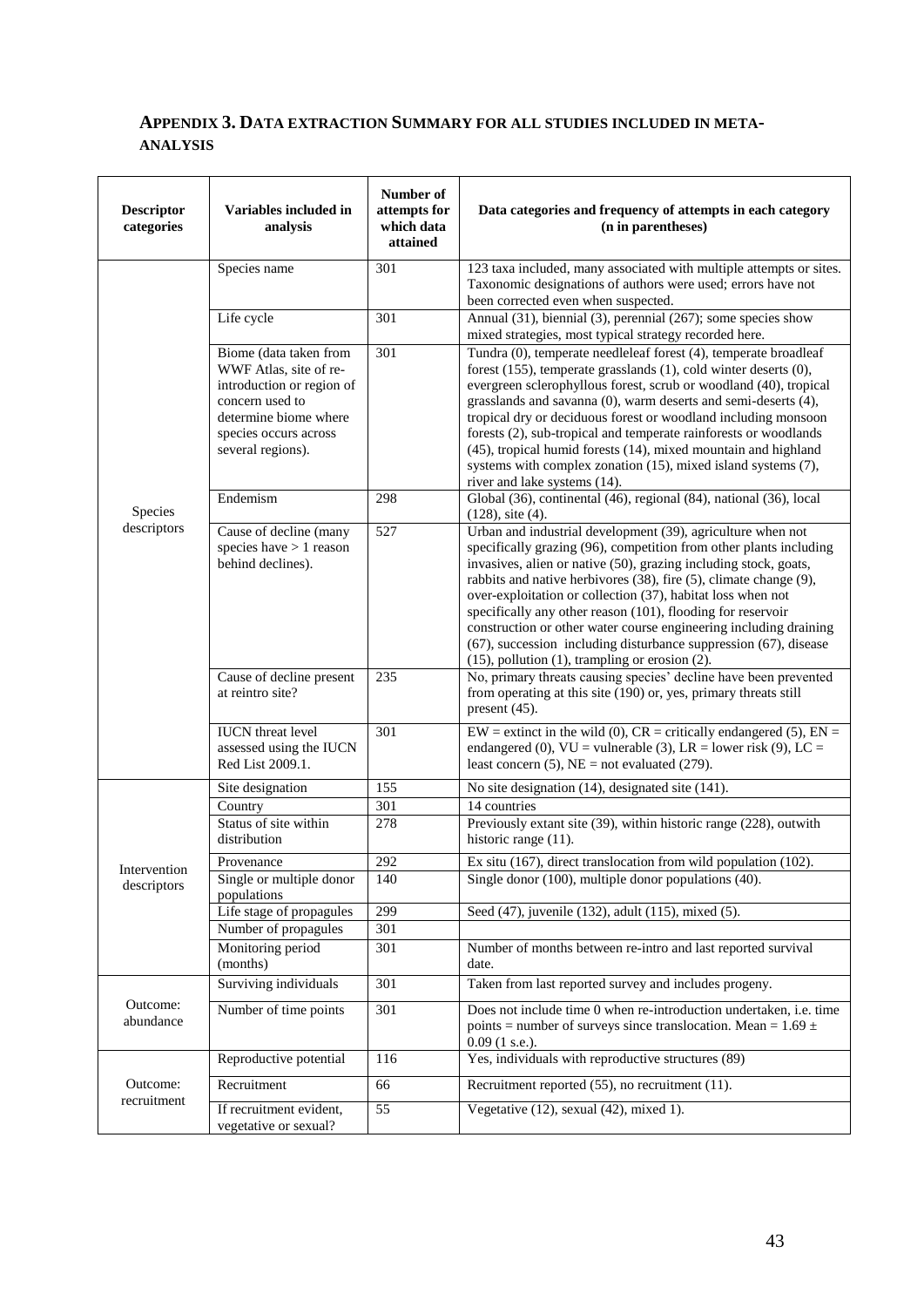| <b>Species</b>                              | Family              | Country       | Life<br>history | Intervention                                                                                                                                                 | Reintroduction<br>type  | Propagule<br>type | Year | Reference                 |
|---------------------------------------------|---------------------|---------------|-----------------|--------------------------------------------------------------------------------------------------------------------------------------------------------------|-------------------------|-------------------|------|---------------------------|
| Abronia umbellata ssp.<br><i>breviflora</i> | Nyctaginaceae       | <b>USA</b>    | ann             | Seeds from wild populations sown on suitable habitat<br>within extant range.                                                                                 | intro. within           | seed              | 1995 | McGlaughlin et al., 2002  |
| Acacia aprica                               | Mimosaceae          | Australia     | per             | Attempted seed reintroduction followed in subsequent<br>year by seedlings to less degraded site.                                                             | intro. within           | seed              | 1998 | <b>Monks</b> , 2002       |
| Acacia cretacea                             | Mimosaceae          | Australia     | per             | Two augmentations of habitat fragment containing<br>mature individuals. Seedlings re-introduced into<br>combination of exclosures to omit stock and rabbits. | aug.                    | juvenile          | 1992 | Jusaitis, 2005            |
| Acacia whibleyana                           | Mimosaceae          | Australia     | per             | Seeds and seedlings sown into replicated weedy and<br>weed-free plots.                                                                                       | intro. within           | juvenile          | 1996 | Jusaitis, 2005            |
| Acanthomintha duttonii                      | Lamiaceae           | <b>USA</b>    | ann             | Nutlets sown over 4 subsequent years and<br>demographical variables of re-introduced population<br>compared to natural population.                           | intro. within           | seed              | 1991 | Pavlik and Espeland, 1998 |
| Acianthera saundersiana                     | Orchidaceae         | <b>Brazil</b> | per             | 38 species identified for protection and translocated<br>from flood zone to permanent preservation area.                                                     | trans., intro<br>within | adult             | 2001 | Jasper et al., 2005       |
| Acianthera sonderana                        | Orchidaceae         | <b>Brazil</b> | per             | 38 species identified for protection and translocated<br>from flood zone to permanent preservation area.                                                     | trans., intro<br>within | adult             | 2001 | Jasper et al., 2005       |
| Aechmea calyculata                          | Acanthaceae         | <b>Brazil</b> | per             | 38 species identified for protection and translocated<br>from flood zone to permanent preservation area.                                                     | trans., intro<br>within | adult             | 2001 | Jasper et al., 2005       |
| Aechmea recurvata                           | <b>Bromeliaceae</b> | <b>Brazil</b> | per             | 38 species identified for protection and translocated<br>from flood zone to permanent preservation area.                                                     | trans., intro<br>within | adult             | 2001 | Jasper et al., 2005       |

## **APPENDIX 4. SUMMARY OF INTERVENTIONS FOR ALL STUDIES INCLUDED IN META-ANALYSIS**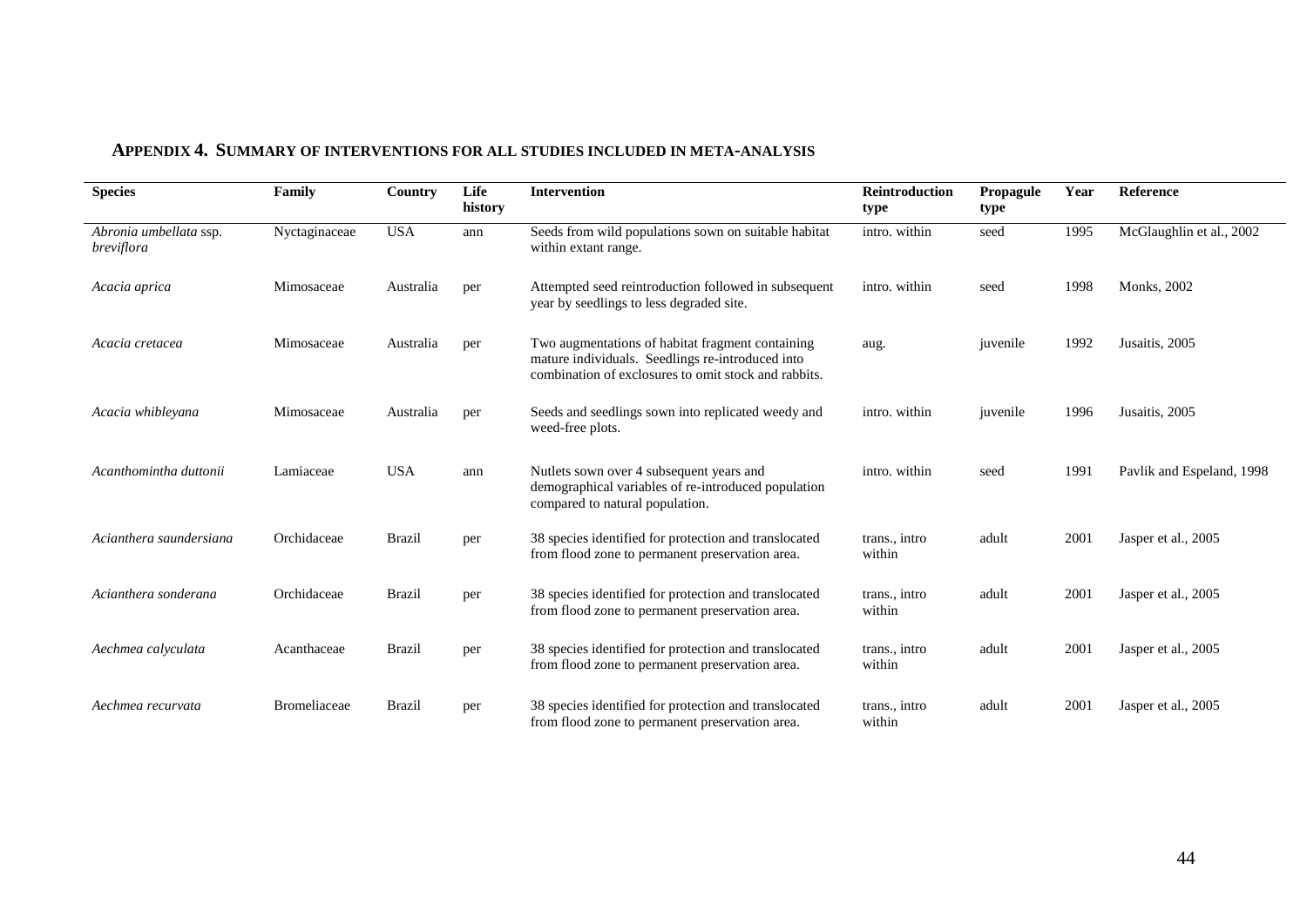| Agrimonia incisa       | Bromeliaceae  | <b>USA</b>        | per | Seedlings translocated into fire research plots.                                                                                                                                               | trans. intro within           | juvenile | 1998 | Glitzenstein et al., 2001                          |
|------------------------|---------------|-------------------|-----|------------------------------------------------------------------------------------------------------------------------------------------------------------------------------------------------|-------------------------------|----------|------|----------------------------------------------------|
| Aldrovanda vesiculosa  | Droseraceae   | Czech<br>republic | per | Vegetatively propagating perennial translocated to<br>fishpools within historic range.                                                                                                         | intro. within                 | adult    | 1995 | Adamec and Lev, 1999;<br>Ademec, 2005              |
| Amorpha herbacea       | Fabaceae      | <b>USA</b>        | per | Two attempts to translocate species: first site is a<br>protected area within historic range, second site is a<br>restored endemic pine rockland community, outside<br>historic range by 25km. | intro. within,<br>intro. out. | adult    | 1995 | Wendelberger et al., 2007                          |
| Amsinckia grandiflora  | Boraginaceae  | <b>USA</b>        | ann | Nutlets sown into sites within historic range and<br>subjected to treatments to investigate effect of removing<br>grass cover.                                                                 | intro. within                 | seed     | 1989 | Pavlik, 1991; Pavlik et al.,<br>1993; Pavlik, 1996 |
| Antennaria flagellaris | Asteraceae    | <b>USA</b>        | per | U.S. Bureau of Land Management investigation into the<br>potential of transplantation as a future mitigation action.                                                                           | trans.                        | adult    | 1983 | Fiedler and Laven, 1996                            |
| Apium repens           | Apiaceae      | UK                | per | <i>Ex situ</i> stock introduced to two sites.                                                                                                                                                  | intro. within                 | adult    | 1996 | McDonald and Lambrick,<br>2006                     |
| Aquilegia canadensis   | Ranunculaceae | <b>USA</b>        | per | Experimental comparison of propagule type (seeds,<br>seedlings, adults) and for seeds only, the effect of<br>sowing into dug or undisturbed ground.                                            | intro. within                 | seed     | 1994 | Drayton and Primack, 2000                          |
| Aralia racemosa        | Araliaceae    | <b>USA</b>        | per | Experimental comparison of propagule type (seeds,<br>seedlings, adults) and for seeds only, the effect of<br>sowing into dug or undisturbed ground.                                            | intro. within                 | seed     | 1994 | Drayton and Primack, 2000                          |
| Argusia argentea       | Boraginaceae  | Australia         | per | Seedling establishment trial on West Island, Ashmore<br>Reef                                                                                                                                   | reintro.                      | juvenile | 1999 | McDonald, 2005                                     |
| Aristida beyrichiana   | Poaceae       | <b>USA</b>        | per | Seedlings outplanted into fire treatment plots at three<br>sites, dry, mesic and wet.                                                                                                          | intro. within                 | juvenile | 1993 | Glitzenstein et al., 2001                          |
| Aster linosyris        | Asteraceae    | UK                | per | Mixture of seeds and plants used for translocations to 3<br>sites.                                                                                                                             |                               | adult    |      | <b>BSBI</b> Introductions<br>Database              |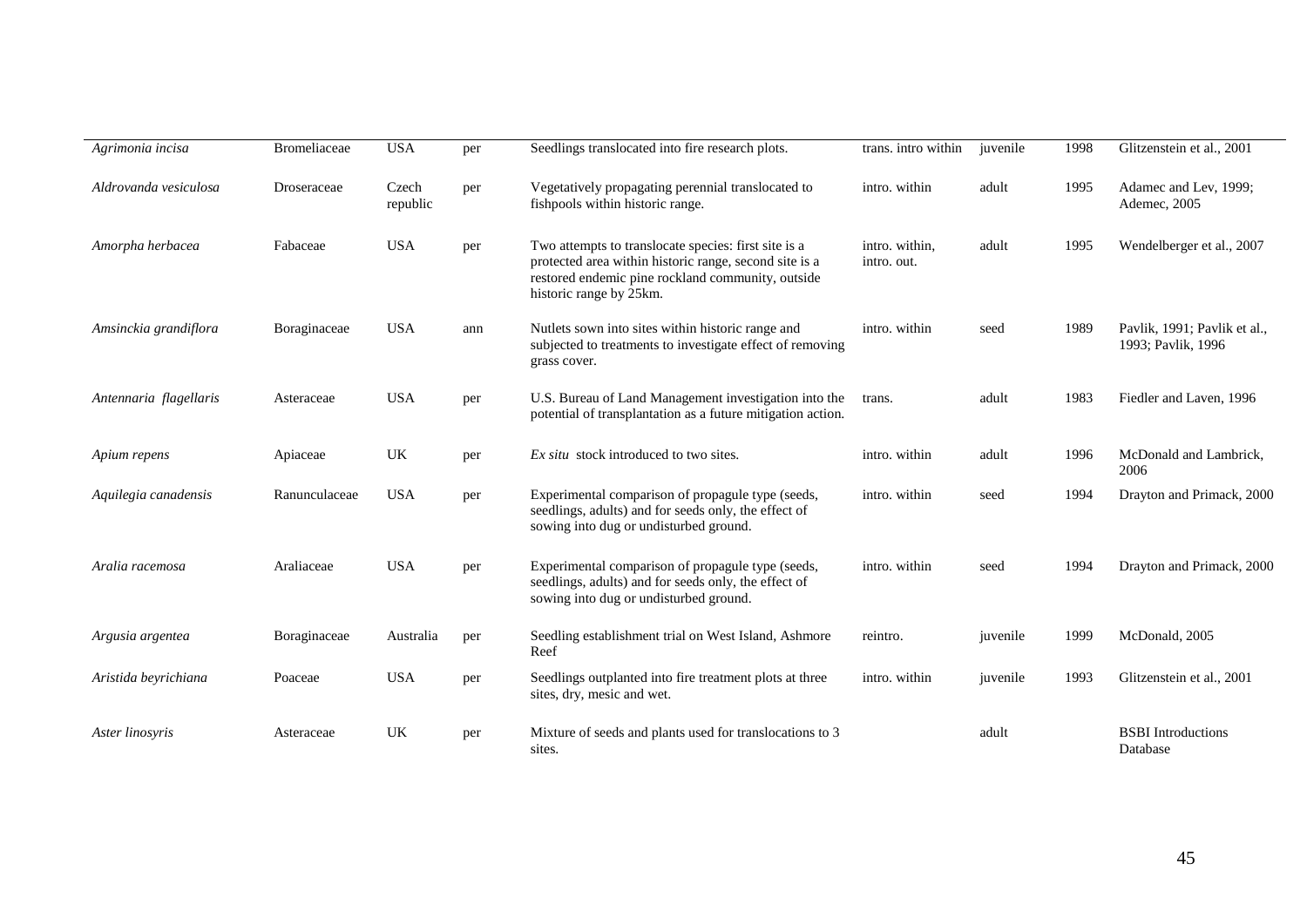| Barbosella cogniauxiana   | Orchidaceae         | <b>Brazil</b> | per | 38 species identified for protection and translocated<br>from flood zone to permanent preservation area.                                                                             | trans., intro<br>within  | adult    | 2001 | Jasper et al., 2005                   |
|---------------------------|---------------------|---------------|-----|--------------------------------------------------------------------------------------------------------------------------------------------------------------------------------------|--------------------------|----------|------|---------------------------------------|
| Billbergia nutans         | <b>Bromeliaceae</b> | <b>Brazil</b> | per | 38 species identified for protection and translocated<br>from flood zone to permanent preservation area.                                                                             | trans., intro<br>within  | adult    | 2001 | Jasper et al., 2005                   |
| Bletia urbana             | Orchidaceae         | Mexico        | per | in vitro propagation and outplanting                                                                                                                                                 | intro. within            | juvenile | 1986 | Rubluo et al., 1989                   |
| Brachycome muelleri       | Asteraceae          | Australia     | ann | Seeds and seedlings translocated to two sites, one<br>within existing wild population (augmentation), the<br>other nearby but not known to have previously<br>supported the species. | aug., intro. out.        | seed     | 1996 | Jusaitis et al., 2004                 |
| Caladenia arenicola       | Orchidaceae         | Australia     | per | Seedlings and tubers propagated from ex-situcollections<br>were translocated to field sites.                                                                                         | intro. out               | juvenile | 1996 | Batty et al., 2006                    |
| Caltha palustris          | Ranunculaceae       | <b>USA</b>    | per | Experimental comparison of propagule type (seeds,<br>seedlings, adults) and for seeds only, the effect of<br>sowing into dug or undisturbed ground.                                  | intro. within,<br>trans. | seed     | 1994 | Drayton and Primack, 2000             |
| Campylocentrum burchellii | Orchidaceae         | <b>Brazil</b> | per | 38 species identified for protection and translocated<br>from flood zone to permanent preservation area.                                                                             | trans., intro<br>within  | adult    | 2001 | Jasper et al., 2005                   |
| Capanemia micromera       | Orchidaceae         | <b>Brazil</b> | per | 38 species identified for protection and translocated<br>from flood zone to permanent preservation area.                                                                             | trans., intro<br>within  | adult    | 2001 | Jasper et al., 2005                   |
| Capanemia superflua       | Orchidaceae         | <b>Brazil</b> | per | 38 species identified for protection and translocated<br>from flood zone to permanent preservation area.                                                                             | trans., intro<br>within  | adult    | 2001 | Jasper et al., 2005                   |
| Carex vulpina             | Cyperaceae          | UK            | per | Supplementation of single individual using ex situ<br>propagated seed from that plant.                                                                                               | aug.                     | juvenile |      | Porley, 2005                          |
| Cerastium nigrescens      | Caryophyllaceae     | UK            | per | In 1995 some 600 seeds scattered over an area of bare,<br>gravelly serpentine debris in about the place where F.J.<br>Hanbury may have seen it in 1894.                              | reintro.                 | seed     | 1995 | <b>BSBI</b> Introductions<br>Database |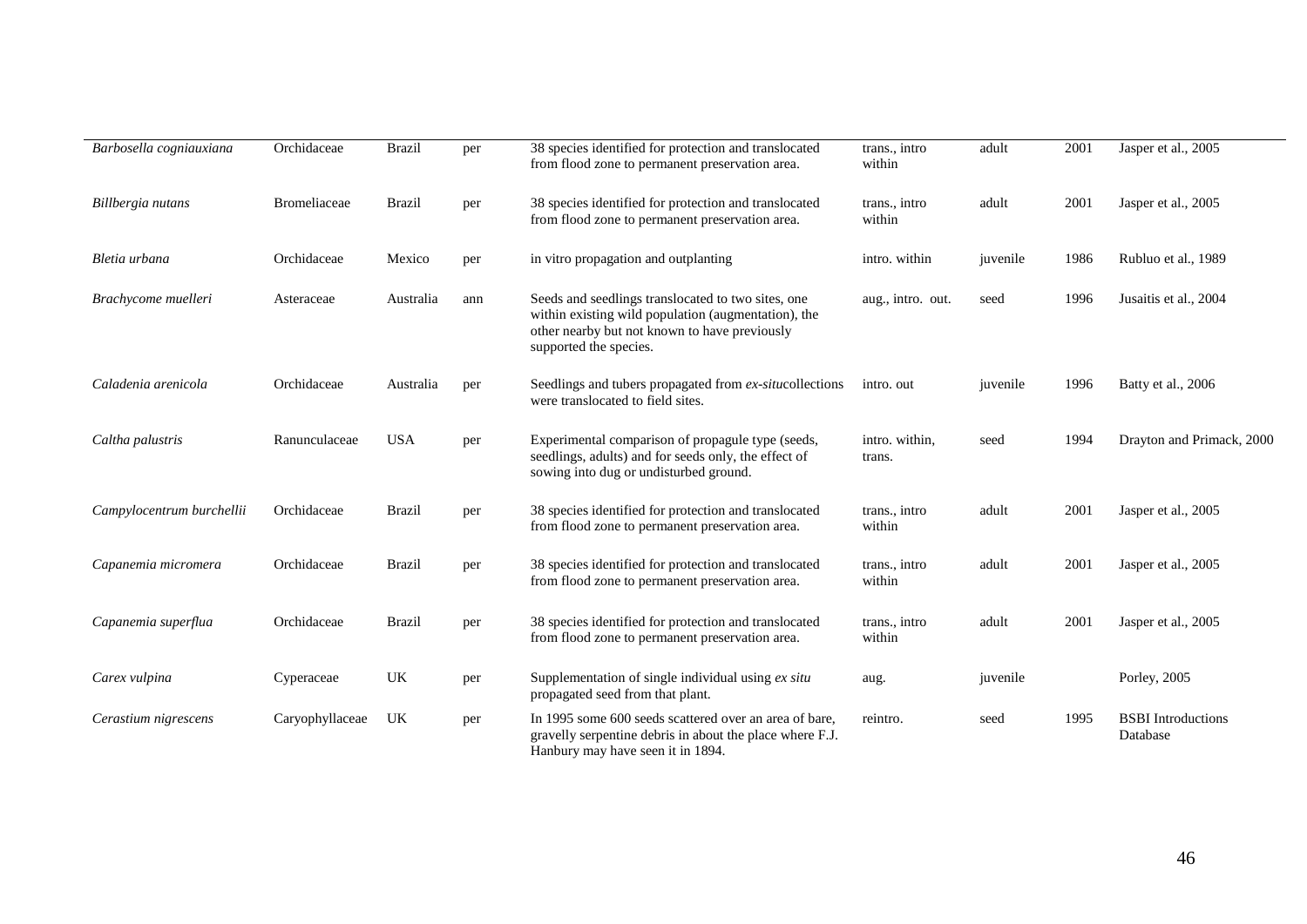| Chamaesyce skottsbergii var.<br>Skottsbergii | Euphorbiaceae | <b>USA</b> | per | Translocation of nursery-grown plants as mitigation for<br>impending destruction of extant population due to<br>industrial development.                                                   | intro. within | adult    | 1979 | Mehroff, 1996                    |
|----------------------------------------------|---------------|------------|-----|-------------------------------------------------------------------------------------------------------------------------------------------------------------------------------------------|---------------|----------|------|----------------------------------|
| Cirsium pitcheri                             | Asteraceae    | <b>USA</b> | per | Re-introduction using detailed autecological surveys to<br>determine suitable habitat within Illinois Beach Nature<br>Preserve.                                                           | reintro.      | juvenile | 1991 | Bowles et al., 1993              |
| Cirsium tuberosum                            | Asteraceae    | UK         | per | Four vegetatively propagated and two plants grown<br>from seed translocated to site matching last known<br>Cams. localit.                                                                 | reintro.      | adult    | 1989 | Pigott, 1988                     |
| Conradina glabra                             | Lamiaceae     | <b>USA</b> | per |                                                                                                                                                                                           |               | adult    | 1991 | Gordon, 1996                     |
| Ctenium aromaticum                           | Poaceae       | <b>USA</b> | per | Seedlings outplanted into fire treatment plots in mesic<br>and wet habitat conditions.                                                                                                    | intro. within | juvenile | 1993 | Glitzenstein et al., 2001        |
| Damasonium alisma                            | Alismataceae  | UK         | ann | Introduction to newly created ponds within historic<br>range by seed and seedlings.                                                                                                       | intro. within | mixed    |      | Plantlife data; Wheeler,<br>2001 |
| Daviesia bursarioides                        | Fabaceae      | Australia  | per | Experimental trial part of 10 species translocation<br>programme. Augmentation to extant site.                                                                                            | aug.          | adult    | 1997 | Cochrane et al., 2000            |
| Decalepis arayalpathra                       | Periplocaceae | India      | per | Propagated shoots re-introduced to protected former<br>habitat of the species.                                                                                                            | reintro.      | juvenile | 1998 | Gangaprasad et al., 2005         |
| Diuris magnifica                             | Orchidaceae   | Australia  | per | Tubers propagated from ex-situ collections were<br>translocated to field sites.                                                                                                           | intro, within | adult    |      | Batty et al., 2006               |
| Diuris micrantha                             | Orchidaceae   | Australia  | per | Tubers propagated from ex-situ collections were<br>translocated to field sites.                                                                                                           | intro. within | adult    |      | Batty et al., 2006               |
| Echinacea laevigata                          | Asteraceae    | <b>USA</b> | per | Experimental comparison of reintroduction planting<br>methods, adults were planted singly or seedlings were<br>planted in clumps of varying spacings. Grazing<br>prevented in first year. | intro. within | juvenile | 2000 | Alley and Affolter, 2004         |
| Erigeron parishii                            | Asteraceae    | <b>USA</b> | per | Mitigation translocation from limestone quarry.                                                                                                                                           | intro. within | juvenile | 1991 | Mistretta and White, 2001        |
| Erigonum ovalifolium var<br>vineum           | Polygonaceae  | <b>USA</b> |     | mitigation translocation from limestone quarry                                                                                                                                            | intro. within | juvenile | 1991 | Mistretta and White, 2001        |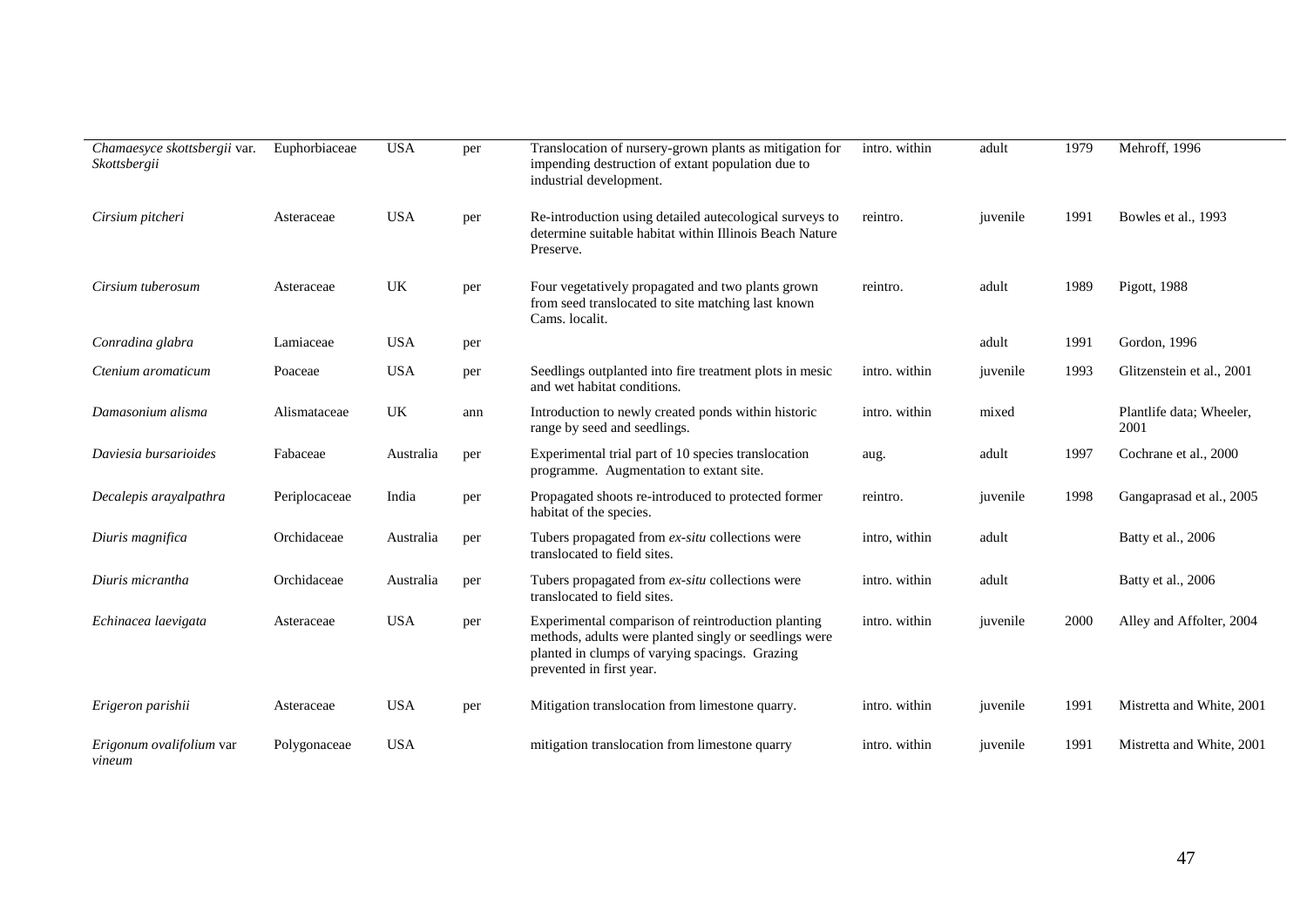| Eurystyles cotyledon      | Orchidaceae    | <b>Brazil</b> | per      | 38 species identified for protection and translocated<br>from flood zone to permanent preservation area.                                               | trans., intro<br>within  | adult    | 2001 | Jasper et al., 2005                         |
|---------------------------|----------------|---------------|----------|--------------------------------------------------------------------------------------------------------------------------------------------------------|--------------------------|----------|------|---------------------------------------------|
| Filago gallica            | Asteraceae     | UK            | ann      | Material taken from cultivation and transplanted into<br>last English native locality.                                                                 | reintro.                 | adult    | 1994 | Rich et al., 1999                           |
| Gomesa crispa             | Orchidaceae    | <b>Brazil</b> | per      | 38 species identified for protection and translocated<br>from flood zone to permanent preservation area.                                               | trans., intro<br>within  | adult    | 2001 | Jasper et al., 2005                         |
| Grevillea calliantha      | Proteaceae     | Australia     | per      | Experimental trial part of 10 species translocation<br>programme. Site within historic range of species.                                               | intro. within            | adult    | 1997 | Cochrane et al., 2000                       |
| Grevillea scapigera       | Proteaceae     | Australia     | per      | Clones of 10 genetically representative plants planted<br>into a 'secure 'natural' site'.                                                              | intro. out               | juvenile | 1996 | Dixon and Krauss, 2001;<br>Dixon, 2004      |
| Hedyotis caerulea         | Rubiaceae      | <b>USA</b>    | per      | Experimental comparison of propagule type (seeds,<br>seedlings, adults) and for seeds only, the effect of<br>sowing into dug or undisturbed ground.    | intro. within,<br>trans. | mixed    | 1994 | Drayton and Primack, 2000                   |
| Helenium virginicum       | Asteraceae     | <b>USA</b>    | per      | Seedlings transplanted to two sites within 16km of only<br>known extant population.                                                                    | intro. within            | juvenile | 2003 | Rimer and McCue, 2005                       |
| Helianthemum apenninum    | Cistaceae      | UK            |          | Mixture of seeds and plants translocated to 4 sites by<br>J.F. Hope Simpson                                                                            |                          | seed     | 1955 | <b>BSBI</b> Introductions<br>Database       |
| Hieracium attenuatifolium | Asteraceae     | UK            |          | Augmentation of natural population.                                                                                                                    | aug.                     | adult    | 1999 | <b>BSBI</b> Introductions<br>Database       |
| Humboldtia smithiana      | Orchidaceae    | <b>Brazil</b> | per      | 38 species identified for protection and translocated<br>from flood zone to permanent preservation area.                                               | trans., intro<br>within  | adult    | 2001 | Jasper et al., 2005                         |
| Hutera rupestris          |                | Spain         | biennial | 15 mature plants planted into limestone fissures                                                                                                       |                          | adult    | 1976 | Sainz-Ollero and<br>Hernandez-Bermejo, 1979 |
| Ipsea malabarica          | Orchidaceae    | India         | per      | Micropropagated bulbs and plantlets placed into site<br>within species range.                                                                          | intro. within            | juvenile | 1995 | Gangaprasad et al., 1999;<br>Martin, 2003   |
| Jacquemontia reclinata    | Convolvulaceae | <b>USA</b>    | per      | Nursery grown plants and seeds translocated to sites<br>within extant range but not to formerly extant sites as<br>these were deemed to be unsuitable. | intro. within            | seed     | 2001 | Maschinski and Wright,<br>2006              |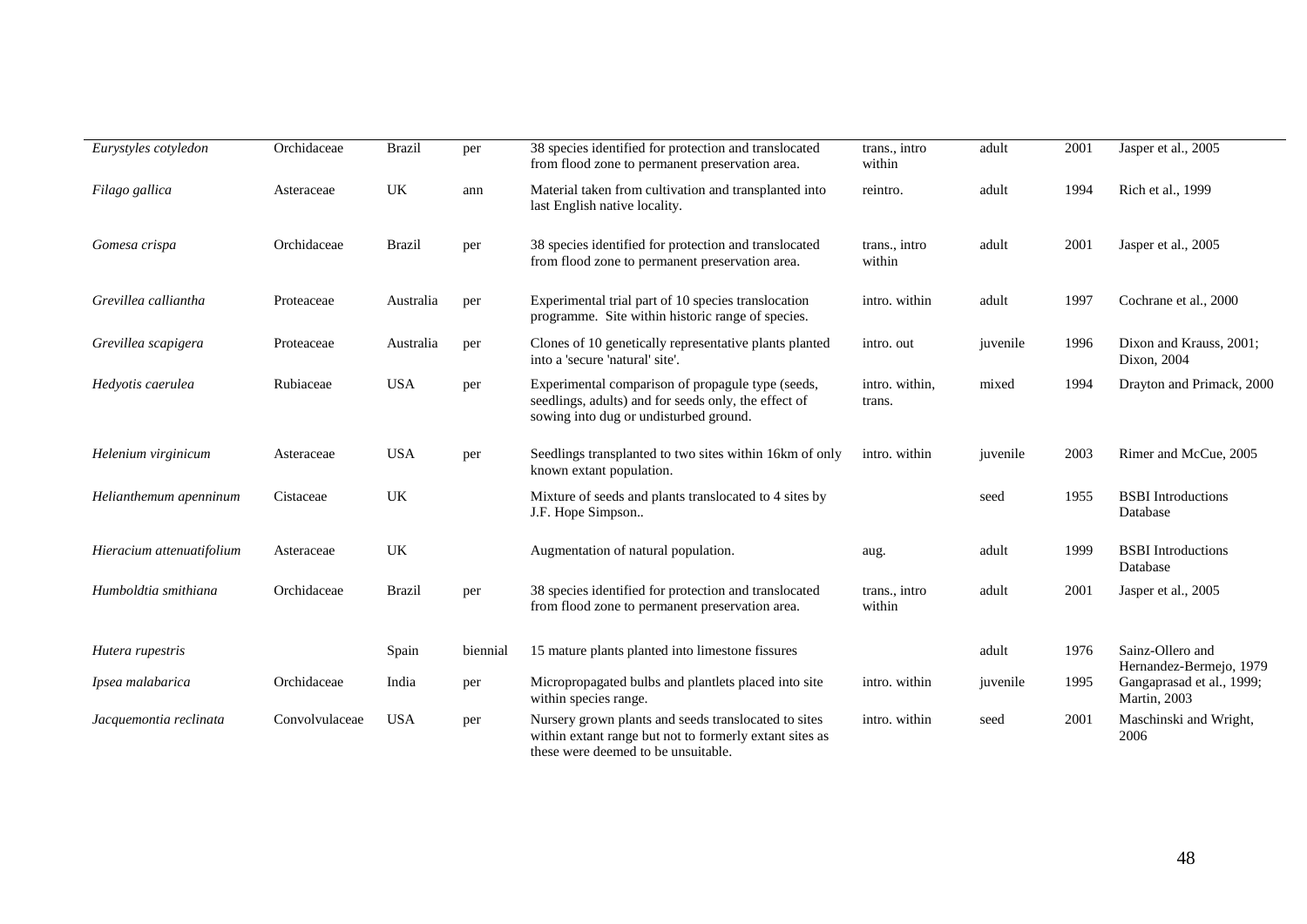| Lambertia echinata ssp<br>echinata | Proteaceae     | Australia     | per | Experimental trial part of 10 species translocation<br>programme. Augmentation to extant site.                                                            | aug.                     | adult    | 1997 | Cochrane et al., 2000                 |
|------------------------------------|----------------|---------------|-----|-----------------------------------------------------------------------------------------------------------------------------------------------------------|--------------------------|----------|------|---------------------------------------|
| Lambertia orbifolia                | Proteaceae     | Australia     | per | Experimental trial part of 10 species translocation<br>programme. Site within historic range of species.                                                  | intro. within            | adult    | 1997 | Cochrane et al., 2000                 |
| Lepismium cruciforme               | Cactaceae      | <b>Brazil</b> | per | 38 species identified for protection and translocated<br>from flood zone to permanent preservation area.                                                  | trans., intro<br>within  | adult    | 2001 | Jasper et al., 2005                   |
| Lepismium houlletianum             | Cactaceae      | <b>Brazil</b> | per | 38 species identified for protection and translocated<br>from flood zone to permanent preservation area.                                                  | trans., intro<br>within  | adult    | 2001 | Jasper et al., 2005                   |
| Lepismium lumbricoides             | Cactaceae      | <b>Brazil</b> | per | 38 species identified for protection and translocated<br>from flood zone to permanent preservation area.                                                  | trans., intro<br>within  | adult    | 2001 | Jasper et al., 2005                   |
| Lepismium warmingianum             | Cactaceae      | <b>Brazil</b> | per | 38 species identified for protection and translocated<br>from flood zone to permanent preservation area.                                                  | trans., intro<br>within  | adult    | 2001 | Jasper et al., 2005                   |
| Lindera melissifolia               | Lauraceae      | <b>USA</b>    | per | Seeds from wild population were propagated ex situ<br>before translocating to site within historic range.                                                 | intro. within            | juvenile | 1990 | Smith, 2003                           |
| Linnaea borealis                   | Caprifoliaceae | UK            | per | Shoots taken from wild population or ex situ cultivated<br>plants, placed in equal proportions in two sites.                                              | intro. within            | adult    | 1999 | Kohn and Lusby, 2004                  |
| Liparis loeselii                   | Orchidaceae    | UK            | per | 20 plants translocated over 2 years from wild<br>popualtion to site within historic range but not known if<br>exact location once supported this species. | intro. within,<br>trans. | adult    | 2005 | Land pers. comm.                      |
| Lobelia cardinalis                 | Campanulaceae  | <b>USA</b>    | per | Experimental comparison of propagule type (seeds,<br>seedlings, adults) and for seeds only, the effect of<br>sowing into dug or undisturbed ground.       | intro. within            | mixed    | 1994 | Drayton and Primack, 2000             |
| Lobelia urens                      | Campanulaceae  | UK            | per | Seedlings from the six plants salved from the Trewether<br>site were planted at Ventongimps Moor.                                                         |                          | juvenile | 1968 | <b>BSBI</b> Introductions<br>Database |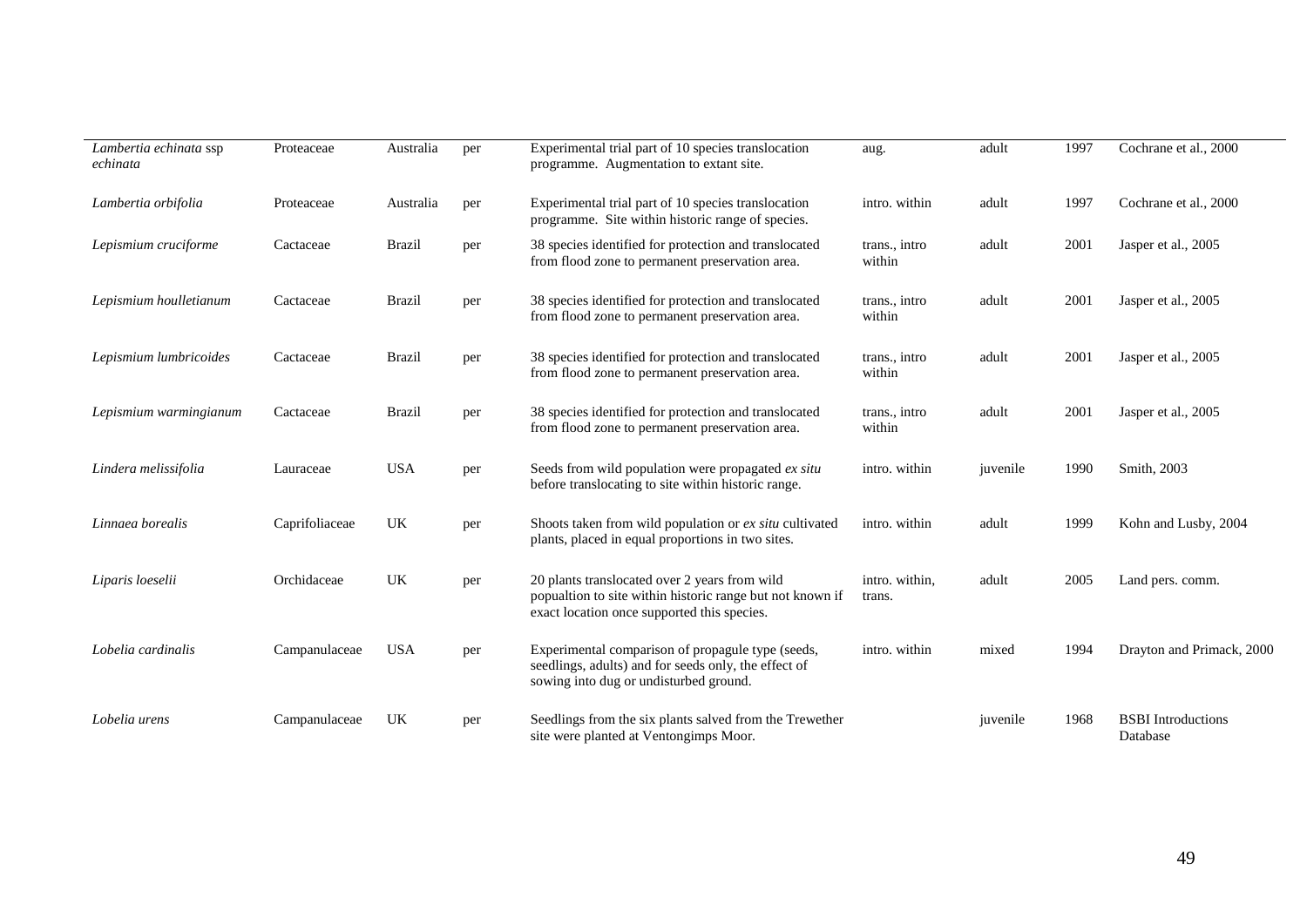| Luronium natans          | Alismataceae     | UK            | per | Three 'clumps' transplanted from original site into<br>ditches at Potter Heigham.                                                                         |                         | adult    | 1983 | <b>BSBI</b> Introductions<br>Database |
|--------------------------|------------------|---------------|-----|-----------------------------------------------------------------------------------------------------------------------------------------------------------|-------------------------|----------|------|---------------------------------------|
| Maxillaria ferdinandiana | Orchidaceae      | <b>Brazil</b> | per | 38 species identified for protection and translocated<br>from flood zone to permanent preservation area.                                                  | trans., intro<br>within | adult    | 2001 | Jasper et al., 2005                   |
| Maxillaria juergensii    | Orchidaceae      | <b>Brazil</b> | per | 38 species identified for protection and translocated<br>from flood zone to permanent preservation area.                                                  | trans., intro<br>within | adult    | 2001 | Jasper et al., 2005                   |
| Maxillaria picta         | Orchidaceae      | <b>Brazil</b> | per | 38 species identified for protection and translocated<br>from flood zone to permanent preservation area.                                                  | trans., intro<br>within | adult    | 2001 | Jasper et al., 2005                   |
| Melampyrum pratense      | Scrophulariaceae | UK            | ann | Turf and seed translocation to coppiced woodland.                                                                                                         | trans., intro<br>within | adult    | 1985 | <b>Walter, 2005</b>                   |
| Melampyrum sylvaticum    | Scrophulariaceae | UK            | ann | Seeds collected from three natural populations, mixed<br>in equal proportions and transplanted into five sites<br>within species presumed historic range. | intro. within           | seed     | 2005 | Dalrymple et al., 2008                |
| Myricaria laxifolia      | Myricaceae       | China         | per | Mitigation to avoid flood area of Three Gorges Dam.<br>Seedlings taken from various sites in flood zone and<br>transplanted in suitable habitat.          | trans., intro. out      | juvenile | 2002 | Chen et al., 2005                     |
| Nepeta rtanjensis        | Lamiaceae        | Serbia        | per | In vitro propagation and outplanting within the historic<br>range of species.                                                                             | intro. within           | juvenile | 2004 | Misic et al., 2005                    |
| Oncidium flexuosum       | Orchidaceae      | <b>Brazil</b> | per | 38 species identified for protection and translocated<br>from flood zone to permanent preservation area.                                                  | trans., intro<br>within | adult    | 2001 | Jasper et al., 2005                   |
| Oncidium macronix        | Orchidaceae      | <b>Brazil</b> | per | 38 species identified for protection and translocated<br>from flood zone to permanent preservation area.                                                  | trans., intro<br>within | adult    | 2001 | Jasper et al., 2005                   |
| Oncidium riograndense    | Orchidaceae      | <b>Brazil</b> | per | 38 species identified for protection and translocated<br>from flood zone to permanent preservation area.                                                  | trans., intro<br>within | adult    | 2001 | Jasper et al., 2005                   |
| Opuntia corallicola      | Cactaceae        | <b>USA</b>    | per | Fallen 'pads' propagated and bulked up at Fairchild.<br>Planted out at extant site.                                                                       | aug.                    | juvenile | 1996 | Stiling et al., 2000                  |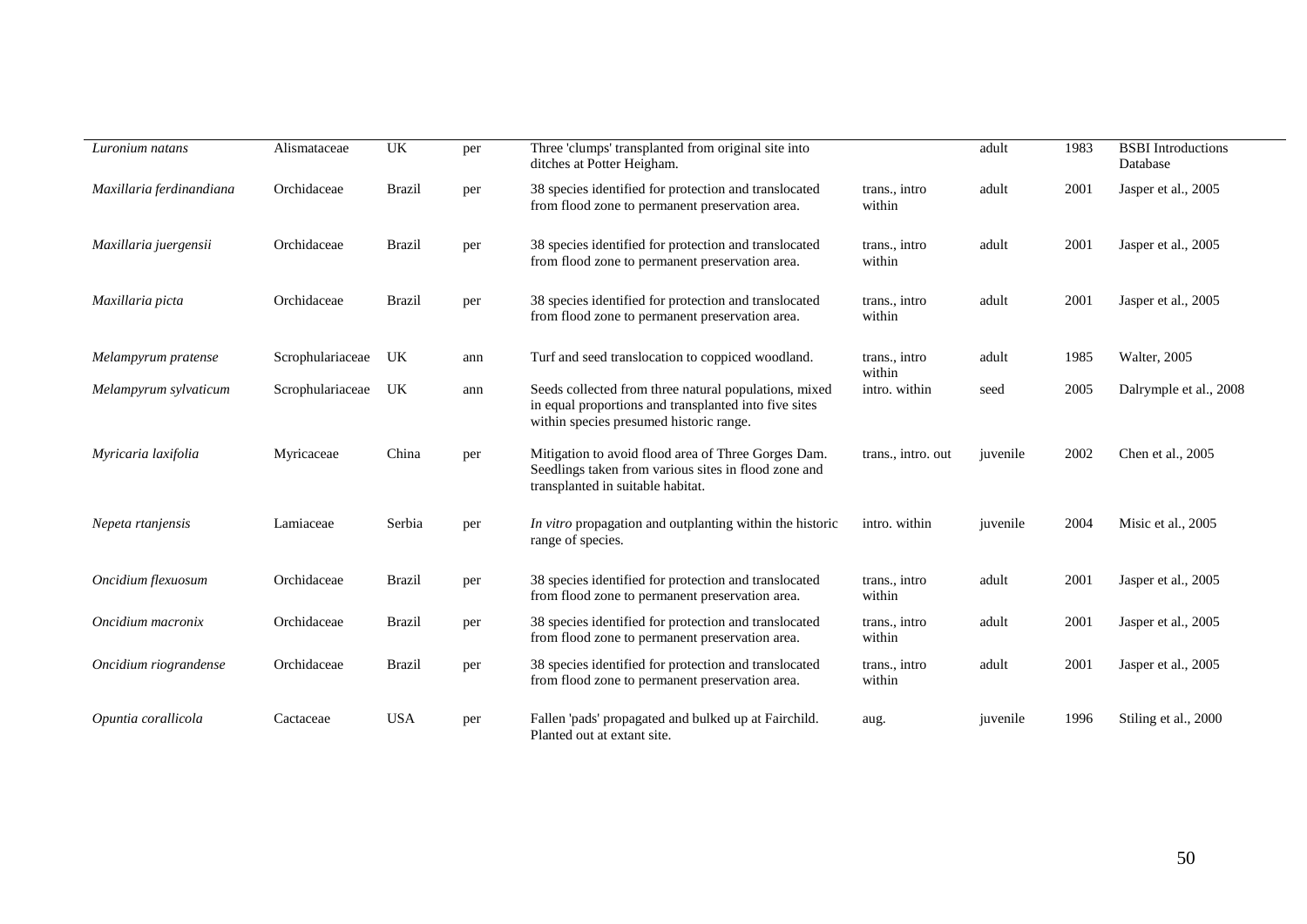| Oryza rufipogon           | Poaceae        | China         | per | Plants raised ex situ used to recreate population<br>destroyed when wetland habitat flooded during dam<br>building.                                                    | reintro.                 | adult    | 1993 | Liu et al., 2004                  |
|---------------------------|----------------|---------------|-----|------------------------------------------------------------------------------------------------------------------------------------------------------------------------|--------------------------|----------|------|-----------------------------------|
| Osmorhiza claytonii       | Apiaceae       | <b>USA</b>    | per | Experimental comparison of propagule type (seeds,<br>seedlings, adults) and for seeds only, the effect of<br>sowing into dug or undisturbed ground.                    | intro. within,<br>trans. | mixed    | 1994 | Drayton and Primack, 2000         |
| Parnassia caroliniana     | Saxifragaceae  | <b>USA</b>    | per | Seedlings outplanted into fire treatment plots in wet<br>habitat conditions.                                                                                           | intro. out               | juvenile | 1995 | Glitzenstein et al., 2001         |
| Phymatidium delicatulum   | Orchidaceae    | <b>Brazil</b> | per | 38 species identified for protection and translocated<br>from flood zone to permanent preservation area.                                                               | trans., intro<br>within  | adult    | 2001 | Jasper et al., 2005               |
| Pinus torreyana           | Pinaceae       | <b>USA</b>    | per | Seeds from trees killed by beetle outbreak were used to<br>grow seedlings ex situ before transplanting back to sites<br>in which parents had grown.                    | reintro.                 | juvenile | 1994 | Ledig, 1996                       |
| Plantago sparsiflora      | Plantaginaceae | <b>USA</b>    | per | Seedlings outplanted into fire treatment plots in wet<br>habitat conditions.                                                                                           | intro. within            | juvenile | 1998 | Glitzenstein et al., 2001         |
| Pleurothallis aveniformis | Orchidaceae    | <b>Brazil</b> | per | 38 species identified for protection and translocated<br>from flood zone to permanent preservation area.                                                               | trans., intro<br>within  | adult    | 2001 | Jasper et al., 2005               |
| Polystachya estrellensis  | Orchidaceae    | <b>Brazil</b> | per | 38 species identified for protection and translocated<br>from flood zone to permanent preservation area.                                                               | trans., intro<br>within  | adult    | 2001 | Jasper et al., 2005               |
| Posidonia australis       | Posidonaceae   | Australia     | per | Rhizomes from large source population transplanted to<br>five sites having undergone significant declines.                                                             | aug.                     | adult    | 1999 | Meehan and West, 2002             |
| Primula vulgaris          | Primulaceae    | Poland        | per | Plants translocated from botanic garden to previously<br>extant site.                                                                                                  | reintro.                 | adult    | 1993 | Kucharczyk and Teske,<br>1996     |
| Prostanthera eurybiodes   | Lamiaceae      | Australia     | per | 10 seedlings translocated to each of three microsites to<br>investigate microsite differences and effect on survival.                                                  | intro. within            | juvenile | 1996 | Jusaitis, 2005                    |
| Pseudophoenix sargentii   | Arecaceae      | <b>USA</b>    | per | Nursery grown plants translocated to three islands of<br>the Florida Keys, two known to have once supported<br>the species, the third supporting an extant population. | aug., intro. within      | juvenile | 1991 | Maschinski and Dusquenel,<br>2007 |
| Rhipsalis cereuscula      | Cactaceae      | <b>Brazil</b> | per | 38 species identified for protection and translocated<br>from flood zone to permanent preservation area.                                                               | trans., intro<br>within  | adult    | 2001 | Jasper et al., 2005               |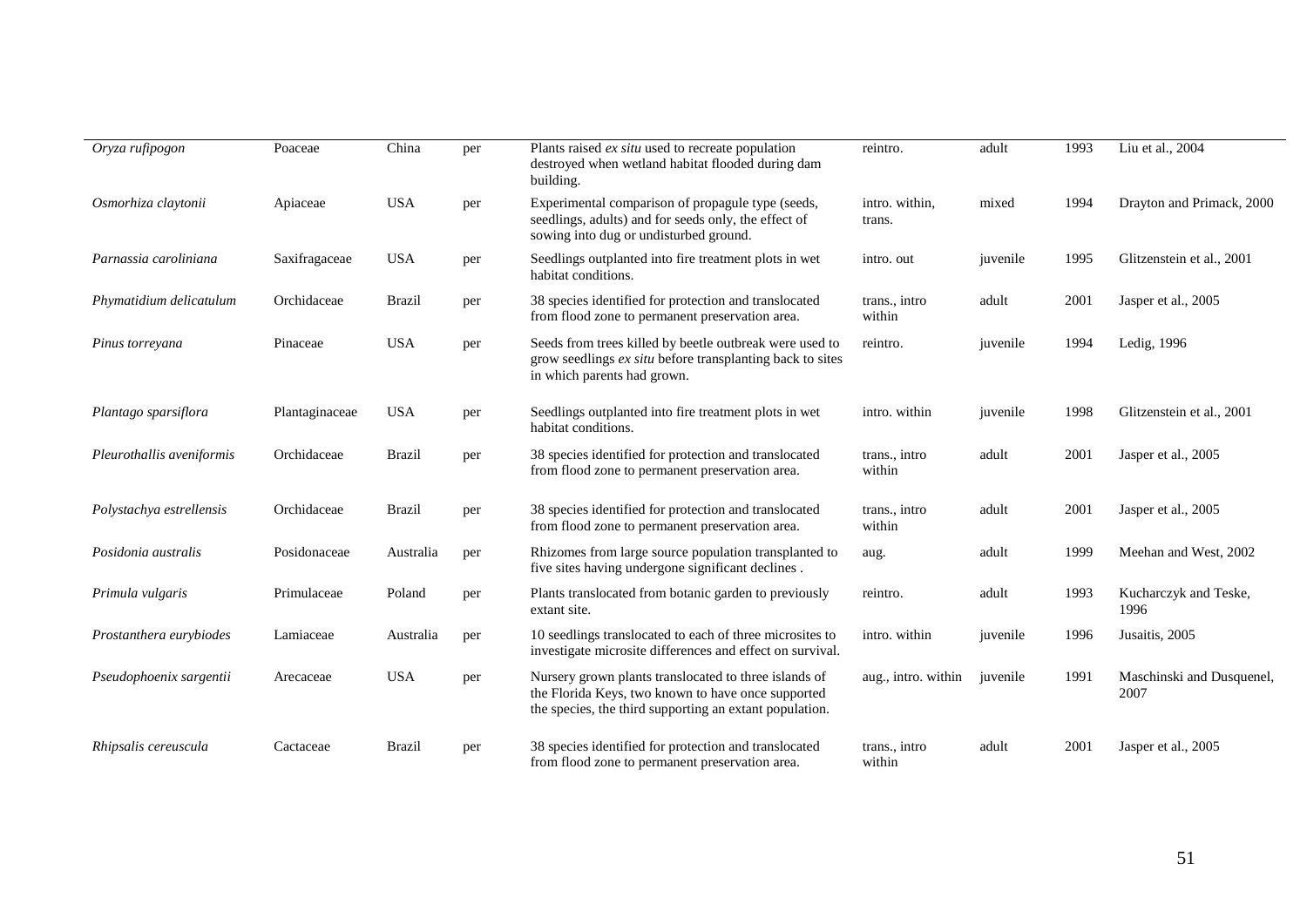| Rhipsalis floccosa                      | Cactaceae       | <b>Brazil</b> | per | 38 species identified for protection and translocated<br>from flood zone to permanent preservation area.                                                           | trans., intro<br>within  | adult    | 2001 | Jasper et al., 2005                         |
|-----------------------------------------|-----------------|---------------|-----|--------------------------------------------------------------------------------------------------------------------------------------------------------------------|--------------------------|----------|------|---------------------------------------------|
| Rhipsalis teres                         | Cactaceae       | <b>Brazil</b> | per | 38 species identified for protection and translocated<br>from flood zone to permanent preservation area.                                                           | trans., intro<br>within  | adult    | 2001 | Jasper et al., 2005                         |
| Salix lapponum                          | Salicaceae      | UK            | per | Augmentation of remnant willow scrub using seedlings<br>propagated from local seed sources into fenced<br>exclosures.                                              | aug.                     | juvenile | 1991 | Mardon, 2003                                |
| Salix myrsinifolia                      | Salicaceae      | UK            | per | Augmentation of remnant willow scrub using seedlings<br>propagated from local seed sources into fenced<br>exclosures.                                              | aug.                     | juvenile | 1991 | Mardon, 2003                                |
| Salvia pratensis                        | Lamiaceae       | UK            | per | Augmentation of dwindling population.                                                                                                                              | aug.                     | adult    | 1999 | <b>BSBI</b> Introductions<br>Database       |
| Sanguinaria canadensis                  | Papaveraceae    | <b>USA</b>    | per | Experimental comparison of propagule type (seeds,<br>seedlings, adults) and for seeds only, the effect of<br>sowing into dug or undisturbed ground.                | intro. within,<br>trans. | mixed    | 1994 | Drayton and Primack, 2000                   |
| Sarracenia flava                        | Sarraceniaceae  | <b>USA</b>    | per | Mitigation of general decline in habitat extent using<br>highway rights-of-way to recreate bog habitat.                                                            | intro. within            | adult    | 1998 | Sheridan and Penick, 2002                   |
| Saxifraga virginiensis                  | Saxifragaceae   | <b>USA</b>    | per | Experimental comparison of propagule type (seeds,<br>seedlings, adults) and for seeds only, the effect of<br>sowing into dug or undisturbed ground.                | intro. within,<br>trans. | mixed    | 1994 | Drayton and Primack, 2000                   |
| Scleranthus perennis ssp.<br>prostrates | Caryophyllaceae | UK            | per | Adult plants raised in cultivation outplanted into<br>formerly extant site, West Stow, in two years, 1995 and<br>1997. Seedlings outplanted at Icklingham in 1999. | reintro.                 | adult    | 1995 | Leonard, 2006a, b                           |
| Senecio paludosus                       | Asteraceae      | UK            | per | Plants introduced.                                                                                                                                                 |                          | adult    | 1996 | <b>BSBI</b> Introductions<br>Database       |
| Silene douglasii var. oraria            | Caryophyllaceae | <b>USA</b>    | per | Experimental re-introduction to discern effects of<br>selfing vs. Outcrossed plants and high and low planting<br>densities.                                        | intro. within            | adult    | 1998 | Kephart, 2004; Lofflin and<br>Kephart, 2005 |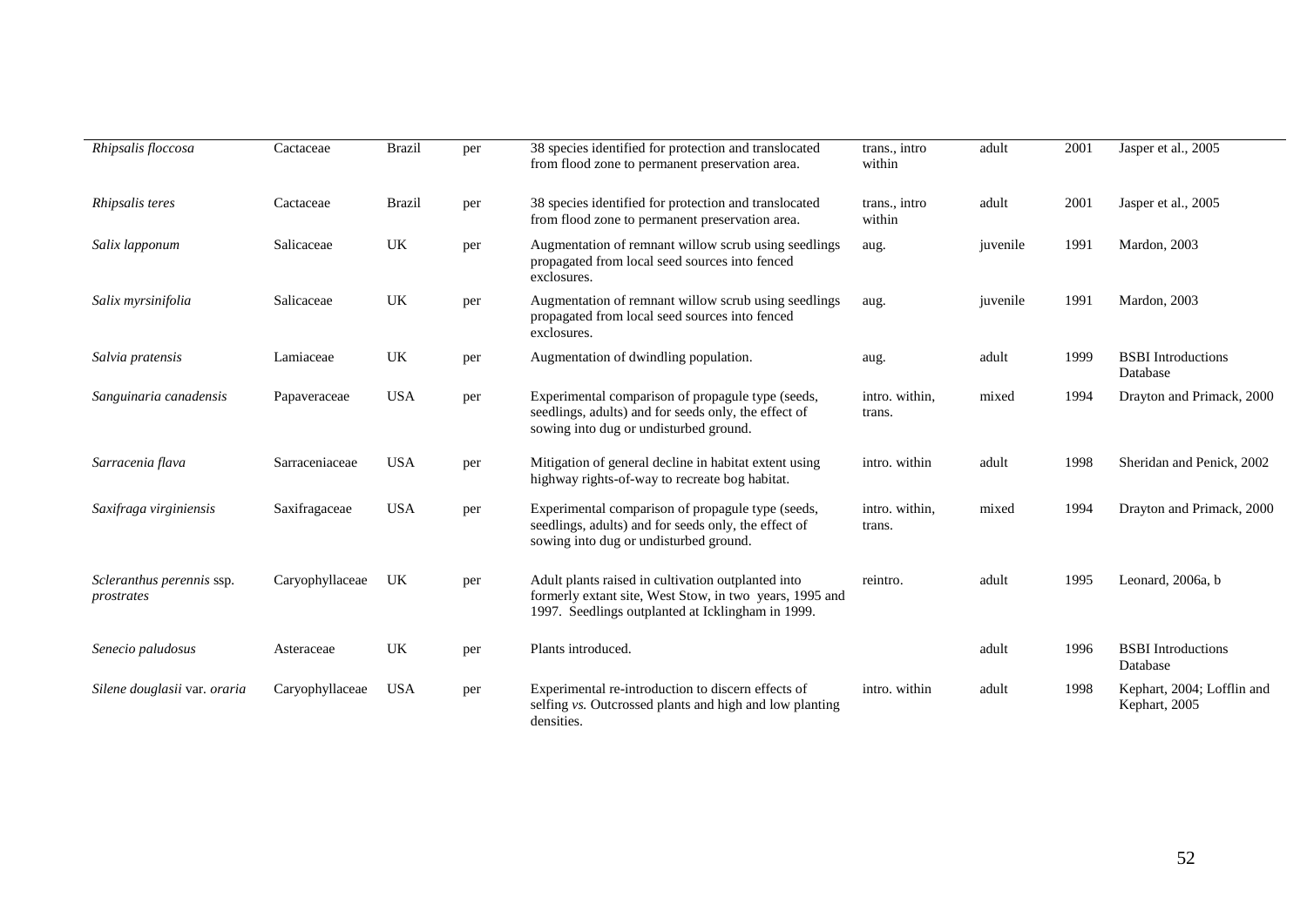| Sorghastrum nutans     | Poaceae             | <b>USA</b>    | per | Seedlings outplanted into fire treatment plots in mesic<br>and wet habitat conditions.                   | intro. within           | juvenile | 1997 | Glitzenstein et al., 2001             |
|------------------------|---------------------|---------------|-----|----------------------------------------------------------------------------------------------------------|-------------------------|----------|------|---------------------------------------|
| Specklinia malmeana    | Orchidaceae         | <b>Brazil</b> | per | 38 species identified for protection and translocated<br>from flood zone to permanent preservation area. | trans., intro<br>within | adult    | 2001 | Jasper et al., 2005                   |
| Specklinia pabstii     | Orchidaceae         | <b>Brazil</b> | per | 38 species identified for protection and translocated<br>from flood zone to permanent preservation area. | trans., intro<br>within | adult    | 2001 | Jasper et al., 2005                   |
| Syzygium travancoricum |                     | India         | per | Augmentation of 3 exisitng populations in two forest<br>areas.                                           | aug.                    | juvenile | 1999 | Anand et al., 2004                    |
| Taraxacum palustre     | Asteraceae          | UK            | per | Re-introduced using plants raised from seed originating<br>from same locality.                           | reintro.                | adult    | 1998 | <b>BSBI</b> Introductions<br>Database |
| Thlaspi perfoliatum    | <b>Brassicaceae</b> | UK            | ann | Introduction by seed sourced from wild population.                                                       |                         | seed     |      | Rich et al., 1998; Plantlife<br>data  |
| Tillandsia geminiflora | Bromeliaceae        | <b>Brazil</b> | per | 38 species identified for protection and translocated<br>from flood zone to permanent preservation area. | trans., intro<br>within | adult    | 2001 | Jasper et al., 2005                   |
| Tillandsia stricta     | <b>Bromeliaceae</b> | <b>Brazil</b> | per | 38 species identified for protection and translocated<br>from flood zone to permanent preservation area. | trans., intro<br>within | adult    | 2001 | Jasper et al., 2005                   |
| Tillandsia tenuifolia  | <b>Bromeliaceae</b> | <b>Brazil</b> | per | 38 species identified for protection and translocated<br>from flood zone to permanent preservation area. | trans., intro<br>within | adult    | 2001 | Jasper et al., 2005                   |
| Tillandsia usneoides   | <b>Bromeliaceae</b> | <b>Brazil</b> | per | 38 species identified for protection and translocated<br>from flood zone to permanent preservation area. | trans., intro<br>within | adult    | 2001 | Jasper et al., 2005                   |
| Trichocentrum pumilum  | Orchidaceae         | <b>Brazil</b> | per | 38 species identified for protection and translocated<br>from flood zone to permanent preservation area. | trans., intro<br>within | adult    | 2001 | Jasper et al., 2005                   |
| Trinia glauca          | Apiaceae            | UK            | per | Mixed propagules translocated to two sites in 1955.                                                      |                         | mixed    | 1955 | <b>BSBI</b> Introductions<br>Database |
| Veronica spicata       | Plantaginaceae      | UK            | per | Mixed propagules translocated to two sites in 1955.                                                      |                         | mixed    | 1955 | <b>BSBI</b> Introductions<br>Database |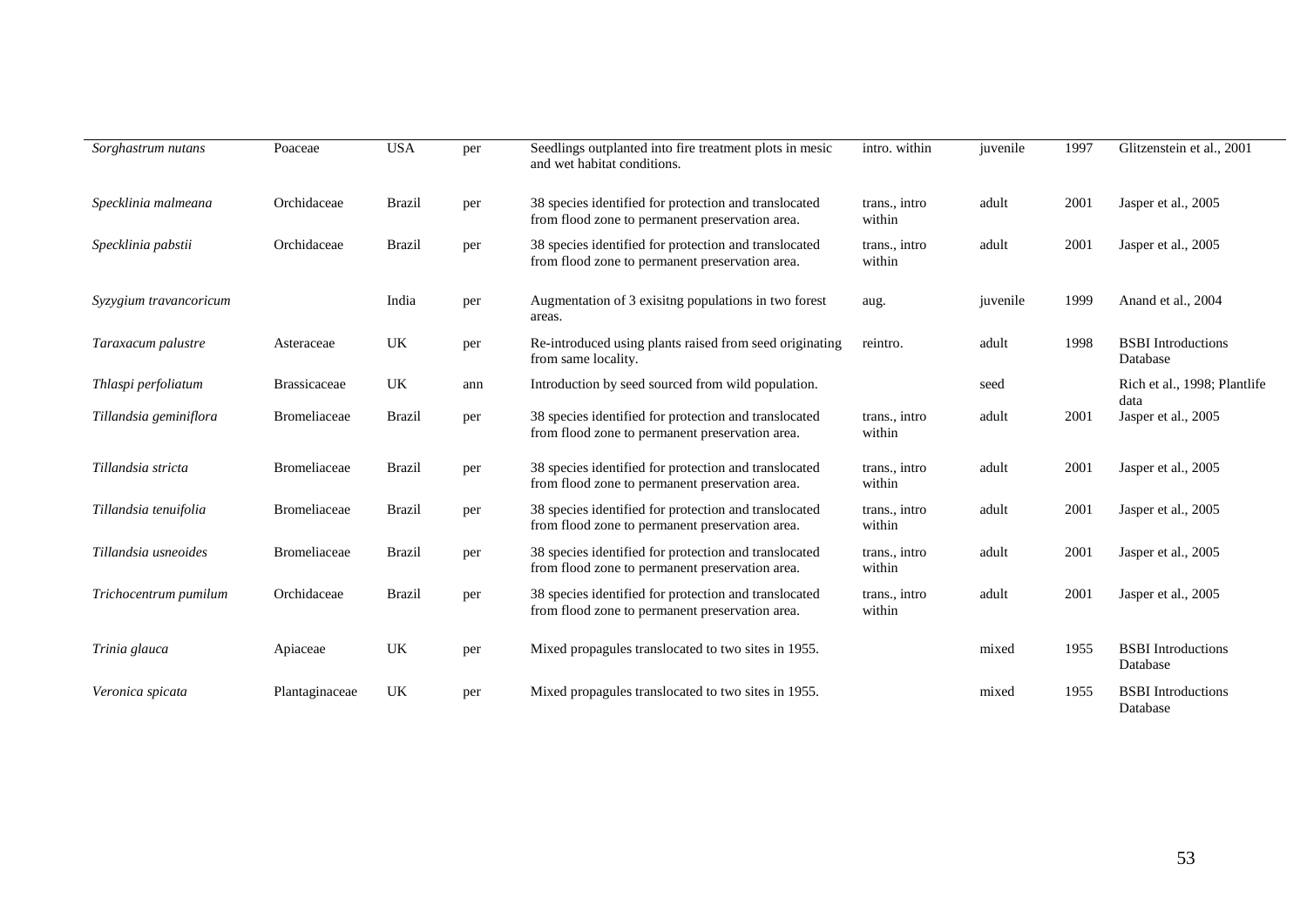| Vitis vinifera                  | Vitaceae            | France          | per | Two stage translocation of cuttings; survival ordinated<br>against environmental variables to determine optimum<br>habitat. |                         | juvenile | 1992 | Arnold et al., 2005                           |
|---------------------------------|---------------------|-----------------|-----|-----------------------------------------------------------------------------------------------------------------------------|-------------------------|----------|------|-----------------------------------------------|
| Vriesea friburgensis            | <b>Bromeliaceae</b> | Brazil          | per | 38 species identified for protection and translocated<br>from flood zone to permanent preservation area.                    | trans., intro<br>within | adult    | 2001 | Jasper et al., 2005                           |
| Vriesea platynema               | <b>Bromeliaceae</b> | <b>Brazil</b>   | per | 38 species identified for protection and translocated<br>from flood zone to permanent preservation area.                    | trans., intro<br>within | adult    | 2001 | Jasper et al., 2005                           |
| Widdringtonia<br>cederbergensis | Cupressaceae        | South<br>Africa | per | Seedlings planted in reserve area set aside for extant<br>cedars.                                                           | reintro.                | juvenile | 1987 | Mustart et al., 1995                          |
| Woodsia ilvensis                | Dryopteridaceae     | Estonia         | per | Experimental introduction to test feasibility given<br>potential habitat change in time lapsed since extinction.            | reintro.                | juvenile | 1996 | Aguraiuja pers. comm.                         |
|                                 |                     | UK              | per | Combination of augmentation of extant populations and<br>re-introduction to extinct sites.                                  | reintro., aug.          | adult    | 2000 | McHaffie, 2005, 2006;<br>Lusby et al., $2002$ |
| Zygostates alleniana            | Orchidaceae         | <b>Brazil</b>   | per | 38 species identified for protection and translocated<br>from flood zone to permanent preservation area.                    | trans., intro<br>within | adult    | 2001 | Jasper et al., 2005                           |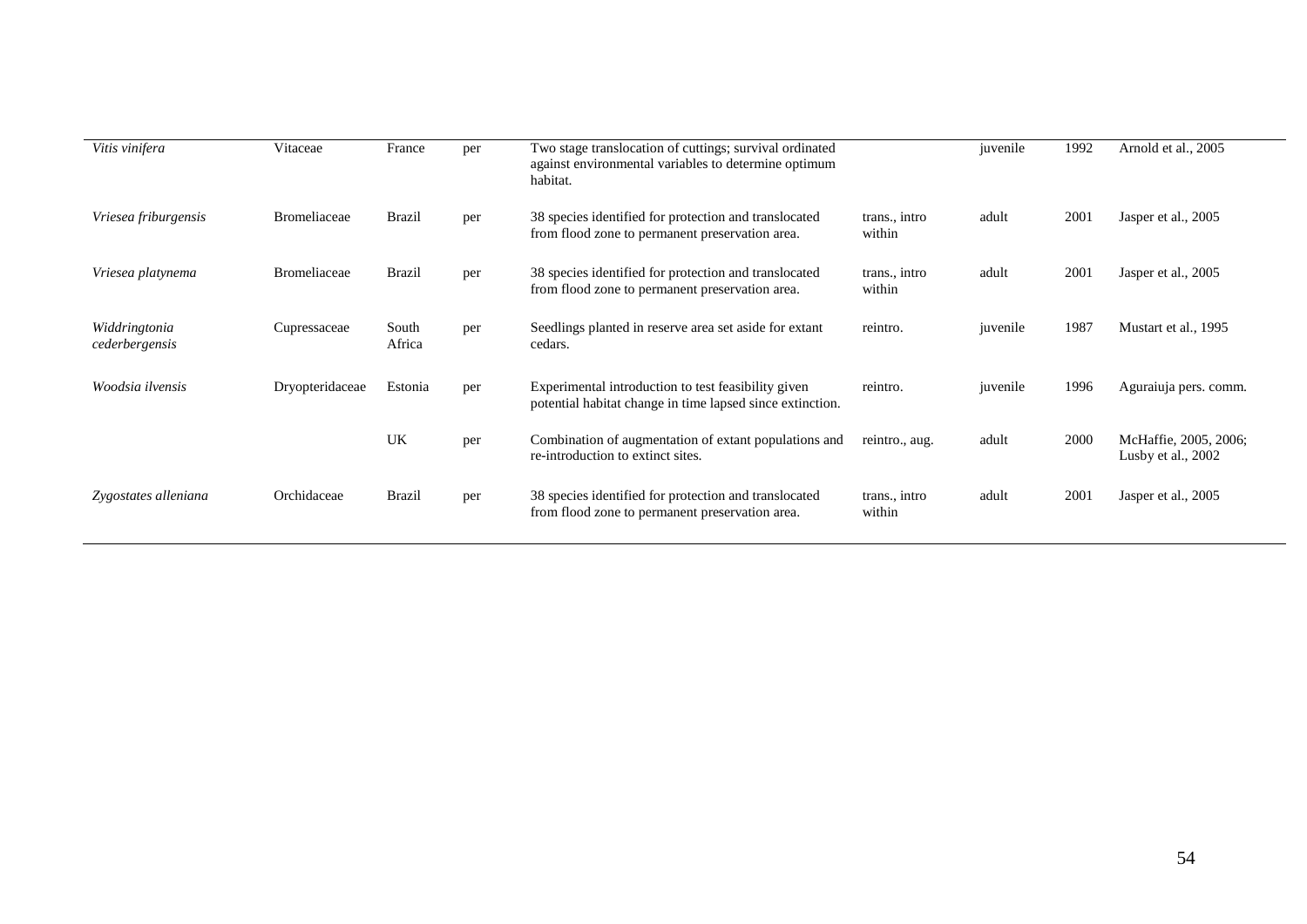#### **APPENDIX 5. REFERENCES FOR STUDIES EXCLUDED FROM META-ANALYSIS**

Almeida, R., Goncalves, S., Romano, A., 2005. In vitro micropropagation of endangered *Rhododendron ponticum* L. subsp *baeticum* (Boissier and Reuter) Handel-Mazzetti. Biodiversity and Conservation, 14, 1059-1069.

Anand, A., 2003. Studies on genetic stability of micropropagated plants and, reintroduction in an endemic and endangered taxon: *Syzygium travancoricum* Gamble (Myrtacae). Journal of Plant Biotechnology, 5, 201-207.

Beecroft, R.C., Cadbury, C.J., Mountford, J.O., 2007. Water Germander *Teucrium scordium* L. in Cambridgeshire: back from the brink of extinction. Watsonia, 26, 303- 316.

Bell, T.J., Bowles, J.M.L., McEachern, K.A., 2003. Projecting the success of plant population restoration with population viability analysis. in Population viability in plants: conservation management and modeling rare plants , ed. C.A. Brigham, M.W. Schwartz, pp. 313-348. Springer Verlag, Berlin.

Bischoff, A., 2000. Dispersal and re-establishment of *Silaum silaus* (L.) in floodplain grassland. Basic and Applied Ecology, 1, 125-131.

Bishop, S.C., Chapin, F.S.,III, 1989. Establishment of *Salix alaxensis* on a Gravel Pad in Arctic Alaska. The Journal of Applied Ecology, 26, 575-583.

Black, D., Bard, A.M., Stout, J.I., 2001. Restoration of an endangered Florida sandhill endemic plant, *Warea amplexifolia* (Brassicaceae): Plant response to habitat enhancement and to reintroduction. Ecological Society of America Annual Meeting Abstracts, 86, 256.

Bonfil, C., Soberon, J., 1999. *Quercus rugosa* Seedling Dynamics in Relation to Its Re-Introduction in a Disturbed Mexican Landscape. Applied Vegetation Science, 2, 189-200.

Brumback, W.E., Fyler, C.W., 1996. Small whorled pogonia (*Isotria medeoloides*) transplant project. in Restoring diversity: strategies for reintroduction of endangered plants , ed. D.A. Falk, C.I. Millar, M. Olwell, pp. 445-451. Island Press, Washington.

Budelsky, R.A., Galatowitsch, S.M., 2004. Establishment of *Carex stricta* Lam. seedlings in experimental wetlands with implications for restoration. Plant Ecology, 175, 91-105.

Coffey, K.L., Kirkman, L.K., Jack, S.B., 2002. Native ground cover restoration: Reintroduction techniques of a key functional species (wiregrass) in a fire-maintained ecosystem. Ecological Society of America Annual Meeting Abstracts, 87, 335.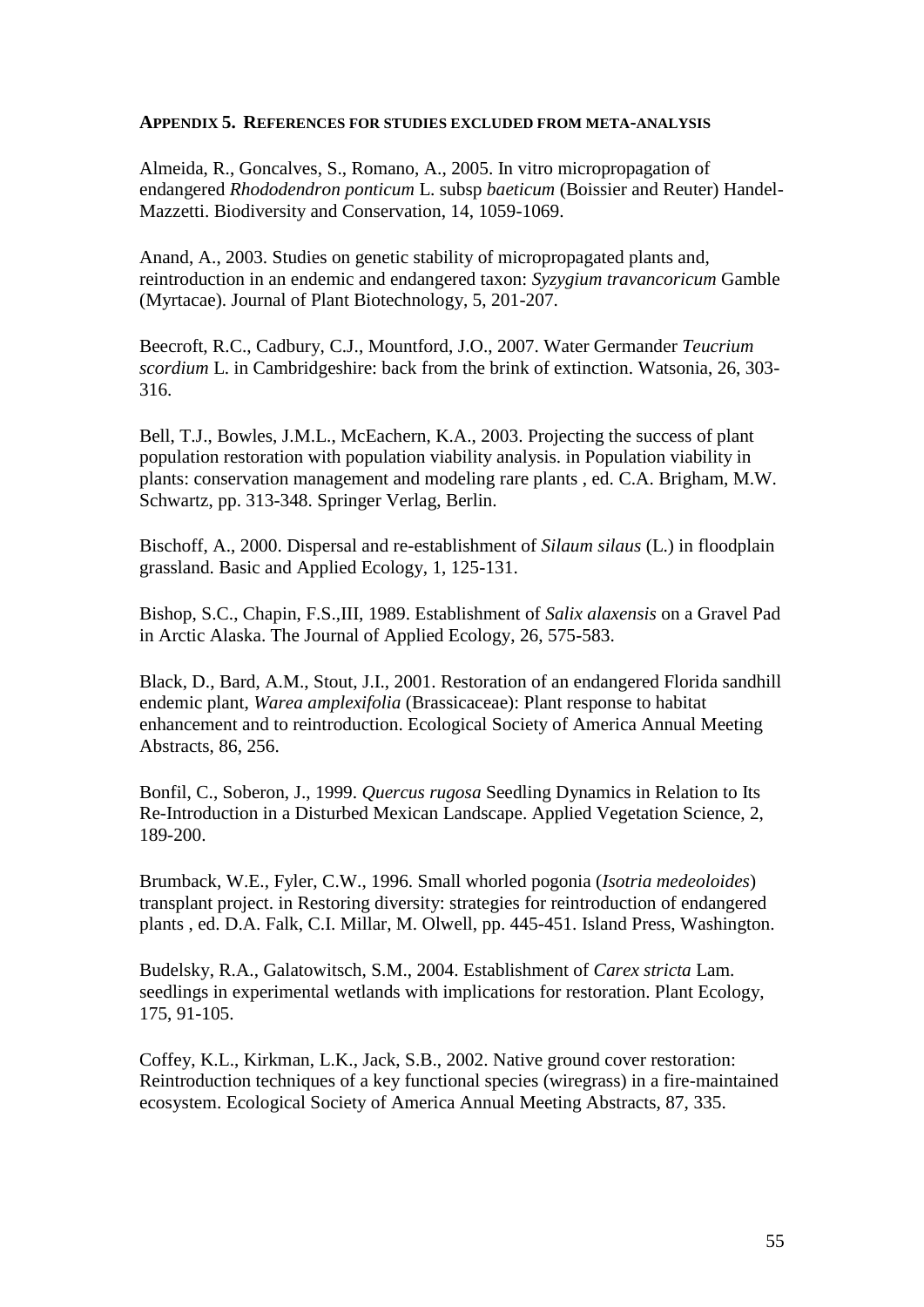Colas, B., Olivieri, I., Riba, M., 1997. *Centaurea corymbosa*, a cliff-dwelling species tottering on the brink of extinction: A demographic and genetic study. Proceedings of the National Academy of Sciences of the United States of America, 94, 3471-3476.

Colas, B., Riba, M., Freville, H., Mignot, A., Imbert, E., Petit, C., Olivieri, I., 2000. Introduction as a way to manage endangered plant species: Case of the *Centaurea corymbosa*. Revue D Ecologie-La Terre Et La Vie, , 133-134.

Cole, I., Lunt, I.D., 2005. Restoring Kangaroo Grass (*Themeda triandra*) to grassland and woodland understoreys: a review of establishment requirements and restoration exercises in south-east Australia. Ecological Management & Restoration, 6, 28-33.

Cully, A., 1996. Knowlton's cactus (*Pediocactus knowltonii*) reintroduction. in Restoring diversity: strategies for reintroduction of endangered plants , ed. D.A. Falk, C.I. Millar, M. Olwell, pp. 403-410. Island Press, Washington.

Dallai, D., Sgarbi, E., 2004. An in situ/ex situ conservation experience from the Botanical Gardens of Modena: *Viola pumila Chaix* in the Emilia-Romagna region. Atti della Societa dei Naturalisti e Matematici di Modena, 135, 93-108.

Demauro, M.M., 1994. Development and implementation of a recovery program for the federal threatened Lakeside daisy (*Hymenoxys acaulis* var. *glabra*), Restoration of endangered species: conceptual issues, planning and implementation: Symposium on the recovery and restoration of endangered plants and animals : 2nd Annual conference, eds. M.L. Bowles, C.J. Whelan, , pp. 298.Cambridge University Press, .

Dixon, K.W., 1994. Towards integrated conservation of Australian endangered plants - the Western Australian model. Biodiversity & Conservation, 3, 148-159.

Dodds, J.S., Hartman, J.M., 1995. Reintroduction of swamp pink, *Helonias bullata*, to a restored wetland in southern New Jersey. Bulletin of the Ecological Society of America, 76, 64.

Dunwiddie, P.W., Brumback, W.E. & Somers, P.A., 1996. Reintroduction experiments on *Agalinis acuta* in coastal sandplain grasslands in Massachusetts. Bulletin of the Ecological Society of America, 77, 123.

Ecotext 2004, Review of international policy and practice for native species conservation translocations. Scottish Natural Heritage Commissioned Report No. 034 (ROAME No. F03NC04B). Scottish Natural Heritage, Battleby.

Fensham, R.J., Fairfax, R.J., 2005. Re-establishing the endangered grassland herb *Trioncinia retroflexa* (Asteraceae). Pacific Conservation Biology, 11, 128-135.

Fiedler, P.L., Keever, M.E., Grewell, B.J., Partridge, D.J., 2007. Rare plants in the Golden Gate Estuary (California): the relationship between scale and understanding. Australian Journal of Botany, 55, 206-220.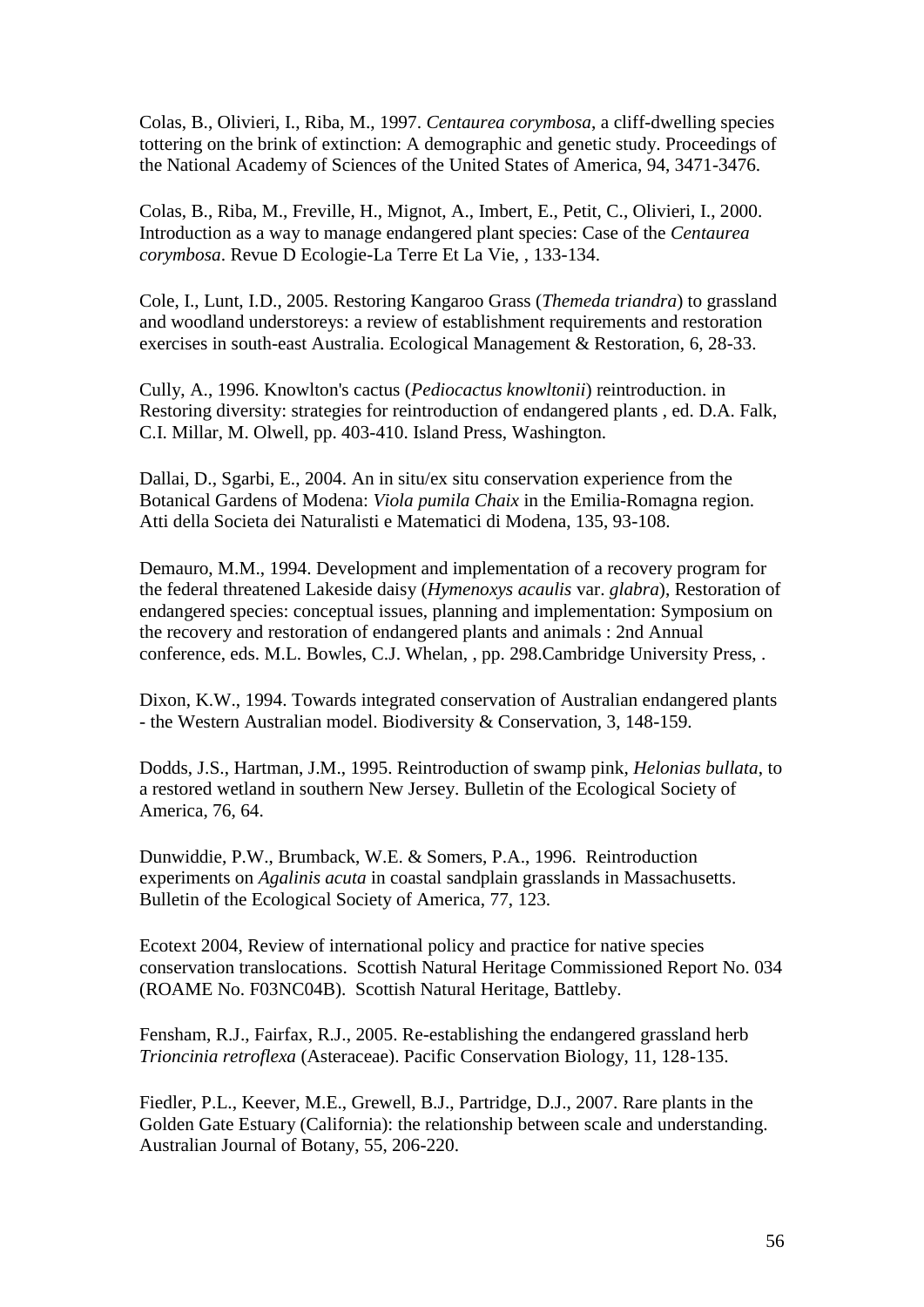Friar, E.A., Boose, D.L., LaDoux, T., Roalson, E.H., Robichaux, R.H., 2001. Population structure in the endangered Mauna Loa silversword, *Argyroxiphium kauense* (Asteraceae), and its bearing on reintroduction. Molecular ecology, 10, 1657- 1663.

Gann, G.D., Gerson, N.L., 1996. Rare plant mitigation in Florida. in Restoring diversity: strategies for reintroduction of endangered plants , ed. D.A. Falk, C.I. Millar, M. Olwell, pp. 373-394. Island Press, Washington.

Giusti, P., Vitti, D., Fiocchetti, F., Colla, G., Saccardo, F., Tucci, M., 2002. In vitro propagation of three endangered cactus species. Scientia Horticulturae, 95, 319-332.

Gravuer, K., von Wettberg, E., Schmitt, J., 2005. Population differentiation and genetic variation inform translocation decisions for *Liatris scariosa* var. *novaeangliae*, a rare New England grassland perennial. Biological Conservation, 124, 155- 167.

Guerrant, E.O., Fiedler, P.L., 2004. Accounting for sample decline during ex situ storage and reintroduction. in Ex situ plant conservation : supporting species survival in the wild , ed. E.O. Guerrant, K. Havens, M. Maunder, pp. 365-386. Island Press, Washington.

Guerrant, E.O.J., 1996. Experimental reintroduction of *Stephanomeria malheurensis*. in Restoring diversity: strategies for reintroduction of endangered plants , ed. D.A. Falk, C.I. Millar, M. Olwell, pp. 399-402. Island Press, Washington.

Guerrant, E.O.J., Kaye, T.N., 2007. Reintroduction of rare and endangered plants: common factors, questions and approaches. Australian Journal of Botany, 55, 362- 370.

Gustafson, D.J., Gibson, D.J., Nickrent, D.L., 2002. Genetic Diversity and Competitive Abilities of *Dalea purpurea* (Fabaceae) from Remnant and Restored Grasslands. International journal of plant sciences, 163, 979-990.

Hagen, D., 2002. Propagation of native Arctic and alpine species with a restoration potential. Polar Research, 21, 37-47.

Hawaii Department of Land and Natural Resources *, Rare plant conservation in Hawai'i*. Available: http://www.state.hi.us/dlnr/dofaw/Plants/index.htm. Accessed 28.11.07.

Helenurm, K., Parsons, L.S., 1997. Genetic variation and the reintroduction of *Cordylanthus maritimus* ssp*. maritimus* to Sweetwater Marsh, California. Restoration Ecology, 5, 236-244.

Hogbin, T., 2002. To translocate, or not to translocate? That is the question. Danthonia, 11, 4-5.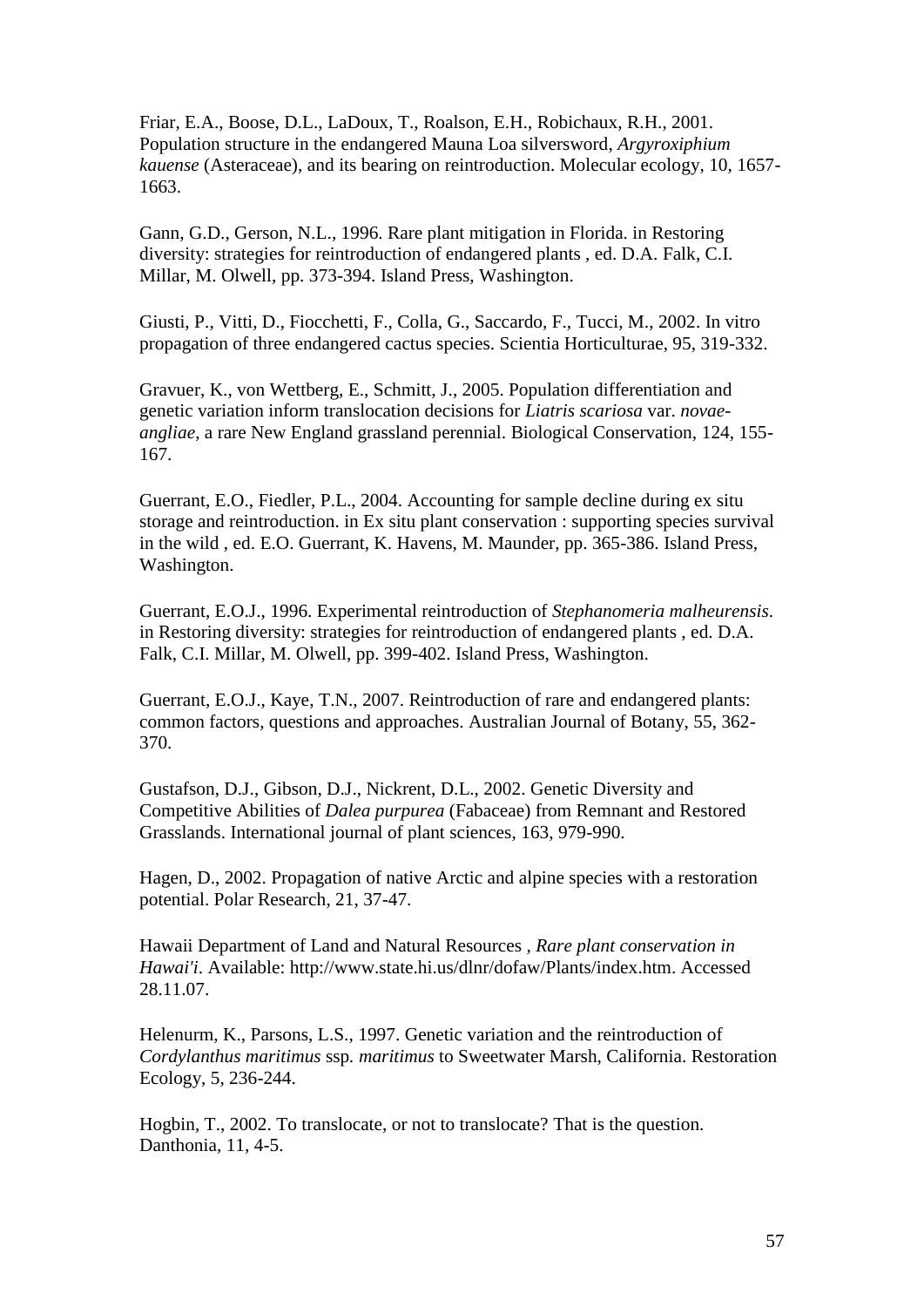Howald, A.M., 1996. Translocation as a mitigation strategy: Lessons from California. in Restoring diversity: strategies for reintroduction of endangered plants , ed. D.A. Falk, C.I. Millar, M. Olwell, pp. 293-329. Island Press, Washington.

Johnson, B.R., 1992. Decline of a Rare Plant Species Examined through Microhabitat Assessment and Experimental Reintroduction. Bulletin of the Ecological Society of America, 73, 224.

Johnson, B.R., 1996. Southern Appalachian rare plant reintroductions on granite outcrops. in Restoring diversity: strategies for reintroduction of endangered plants , ed. D.A. Falk, C.I. Millar, M. Olwell, pp. 433-443. Island Press, Washington.

Kaye, T.N. 1995, "Reintroduction of the endangered pink sandverbena (*Abronia umbellata* ssp. *breviflora*) on dredge material and natural beaches in Oregon" in , pp. 348.

Krauss, S.L., Dixon, B., Dixon, K.W., 2002. Rapid genetic decline in a translocated population of the endangered plant *Grevillea scapigera*. Conservation Biology, 16, 986-994.

Kutner, L.S., Morse, L.E., 1996. Reintroduction in a changing climate. in Restoring diversity: strategies for reintroduction of endangered plants , ed. D.A. Falk, C.I. Millar, M. Olwell, pp. 23-48. Island Press, Washington.

Leonard, Y., 2006c. Reintroduction of perennial knawel *Scleranthus perennis prostratus* to Thetford National Nature Reserve, Norfolk, England. Conservation Evidence, 3, 9-10.

Leonard, Y., 2006d. Reintroduction of perennial knawel *Scleranthus perennis* along a conservation path at Santon Downham, Suffolk, England. Conservation Evidence, 3, 11-12.

Leonard, Y., 2006e. Reintroduction of perennial knawel *Scleranthus perennis prostratus* to a site in the Brecklands of north Suffolk, England. Conservation Evidence, 3, 13-14.

Lippincott, C., 1995. Reintroduction of *Pseudophoenix sargentii* in the Florida Keys. Principes, 39, 5-13.

Liu, Z., Liu, K., Chen, L., Lei, S., Li, L., Shi, X., Huang, L., 2006. Conservation ecology of endangered species *Paphiopedilum armeniacum* (Orchidaceae). Acta Ecologica Sinica, 26, 2791-2799.

Londo, G., Van Der Meijden, R., 1991. Re-Introduction of Plant Species Flora. Levende Natuur, 92, 176-182.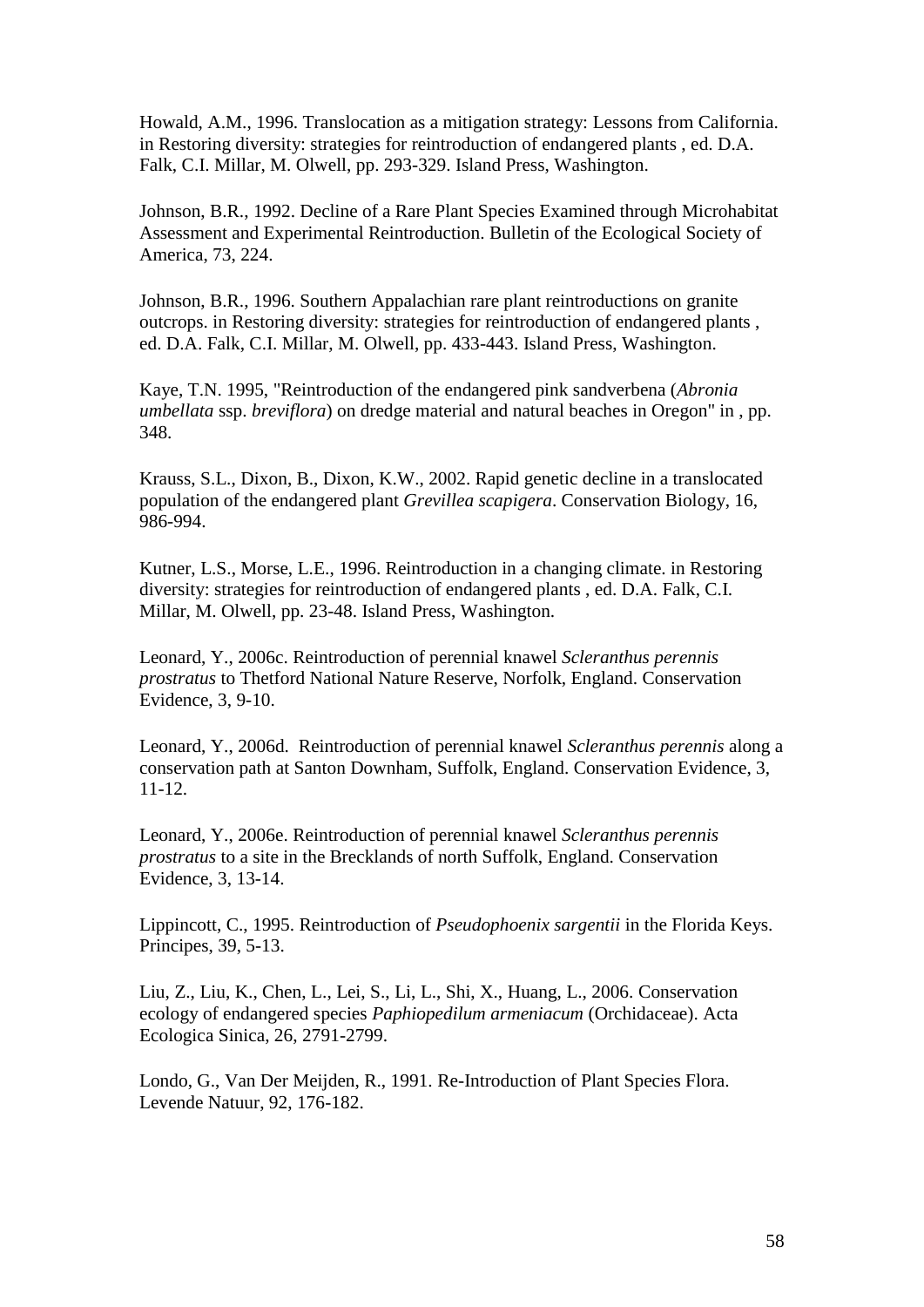Manders, P.T., Botha, S.A., 1987. Experimental Reestablishment of the Clanwilliam Cedar *Widdringtonia cedarbergensis* - a Preliminary-Study. South African Journal of Wildlife Research, 17, 86-90.

Manders, P.T., Botha, S.A., 1989. A note on establishment of *Widdringtonia cedarbergensis* (Clanwilliam cedar). Journal of Applied Ecology, 26, 571-574.

Martin, K.P., Madassery, J., 2005. Rapid in vitro propagation of the threatened endemic orchid, *Ipsea malabarica* (Reichb.f.) J D Hook through protocorm-like bodies. Indian journal of experimental biology, 43, 829-834.

Maschinski, J., Baggs, J.E., Sacchi, C.F., 2004. Seedling recruitment and survival of an endangered limestone endemic in its natural habitat and experimental reintroduction sites. American Journal of Botany, 91, 689-698.

Maunder, M., Culham, A., Alden, B., Zizka, G., Orliac, C., Lobin, W., Bordeu, A., Ramirez, J.M., Glissmann-Gough, S., 2000. Conservation of the Toromiro Tree: Case Study in the Management of a Plant Extinct in the Wild. Conservation Biology, 14, 1341-1350.

Mawson, R., 2007. Translocation of leafy greenhood *Pterostylis cucullata*. Australasian Plant Conservation, 15, 21-22.

McDonald, A.W., Lambrick, C.R. 2006, *Apium repens creeping marshwort Species Recovery Programme 1995-2005*, English Nature, Peterborough.

McDonald, C.B., 1996. Texas snowbells (*Styrax texana*) reintroduction. in Restoring diversity: strategies for reintroduction of endangered plants , ed. D.A. Falk, C.I. Millar, M. Olwell, pp. 411-416.

McEachern, K.A., Bowles, M.L., Pavlovic, N.B., 1994. A metapopulation approach to Pitcher's thistle (*Cirsium pitcheri*) recovery in southern Lake Michigan dunes. In: Restoration of endangered species: conceptual issues, planning and implementation: Symposium on the recovery and restoration of endangered plants and animals : 2nd Annual conference, eds. M.L. Bowles, C.J. Whelan, , pp. 194-218. Cambridge University Press, Cambridge.

Milton, S.J., Bond, W.J., Plessis, M.A.D., Gibbs, D., Hilton-Taylor, C., Linder, H.P., Raitt, L., Wood, J., Donaldson, J.S., 1999. A Protocol for Plant Conservation by Translocation in Threatened Lowland Fynbos. Conservation Biology, 13, 735-743.

Misic, D.M., Ghalawenji, N.A., Grubisic, D.V., Konjevic, R.M., 2005. Micropropagation and reintroduction of *Nepeta rtanjensis*, an endemic and critically endangered perennial of Serbia. Phyton-Annales Rei Botanicae, 45, 9-20.

Morgan, J.W., 1999. Have tubestock plantings successfully established populations of rare grassland species into reintroduction sites in western Victoria? Biological Conservation, 89, 235-243.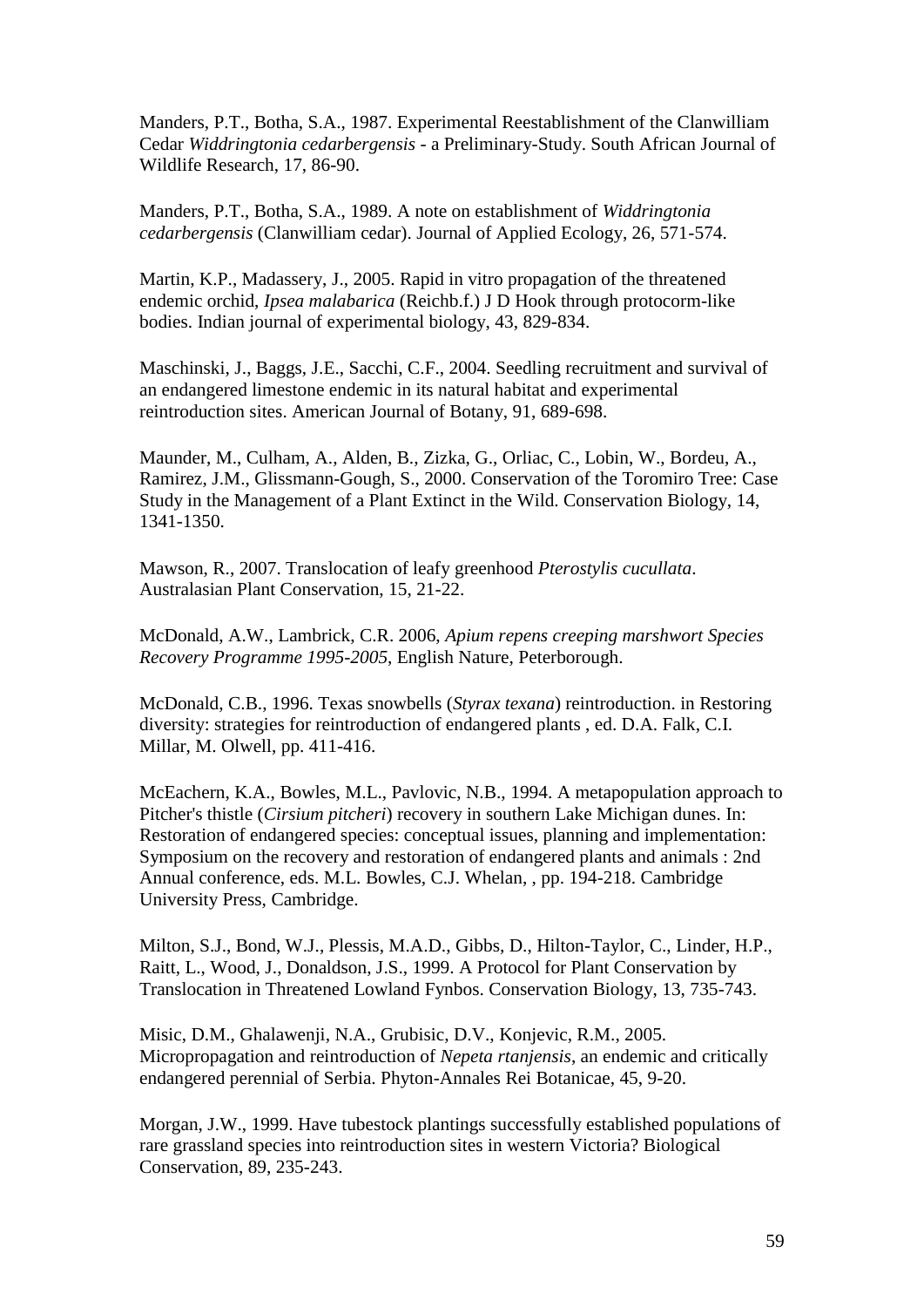Morgan, J.W., 2000. Reproductive success in reestablished versus natural populations of a threatened grassland daisy (*Rutidosis leptorrhynchoides*). Conservation Biology, 14, 780-785.

Morgan, J.W., Scacco, P.J., 2006. Planting designs in ecological restoration: Insights from the Button Wrinklewort. Ecological Management and Restoration, 7, 51-54.

Mueller, J., 1999. Re-introduction of threatened plant species: Niche requirements and population dynamics. Abhandlungen Naturwissenschaftlichen Verein zu Bremen, 44, 559-578.

Newman, D., Pilson, D., 1997. Increased Probability of Extinction Due to Decreased Genetic Effective Population Size: Experimental Populations of *Clarkia pulchella*. Evolution, 51, 354-362.

Obee, E.M., Cartica, R.J., 1997. Propagation and reintroduction of the endangered hemiparasite *Schwalbea americana* (Scrophulariaceae). Rhodora, 99, 134-147.

Pace, L., Pacioni, G., Spano, L., 2004. In vitro propagation of *Artemisia petrosa* ssp. *eriantha*: Potential for the preservation of an endangered species. Plant Biosystems, 138, 291-294.

Parsons, L.S., Zedler, J.B., 1997. Factors Affecting Reestablishment of an Endangered Annual Plant at a California Salt Marsh. Ecological Applications, 7, 253-267.

Pierson, S.A.M., Keiffer, C.H., Mccarthy, B.C., Rogstad, S.H., 2007. Limited reintroduction does not always lead to rapid loss of genetic diversity: An example from the American chestnut (*Castanea dentata*; Fagaceae). Restoration Ecology, 15, 420-429.

Power, P.J., 1996. Reintroduction of Texas wildrice (*Zizania texana*) in spring lake: Some important environmental and biotic considerations. Southwest Rare and Endangered Plants: Proceedings of the Second Conference, 283, 179-186.

Primack, R.B., Drayton, B., Walker, J., 1996. Establishing new populations of rare plant species: What is the best way? Bulletin of the Ecological Society of America, 77, 361.

Qian, J., He, T.H., Song, Z.P., Lu, B.R., 2005. Genetic evaluation of in situ conserved and reintroduced populations of wild rice (*Oryza rufipogon* : Poaceae) in China. Biochemical genetics, 43, 561-575.

Ramp, J.M., Collinge, S.K., Ranker, T.A., 2006. Restoration genetics of the vernal pool endemic *Lasthenia conjugens* (Asteraceae). Conservation Genetics, 7, 631-649.

Ramsay, M.M., Stewart, J., 1998. Re-establishment of the lady's slipper orchid (*Cypripedium calceolus* L.) in Britain. Botanical Journal of the Linnean Society, 126, 173-181.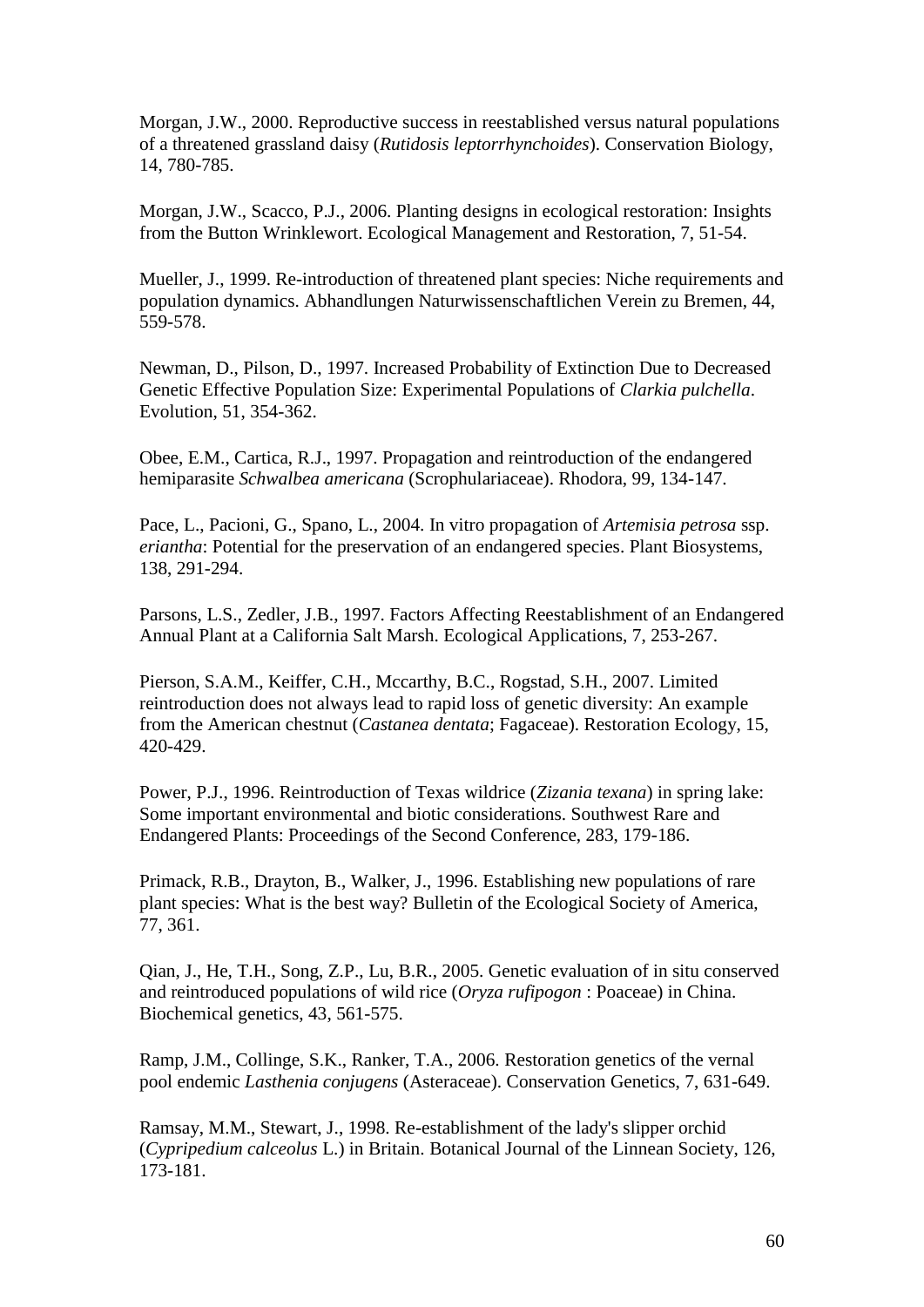Robichaux, R.H., Friar, E.A., Mount, D.W., 1997. Molecular Genetic Consequences of a Population Bottleneck Associated with Reintroduction of the Mauna Kea Silversword (*Argyroxiphium sandwicense* ssp. *sandwicense* [Asteraceae]). Conservation Biology, 11, 1140-1146.

Row, J.M., Wynia, R.L., Propagation and establishment of Mead's milkweed, .

Roy, J., Banerjee, N., 2002. Rhizome and shoot development during in vitro propagation of *Geodorum densiflorum* (Lam.) Schltr. Scientia Horticulturae, 94, 181- 192.

Ruhren, S., Handel, S.N., 2003. Herbivory Constrains Survival, Reproduction and Mutualisms When Restoring Nine Temperate Forest Herbs. Journal of the Torrey Botanical Society, 130, 34-42.

Sajeva, M., Albanese, S., 1989. Research programme for the conservation of *Caralluma europaea* N.E. Br. Ecologia. Atti 3 congresso della Societa Italiana di Ecologia, Siena, 1987. Tomo 2, , 1079-1080.

- - - - , M.R., 2004. Nurses for Brosimum alicastrum reintroduction in secondary tropical dry forest. Forest Ecology and Management, 198, 401-404.

Loizou, T., 1999. The release of plants and animals into the wild : a guide to sections 14 and 16 of the Wildlife and Countryside Act 1981. Scottish Natural Heritage, Edinburgh.

Seeni, S., Latha, P.G., 2000. In vitro multiplication and ecorehabilitation of the endangered Blue Vanda. Plant Cell Tissue and Organ Culture, 61, 1-8.

Sheridan, P., McMahan, G., Hammerstrom, K., PulichJr., W., 1998. Factors affecting restoration of *Halodule wrightii* to Galveston Bay, Texas. Restoration Ecology, 6, 144-158.

Smith, P.*,* 2004. Conservation by Translocation - the story of the Isle of Man Cabbage. Available at:

http://www.seftoncoast.org.uk/articles/04summer\_translocation.html. Accessed 28.11.07

Smulders, M.J.M., van der Schoot, J., Geerts, R.H.E.M., Antonisse-de Jong, A.G., Korevaar, H., van der Werf, A., Vosman, B., 2000. Genetic diversity and the reintroduction of meadow species. Plant Biology, 2, 447-454.

Soorae, P.S., Seddon, P.J. (eds) 1998. Re-introduction Practitioners Directory. IUCN Species Survival Commission's Re-introduction Specialist Group and the National Commission for Wildlife Conservation and Development, Nairobi, Kenya, and Riyadh, Saudi Arabia.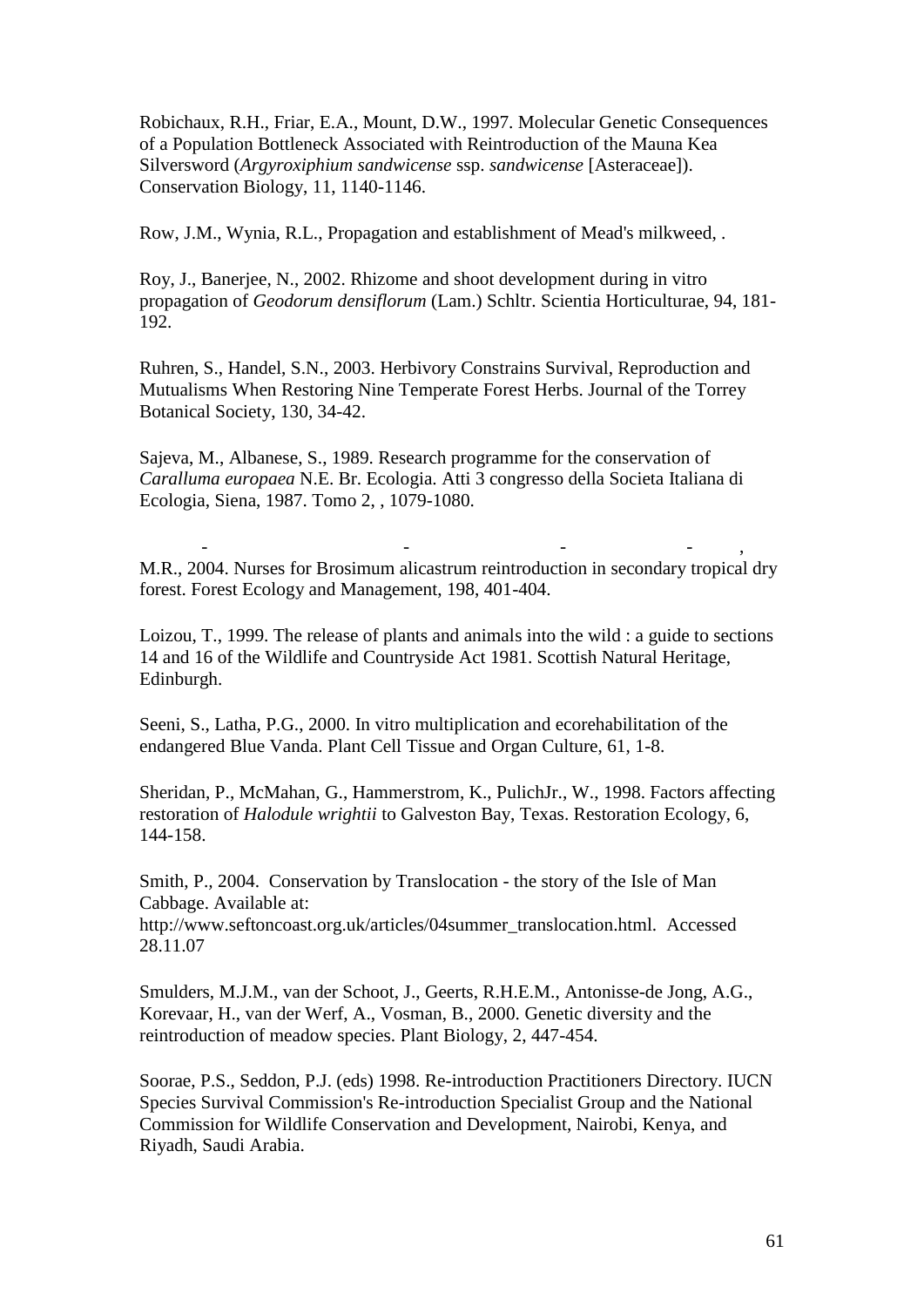Sudha, C.G., Seeni, S., 1994. In vitro multiplication and field establishment of *Adhatoda beddomei* C.B.Clarke, a rare medicinal plant. Plant Cell Reports, 13, 203- 207.

Takagawa, S., Washitani, I., Uesugi, R., Tsumura, Y., 2006. Influence of inbreeding depression on a lake population of *Nymphoides peltata* after restoration from the soil seed bank. Conservation Genetics, 7, 705-716.

The Berry Botanic Garden. Reintroduction Projects. Available: http://www.berrybot.org/cons/cons\_reintroduction.html. Accessed 27.11.07.

Toledo, G., Rojas, A., Bashan, Y., 2001. Monitoring of black mangrove restoration with nursery-reared seedlings on an arid coastal lagoon. Hydrobiologia, 444, 101-109.

Tormala, T., Raatikainen, M., Puska, R., Valovirta, I., 1994. Biotechnology in conserving endangered plant species: A case from Finland. Aquilo Ser Botanica, 33, 135-140.

Town, S.J., Runham, S.R., 1994. The re-introduction of native aquatic plants into fenland ditches. British Crop Protection Council Monograph; Field margins: Integrating agriculture and conservation, , 351-356.

Travis, S.E., Sheridan, P., 2006. Genetic structure of natural and restored shoalgrass *Halodule wrightii* populations in the NW Gulf of Mexico. Marine Ecology Progress Series, 322, 117-127.

U.S. Fish & Wildlife Service 2007. Wide-leaf Warea (*Warea amplexifolia*) 5-Year Review: Summary and Evaluation, Jacksonville Ecological Services Field Office, Jacksonville, Florida.

Van Katwijk, M.M., 1992. Reintroduction of seagrasses in the Wadden Zee. Levende Natuur, 93, 186-187.

Vilas, C., Garcia, C., 2006. The role of genetic mechanisms of sex determination in the survival of small populations of *Silene littorea*: A reintroduction experiment. Biological Conservation, 129, 124-133.

Vilas, C., SanMiguel, E., Amaro, R., Garcia, C., 2006. Relative contribution of inbreeding depression and eroded adaptive diversity to extinction risk in small populations of shore campion. Conservation Biology, 20, 229-238.

Walker, L.R., Powell, E.A., 1999. Regeneration of the Mauna Kea silversword *Argyroxiphium sandwicense* (Asteraceae) in Hawaii. Biological Conservation, 89, 61- 70.

Williams, S.L., 2001. Reduced Genetic Diversity in Eelgrass Transplantations Affects both Population Growth and Individual Fitness. Ecological Applications, 11, 1472- 1488.